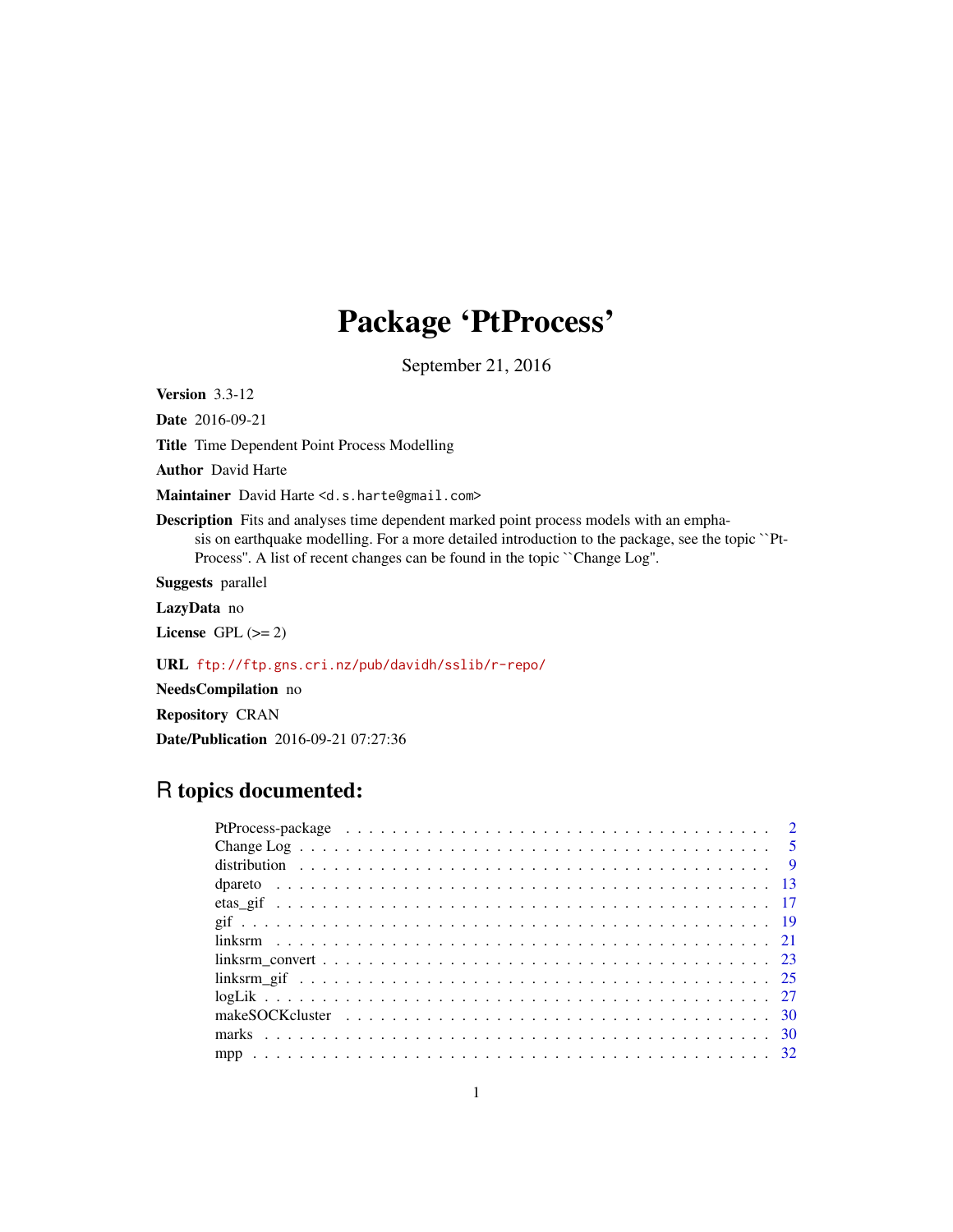# <span id="page-1-0"></span>2 PtProcess-package

| Index |  |  |  |  |  |  |  |  |  |  |  |  |  |  |  |  |  |  |  |  |  |  |
|-------|--|--|--|--|--|--|--|--|--|--|--|--|--|--|--|--|--|--|--|--|--|--|

PtProcess-package *Overview of PtProcess Package*

#### <span id="page-1-1"></span>Description

This topic gives an introductory overview to the package **PtProcess**. Links are given to follow up topics where more detail can be found.

# Introduction

This package contains routines for the fitting of *time dependent* point process models, particularly marked processes with "jumps". These models have particular application to earthquake data. A detailed theoretical background to these and other point process models can be found in Daley  $\&$ Vere-Jones (2003, 2008). An overview of the package structure is given by Harte (2010).

The direction of the development of the package has been influenced by our research on the application of point process models to seismology. The package was originally written for S-PLUS, being part of the Statistical Seismology Library (Harte, 1998; Brownrigg & Harte, 2005). The package ptproc by Peng (2002, 2003) analyses multi-dimensional point process models, and the package spatstat by Baddeley et al (2005, 2005a, 2008) analyses spatial point processes.

*The topic* [Changes](#page-4-1) *lists recent changes made to the package. Version 3 of the package has some major changes from Version 2, and code for Version 2 will not work in Version 3 without modification. Some examples giving the old code and the required new code are given in the topic* [Changes](#page-4-1)*. Changes made in Version 3 enable one to fit a more general class of model.*

#### Classes of Point Process Models Analysed

The classes of models currently fitted by the package are listed below. Each are defined within an object that contains the data, current parameter values, and other model characteristics.

- Marked Point Process Model: is described under the topic [mpp](#page-31-1). This model can be simulated or fitted to data by defining the required model structure within an object of class ["mpp"](#page-31-1).
- Linked Stress Release Model: is described under the topic [linksrm](#page-20-1). This model is slightly peculiar, and doesn't fit naturally in the mpp framework.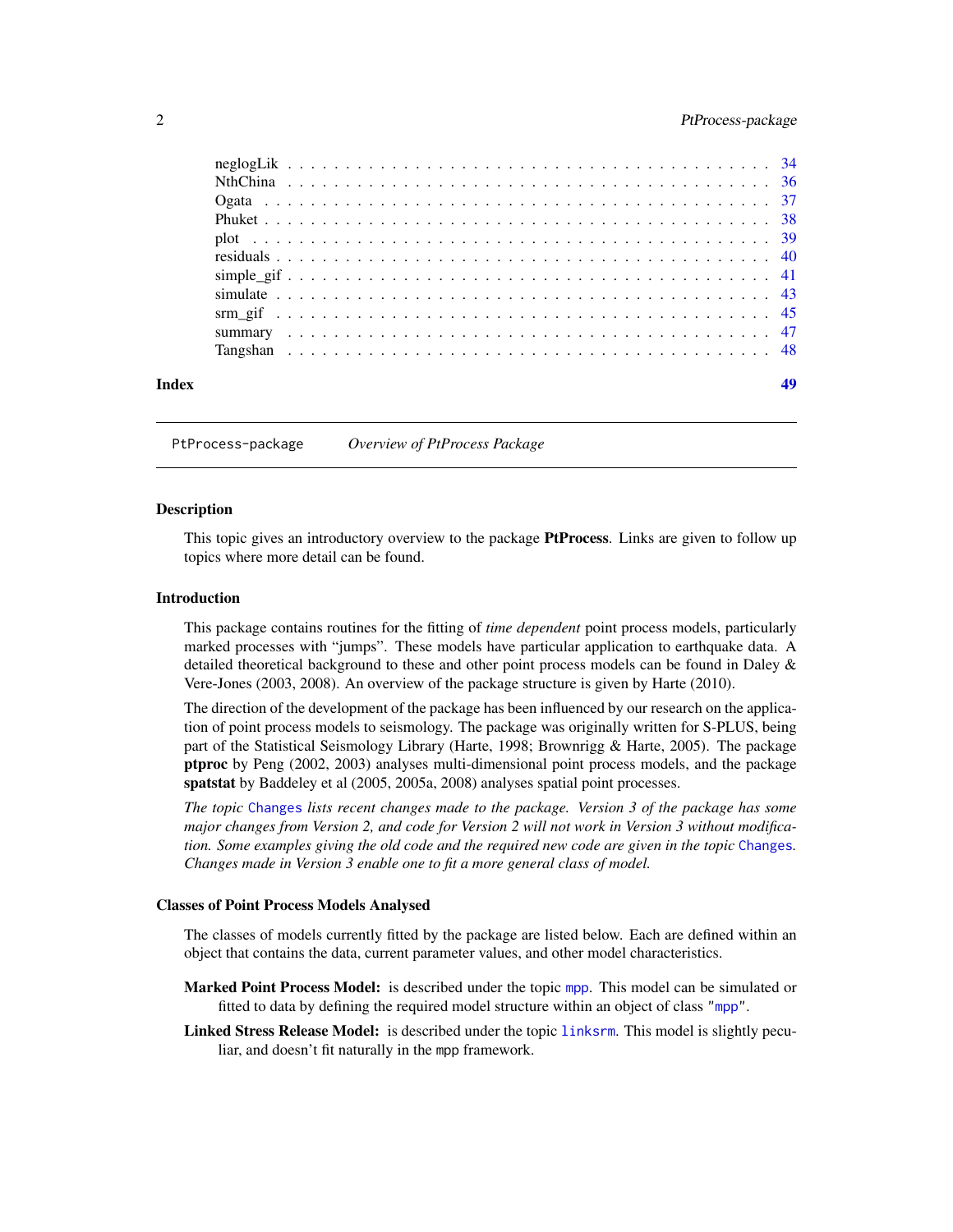#### <span id="page-2-0"></span>PtProcess-package 3

#### Main Tasks Performed by the Package

The main tasks performed by the package are listed below. These can be achieved by calling the appropriate generic function.

Simulation: can be performed by the function [simulate](#page-42-1).

Parameter Estimation: can be achieved by using the function negloglik.

Model Residuals: can be calculated with the function [residuals](#page-39-1).

Model Summary: can be extracted with the function [summary](#page-46-1).

Log-Likelihood: can be calculated with the function [logLik](#page-26-1).

Ground Intensity Plot: can be performed by the function [plot](#page-38-1).

# Organisation of Topics in the Package

Cited References: anywhere in the manual are only listed within this topic.

General Documentation: topics summarising general structure are indexed under the keyword "documentation" in the Index.

#### Acknowledgements

The package is based on an S-PLUS package which was commenced at Victoria University of Wellington in 1996. Contributions and suggestions have been made by many, including: Mark Bebbington, Ray Brownrigg, Edwin Choi, Robert Davies, Michael Eglinton, Dongfeng Li, Li Ma, Alistair Merrifield, Andrew Tokeley, David Vere-Jones, Wenzheng Yang, Leon Young, Irina Zhdanova and Jiancang Zhuang.

#### References

Aalen, O.O. & Hoem, J.M. (1978). Random time changes for multivariate counting processes. *Scandinavian Journal of Statistics* 5, 81–101. DOI: [10.1080/03461238.1978.10419480.](http://dx.doi.org/10.1080/03461238.1978.10419480)

Baddeley, A. (2008). *Open source software for spatial statistics.* URL: [http://www.spatstat.](http://www.spatstat.org/) [org/](http://www.spatstat.org/).

Baddeley, A. & Turner, R. (2005). Spatstat: an R package for analyzing spatial point patterns. *Journal of Statistical Software* 12(6), 1–42. DOI: [10.18637/jss.v012.i06.](http://dx.doi.org/10.18637/jss.v012.i06)

Baddeley, A.; Turner, R.; Moller, J. & Hazelton, M. (2005a). Residual analysis for spatial point processes (with discussion). *J. R. Statist. Soc. B* 67(5), 617–666. DOI: [10.1111/j.1467-9868.2005.00519.x.](http://dx.doi.org/10.1111/j.1467-9868.2005.00519.x)

Bebbington, M.S. & Harte, D.S. (2001). On the statistics of the linked stress release model. *Journal of Applied Probability* 38A, 176–187. DOI: [10.1239/jap/1085496600.](http://dx.doi.org/10.1239/jap/1085496600)

Bebbington, M.S. & Harte, D.S. (2003). The linked stress release model for spatio-temporal seismicity: formulations, procedures and applications. *Geophysical Journal International* 154, 925– 946. DOI: [10.1046/j.1365-246X.2003.02015.x.](http://dx.doi.org/10.1046/j.1365-246X.2003.02015.x)

Brownrigg, R. & Harte, D.S. (2005). Using R for statistical seismology. R *News* 5(1), 31–35. URL: [https://cran.r-project.org/doc/Rnews/Rnews\\_2005-1.pdf](https://cran.r-project.org/doc/Rnews/Rnews_2005-1.pdf).

Daley, D.J. & Vere-Jones, D. (2003). *An Introduction to the Theory of Point Processes. Volume I: Elementary Theory and Methods. Second Edition.* Springer-Verlag, New York. DOI: [10.1007/b97277.](http://dx.doi.org/10.1007/b97277)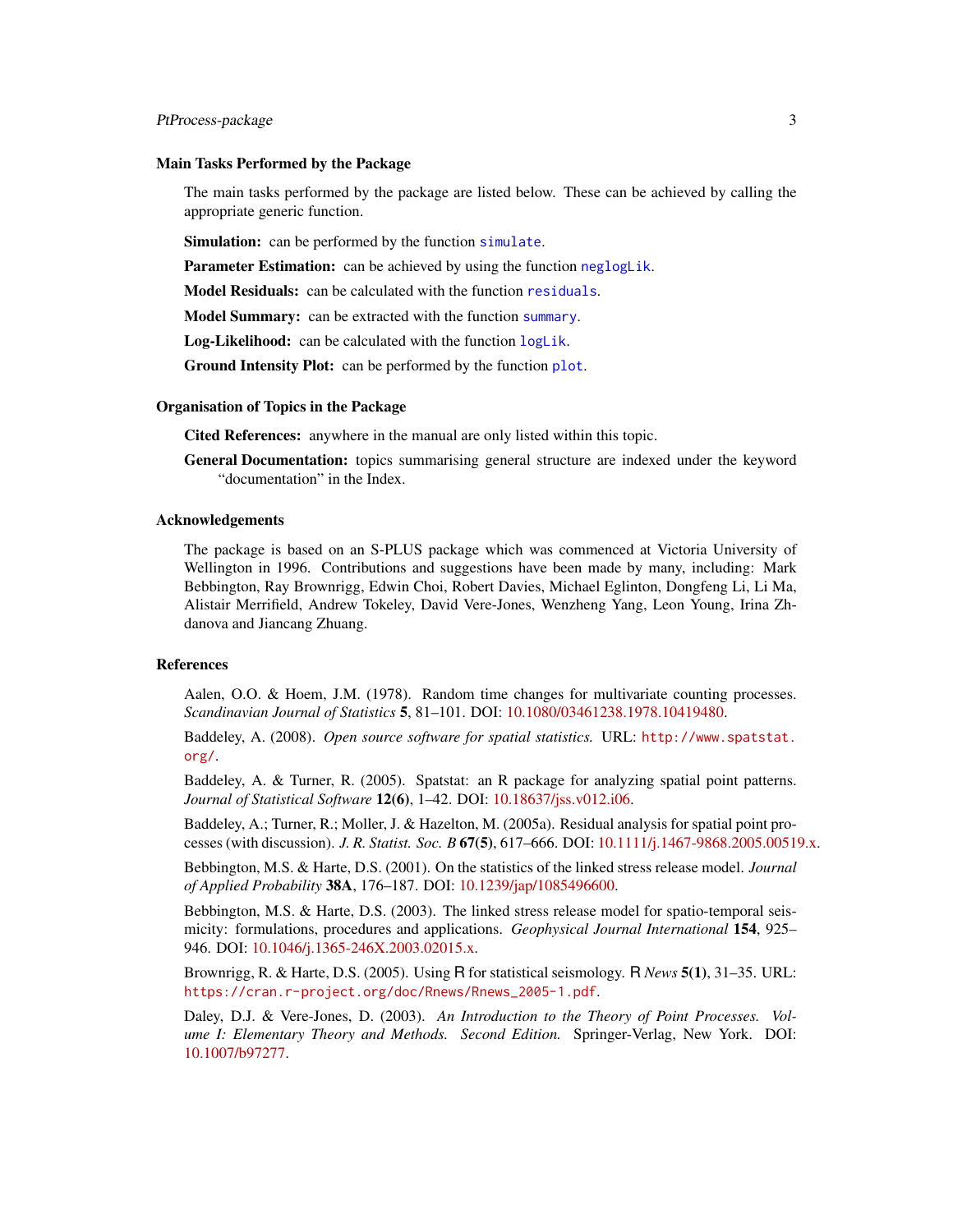Daley, D.J. & Vere-Jones, D. (2008). *An Introduction to the Theory of Point Processes. Volume II: General Theory and Structure. Second Edition.* Springer-Verlag, New York. DOI: [10.1007/978-0-](http://dx.doi.org/10.1007/978-0-387-49835-5) [387-49835-5.](http://dx.doi.org/10.1007/978-0-387-49835-5)

Harte, D. (1998). Documentation for the Statistical Seismology Library. School of Mathematical and Computing Sciences Research Report No. 98–10 (Updated Edition June 1999), Victoria University of Wellington. (ISSN 1174–4545)

Harte, D. (2010). PtProcess: An R package for modelling marked point processes indexed by time. *Journal of Statistical Software* 35(8), 1–32. DOI: [10.18637/jss.v035.i08.](http://dx.doi.org/10.18637/jss.v035.i08)

Kagan, Y. & Schoenberg, F. (2001). Estimation of the upper cutoff parameter for the tapered Pareto distribution. *Journal of Applied Probability* 38A, 158–175. DOI: [10.1239/jap/1085496599.](http://dx.doi.org/10.1239/jap/1085496599)

Lewis, P.A.W. & Shedler, G.S. (1979). Simulation of nonhomogeneous Poisson processes by thinning. *Naval Research Logistics Quarterly* 26(3), 403–413. DOI: [10.1002/nav.3800260304.](http://dx.doi.org/10.1002/nav.3800260304)

Ogata, Y. (1981). On Lewis' simulation method for point processes. *IEEE Transactions on Information Theory* 27(1), 23–31. DOI: [10.1109/TIT.1981.1056305.](http://dx.doi.org/10.1109/TIT.1981.1056305)

Ogata, Y. (1988). Statistical models for earthquake occurrences and residual analysis for point processes. *J. Amer. Statist. Assoc.* 83(401), 9–27. DOI: [10.2307/2288914.](http://dx.doi.org/10.2307/2288914)

Ogata, Y. (1998). Space-time point-process models for earthquake occurrences. *Ann. Instit. Statist. Math.* 50(2), 379–402. DOI: [10.1023/A:1003403601725.](http://dx.doi.org/10.1023/A:1003403601725)

Ogata, Y. (1999). Seismicity analysis through point-process modeling: a review. *Pure and Applied Geophysics* 155, 471–507. DOI: [10.1007/s000240050275.](http://dx.doi.org/10.1007/s000240050275)

Ogata, Y. & Zhuang, J.C. (2006). Space-time ETAS models and an improved extension. *Tectonophysics* 413(1-2), 13–23. DOI: [10.1016/j.tecto.2005.10.016.](http://dx.doi.org/10.1016/j.tecto.2005.10.016)

Peng, R. (2002). Multi-dimensional Point Process Models. Package "ptproc", URL: [http://www.](http://www.biostat.jhsph.edu/~rpeng) [biostat.jhsph.edu/~rpeng](http://www.biostat.jhsph.edu/~rpeng).

Peng, R. (2003). Multi-dimensional point process models in R. *Journal of Statistical Software* 8(16), 1–27. DOI: [10.18637/jss.v008.i16.](http://dx.doi.org/10.18637/jss.v008.i16)

Reid, H.F. (1910). The mechanism of the earthquake. In *The California Earthquake of April 18, 1906, Report of the State Earthquake Investigation Commission* 2, 16–28. Carnegie Institute of Washington, Washington D.C.

Utsu, T. and Ogata, Y. (1997). Statistical analysis of seismicity. In: *Algorithms for Earthquake Statistics and Prediction* (Edited by: J.H. Healy, V.I. Keilis-Borok and W.H.K. Lee), pp 13–94. IASPEI, Menlo Park CA.

Vere-Jones, D. (1978). Earthquake prediction - a statistician's view. *Journal of Physics of the Earth* 26, 129–146. DOI: [10.4294/jpe1952.26.129.](http://dx.doi.org/10.4294/jpe1952.26.129)

Vere-Jones, D.; Robinson, R. & Yang, W. (2001). Remarks on the accelerated moment release model: problems of model formulation, simulation and estimation. *Geophysical Journal International* 144(3), 517–531. DOI: [10.1046/j.1365-246x.2001.01348.x.](http://dx.doi.org/10.1046/j.1365-246x.2001.01348.x)

Zheng, X.-G. & Vere-Jones, D. (1991). Application of stress release models to historical earthquakes from North China. *Pure and Applied Geophysics* 135(4), 559–576. DOI: [10.1007/BF01772406.](http://dx.doi.org/10.1007/BF01772406)

Zhuang, J.C. (2006). Second-order residual analysis of spatiotemporal point processes and applications in model evaluation. *J. R. Statist. Soc. B* 68(4), 635–653. DOI: [10.1111/j.1467-](http://dx.doi.org/10.1111/j.1467-9868.2006.00559.x) [9868.2006.00559.x.](http://dx.doi.org/10.1111/j.1467-9868.2006.00559.x)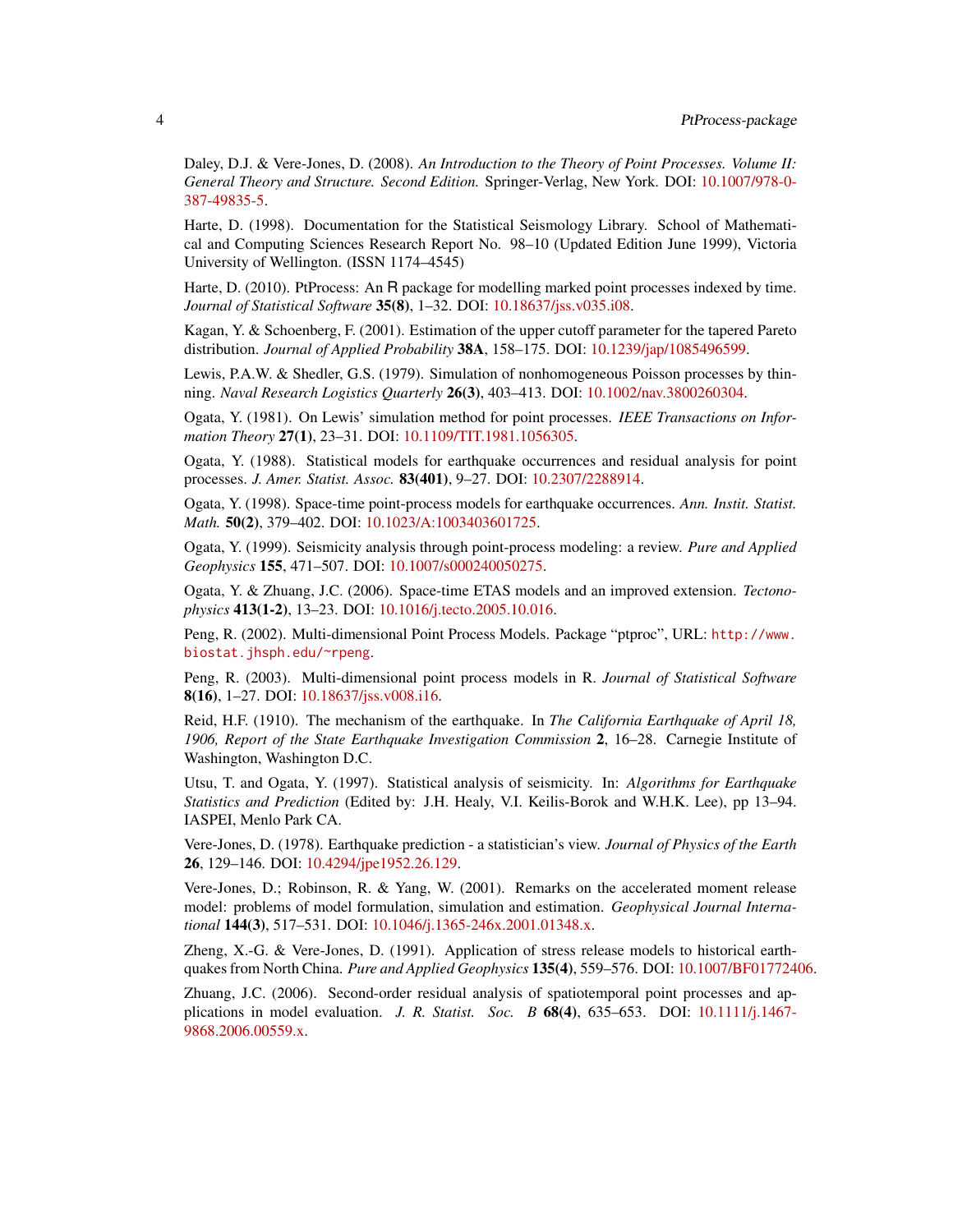<span id="page-4-0"></span>

### <span id="page-4-1"></span>**Description**

This page contains a listing of recent changes made to functions, and known general problems.

#### Recent Changes

- 1. Version 3 contains major changes, and code that worked in Version 2 will no longer work in Version 3. The models included in Version 2 are also contained in Version 3, but the framework has been extended so that the original models can now contain a variety of mark distributions. This has been achieved by giving a more general structure and utilising the object orientated aspects of the R language. *Examples are given below that show how models were defined in Version 2 and how the corresponding models are now defined in Version 3.* (28 Apr 2008)
- 2. Naming changes to the  $\star$ , cif functions. In Version 2, these were referred to as "conditional" intensity functions", which is really a slightly more general class. In keeping with Daley  $\&$ Vere-Jones (2003) we now call them ground intensity functions, with a suffix of "gif". Further, the dot has been replaced by an underscore, e.g. etas.cif to etas\_gif. This is to lessen the possibility of future conflicts with object orientated naming conventions in the R language. (28 Apr 2008)
- 3. Arguments eval.pts and t.plus in the ground intensity functions have been renamed to evalpts and tplus, respectively. This is to lessen the possibility of future conflicts with object orientated naming conventions in the R language. (28 Apr 2008)
- 4. [logLik](#page-26-1): the log-likelihood calculated in package Versions before Version 3 did not have the sum over the mark density term (see topic [logLik](#page-26-1), under "Details"). This term can also be excluded in this Version of the package by placing NULL for the mark density in the [mpp](#page-31-1) object, see example below. (28 Apr 2008)
- 5. Version 2 had a framework to assign prior densities to the estimated parameters. This has not been retained in Version 3. However, some of the features like holding a parameter at a fixed value, and restricting it to an open or closed interval can be achieved in Version 3; see [neglogLik](#page-33-1) for further details. (28 Apr 2008)
- 6. [neglogLik](#page-33-1): the format of this function has been changed to be consistent with that in package HiddenMarkov. Argument updatep renamed as pmap. (07 Aug 2008)
- 7. [simulate](#page-42-1): manual page revised to include more information about controlling the length of the simulated series. (18 Nov 2008)
- 8. [mpp](#page-31-1): example modified due to warning messages caused by negative  $\lambda_a(t|\mathcal{H}_t)$ . (18 Nov 2008)
- 9. [marks](#page-29-1): manual page revised to include more information. (18 Nov 2008)
- 10. [mpp](#page-31-1): fuller description to argument marks on manual page. (19 Nov 2008)
- 11. [Phuket](#page-37-1): new dataset added. (4 Dec 2008)
- 12. [linksrm\\_gif](#page-24-1), [marks](#page-29-1): remove some LaTeX specific formatting to be compatible with R 2.9.0. (26 Jan 2009)
- 13. [Phuket](#page-37-1): clarify magnitude scale used in the dataset. (11 Jul 2009)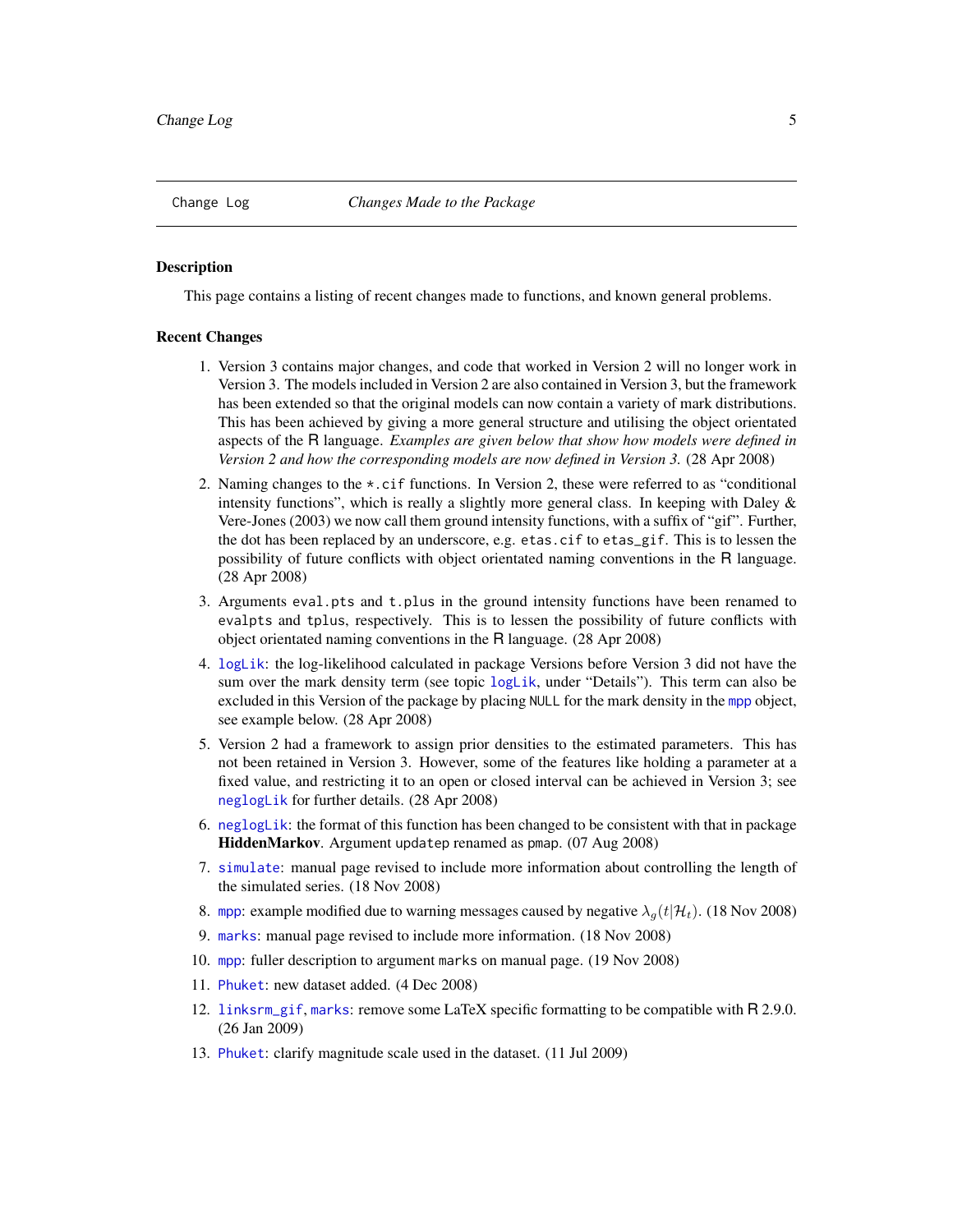- <span id="page-5-0"></span>14. Attribute type is no longer required on the [gif](#page-18-1) functions, removed. (7 Oct 2009)
- 15. [logLik](#page-26-1), [neglogLik](#page-33-1): Parallel processing support, using package snow, has been added. (8) Oct 2009)
- 16. [plot](#page-38-1): Correct hyperlink to generic plot function. (10 Oct 2009)
- 17. etas\_normal0: New function. Test version of a spatial ETAS conditional intensity function. (12 Oct 2009)
- 18. [logLik](#page-26-1): Fixed bug when using parallel processing on only two nodes. (22 Oct 2009)
- 19. Tidied HTML representation of equations in manual pages. Removal of "synopsis" on manual pages of functions with multiple forms of usage. (26 Jan 2010)
- 20. [logLik.mpp](#page-26-2), [summary.mpp](#page-46-2): Changed to [inherits](#page-0-0) to determine class. (27 Jan 2010)
- 21. [Phuket](#page-37-1): Additional data, until the beginning of 2009, have been added. The magnitude is now the maximum of the body wave and surface wave magnitudes,  $m_b$  and  $M_s$ , respectively. Earlier it was simply  $m_b$ . (01 Feb 2010)
- 22. [simulate.linksrm](#page-42-2), [simulate.mpp](#page-42-2), [logLik.mpp](#page-26-2): Inconsistency in nomenclature between "mark" and "marks", will standardise on the plural. (07 May 2010)
- 23. [simulate.mpp](#page-42-2): Two bugs: use <- (data[, "time"] < TT[1]) changed to use <- (data[, "time"] <= TT[1]), and else data <- data[use, c("time", "magnitude")] changed to else data <- data[use, ]. (18 Jun 2010)
- 24. etas\_normal0: Errors in some terms involving beta. (18 Jun 2010)
- 25. Minor citation and reference inclusion changes to manual pages. (19 Jul 2010)
- 26. [simulate.mpp](#page-42-2): Bug fix on 18 June 2010 induced another bug; data <- rbind(data, newevent) changed to data <- rbind(data[, names(newevent)], newevent). (11 Dec 2010)
- 27. Implement very basic NAMESPACE. (5 Nov 2011)
- 28. List functions explicitly in NAMESPACE; "LazyData: no" and "ZipData: no" in DE-SCRIPTION file. (9 Dec 2011)
- 29. [logLik.mpp](#page-26-2): Enable one to specify the relative CPU speeds of the nodes when parallel processing. (9 Dec 2011)
- 30. [mpp](#page-31-1) and etas\_normal0: Restrict the number of iterations in examples on manual pages to minimise time during package checks. (13 Dec 2011)
- 31. [residuals](#page-39-1) and [linksrm](#page-20-1): Include example using cusum of residuals on manual page. (15 Dec 2011)
- 32. [dpareto](#page-12-1), [dtappareto](#page-12-2), [ltappareto](#page-12-2) (etc): Include parameter consistency checks. (6 Jan 2014)
- 33. [etas\\_gif](#page-16-1): Documentation example error: marks=list(rmagn\_mark, rmagn\_mark) should be marks=list(dmagn\_mark, NULL). (23 Jan 2014)
- 34. linksrm1\_gif: Function deleted, alternative discussed on manual page of [linksrm\\_gif](#page-24-1). (19 Mar 2014)
- 35. Correct html problem in 'inst/doc/index.html'. (14 Aug 2014)
- 36. [logLik.mpp](#page-26-2): Call to clusterApply changed to snow::clusterApply. (20 Aug 2014)
- 37. [logLik.mpp](#page-26-2): The package snow has been superseded by parallel. Change snow to parallel, also in file 'DESCRIPTION'. (15 Oct 2014)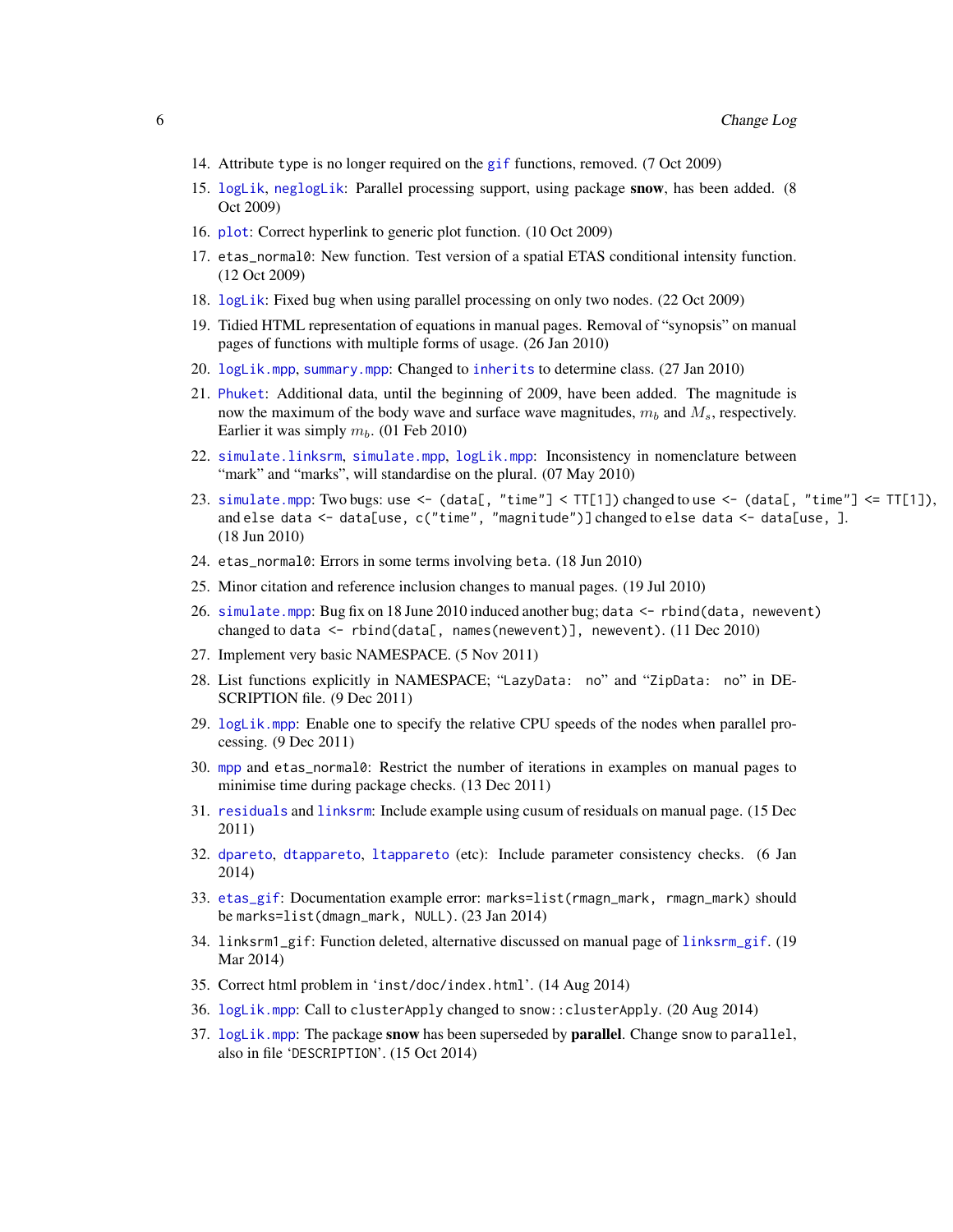- <span id="page-6-0"></span>38. [makeSOCKcluster](#page-29-2): This function is in snow but not in parallel. This function points to the closest eqivalent in parallel, [makePSOCKcluster](#page-0-0). [makeSOCKcluster](#page-29-2) will eventually become deprecated. Was added to the export list in file 'NAMESPACE' too. (15 Oct 2014)
- 39. [logLik.mpp](#page-26-2), [neglogLik](#page-33-1): Update consistent with changes from snow to parallel. (17 Oct 2014)
- 40. [logLik.mpp](#page-26-2): Change require(parallel) to requireNamespace("parallel"). (21 Jan 2015)
- 41. Added to NAMESPACE: importFrom(graphics, plot) importFrom(stats, dexp, integrate, logLik, pnorm, qexp, rexp, runif, simulate, ts) (03 Jul 2015)
- 42. [PtProcess](#page-1-1): Add DOI to some references, rename topic to appear first in table of contents. (16 Oct 2015)
- 43. [plot.mpp](#page-38-2): Activate argument ylim. (17 Aug 2016)
- 44. etas\_normal0: This has been removed. Adding a spatial dimension requires more generality in other package functions like [logLik.mpp](#page-26-2). For a reasonable amount of generality, it requires the addition of new model class, currently under development. (01 Sep 2016)

#### Future Development

- 1. Currently spatial versions of the ETAS model are being written and tested.
- 2. In the model object, allow one to alternatively specify the name of the gif function.
- 3. Function [linksrm\\_gif](#page-24-1): Use of St1 and St2. Is there a tidier way? Also utilise this feature in [srm\\_gif](#page-44-1).
- 4. Want a generic function, possibly called forecast, to produce probability forecasts. This would be based on simulating empirical probability distributions.
- 5. Want a function like [linksrm\\_convert](#page-22-1) to map between the two main parametrisations of the ETAS model.
- 6. Add general forms of the truncated exponential and gamma distributions as marks for the magnitude of the event.
- 7. A tidy way to pass the values of the gif function into the mark distributions, if required.

#### References

Cited references are listed on the [PtProcess](#page-1-1) manual page.

# Examples

```
# SRM: magnitude is iid exponential with bvalue=1
# simulate and calculate the log-likelihood
TT < -c(0, 1000)bvalue <-1params <- c(-1.5, 0.01, 0.8, bvalue*log(10))
```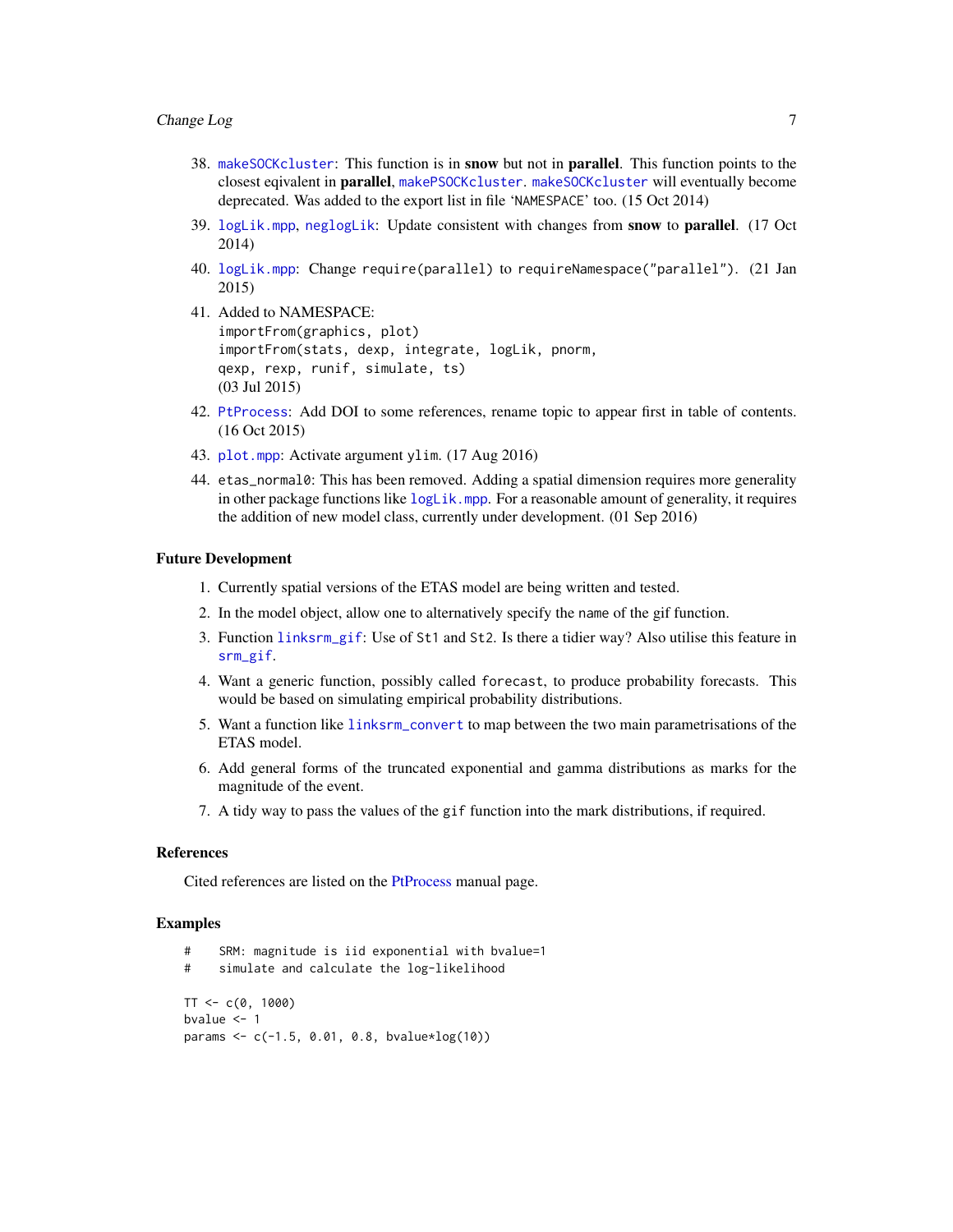```
# --- Old Method ---
# x <- pp.sim(NULL, params[1:3], srm.cif, TT, seed=5, magn.sim=1)
# print(pp.LL(x, srm.cif, params[1:3], TT))
# [1] -601.3941
# --- New Method, no mark density ---
x1 <- mpp(data=NULL,
         gif=srm_gif,
         marks=list(NULL, rexp_mark),
         params=params,
          gmap=expression(params[1:3]),
         mmap=expression(params[4]),
         TT=TT)
x1 \leftarrow simulate(x1, seed=5)
print(logLik(x1))
# An advantage of the object orientated format is that it
# simplifies further analysis, e.g. plot intensity function:
plot(x1)
# plot the residual process:
plot(residuals(x1))
#---------------------------------------------------
# SRM: magnitude is iid exponential with bvalue=1
# simulate then estimate parameters from data
# --- Old Method ---
# TT < -c(0, 1000)# bvalue <- 1
# params <- c(-2.5, 0.01, 0.8)
#
# x <- pp.sim(NULL, params, srm.cif, TT, seed=5, magn.sim=1)
#
# posterior <- make.posterior(x, srm.cif, TT)
#
# neg.posterior <- function(params){
# x <- -posterior(params)
# if (is.infinite(x) | is.na(x)) return(1e15)
# else return(x)
# }
#
# z <- nlm(neg.posterior, params, typsize=abs(params),
# iterlim=1000, print.level=2)
#
# print(z$estimate)
# [1] -2.83900091 0.01242595 0.78880647
# --- New Method, no mark density ---
# maximise only SRM parameters (like old method)
TT < -c(0, 1000)bvalue <-1params <- c(-2.5, 0.01, 0.8, bvalue*log(10))
```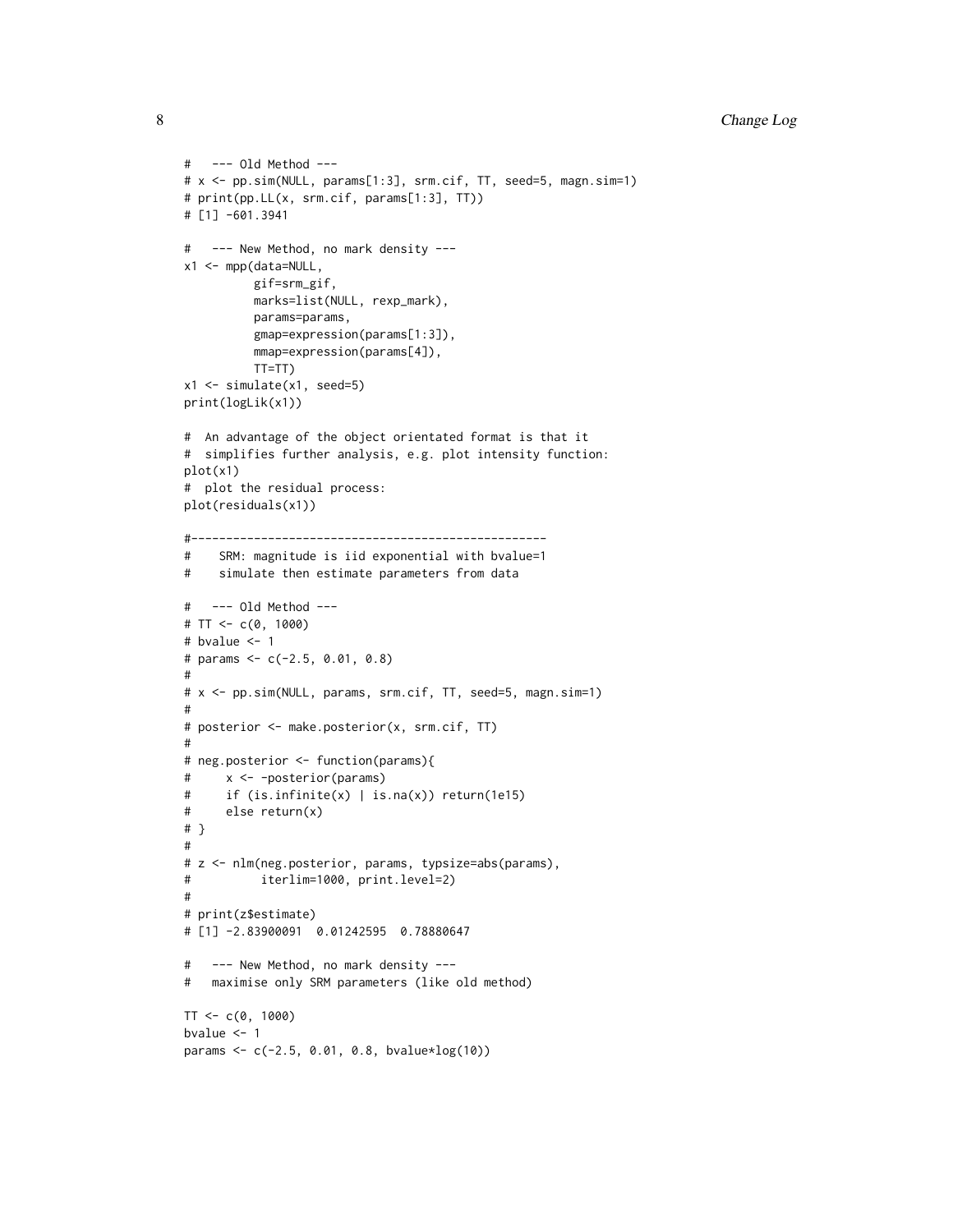#### <span id="page-8-0"></span>distribution 9

```
x1 <- mpp(data=NULL,
          gif=srm_gif,
          marks=list(dexp_mark, rexp_mark),
          params=params,
          gmap=expression(params[1:3]),
          mmap=expression(params[4]),
          TT=TT)
# note that dexp_mark above is not used below
# and could alternatively be replaced by NULL
x1 \leftarrow simulate(x1, seed=5)
# maximise only SRM parameters
onlysrm <- function(y, p){
    # maps srm parameters into model object
    # the exp rate for magnitudes is unchanged
   y$params[1:3] <- p
    return(y)
}
params <-c(-2.5, 0.01, 0.8)z1 <- nlm(neglogLik, params, object=x1, pmap=onlysrm,
          print.level=2, iterlim=500, typsize=abs(params))
print(z1$estimate)
```
<span id="page-8-1"></span>distribution *General Notes on Distribution Fitting*

# Description

This page contains general notes about fitting probability distributions to datasets.

# Details

We give examples of how the maximum likelihood parameters can be estimated using standard optimisation routines provided in the R software ( $n \ln m$  and [optim](#page-0-0)). We simply numerically maximise the sum of the logarithms of the density evaluated at each of the data points, i.e. log-likelihood function. In fact, by default, the two mentioned optimizers find the *minimum*, and hence we minimise the negative log-likelihood function.

Both optimization routines require initial starting values. The optimisation function [optim](#page-0-0) uses a grid search technique, and is therefore more robust to poor starting values. The function [nlm](#page-0-0) uses derivatives and the Hessian to determine the size and direction of the next step, which is generally more sensitive to poor initial values, but faster in the neighbourhood of the solution. One possible strategy is to start with [optim](#page-0-0) and then use its solution as a starting value for [nlm](#page-0-0). This is done below in the example for the tapered Pareto distribution.

The function [nlm](#page-0-0) numerically calculates the Hessian and derivatives, by default. If the surface is very flat, the numerical error involved may be larger in size than the actual gradient. In this case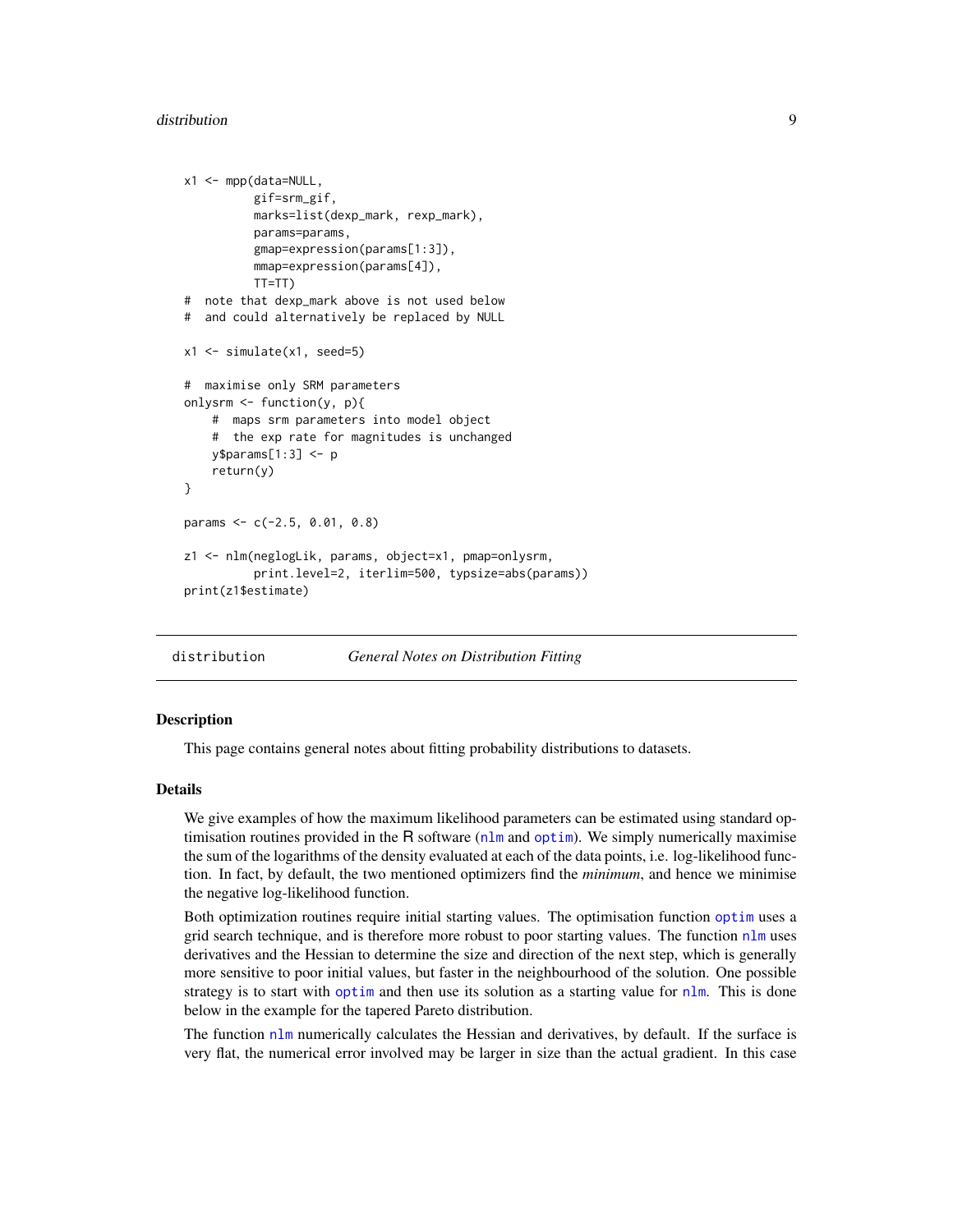the process will work better if analytic derivatives are supplied. This is done in the tapered Pareto example below. Alternatively, one could simply use the Newton-Raphson algorithm (again, see the tapered Pareto example below).

We also show that parameters can be constrained to be positive (or negative) by transforming the parameters with the exponential function during the maximisation procedure. Similarly, parameters can be restricted to a finite interval by using a modified logit transform during the maximisation procedure. The advantage of using these transformations is that the entire real line is mapped onto the positive real line or the required finite interval, respectively; and further, they are differentiable and monotonic. This eliminates the "hard" boundaries which are sometimes enforced by using a penalty function when the estimation procedure strays into the forbidden region. The addition of such penalty functions causes the function that is being optimised to be non-differentiable at the boundaries, which can cause considerable problems with the optimisation routines.

#### Examples

```
# Random number generation method
RNGkind("Mersenne-Twister", "Inversion")
set.seed(5)
#--------------------------------------------
# Exponential Distribution
# simulate a sample
p <- 1
x < - rexp(n=1000, rate=p)
# Transform to a log scale so that -infty < log(p) < infty.
# Hence no hard boundary, and p > 0.
# If LL is beyond machine precision, LL <- 1e20.
neg.LL <- function(logp, data){
   x <- -sum(log(dexp(data, rate=exp(logp))))
    if (is.infinite(x)) x < -1e20return(x)
}
p0 <- 5
logp0 \leftarrow log(p0)z <- nlm(neg.LL, logp0, print.level=0, data=x)
print(exp(z$estimate))
# Compare to closed form solution
print(exp(z$estimate)-1/mean(x))
#--------------------------------------------
# Normal Distribution
     simulate a sample
x <- rnorm(n=1000, mean=0, sd=1)
neg.LL <- function(p, data){
```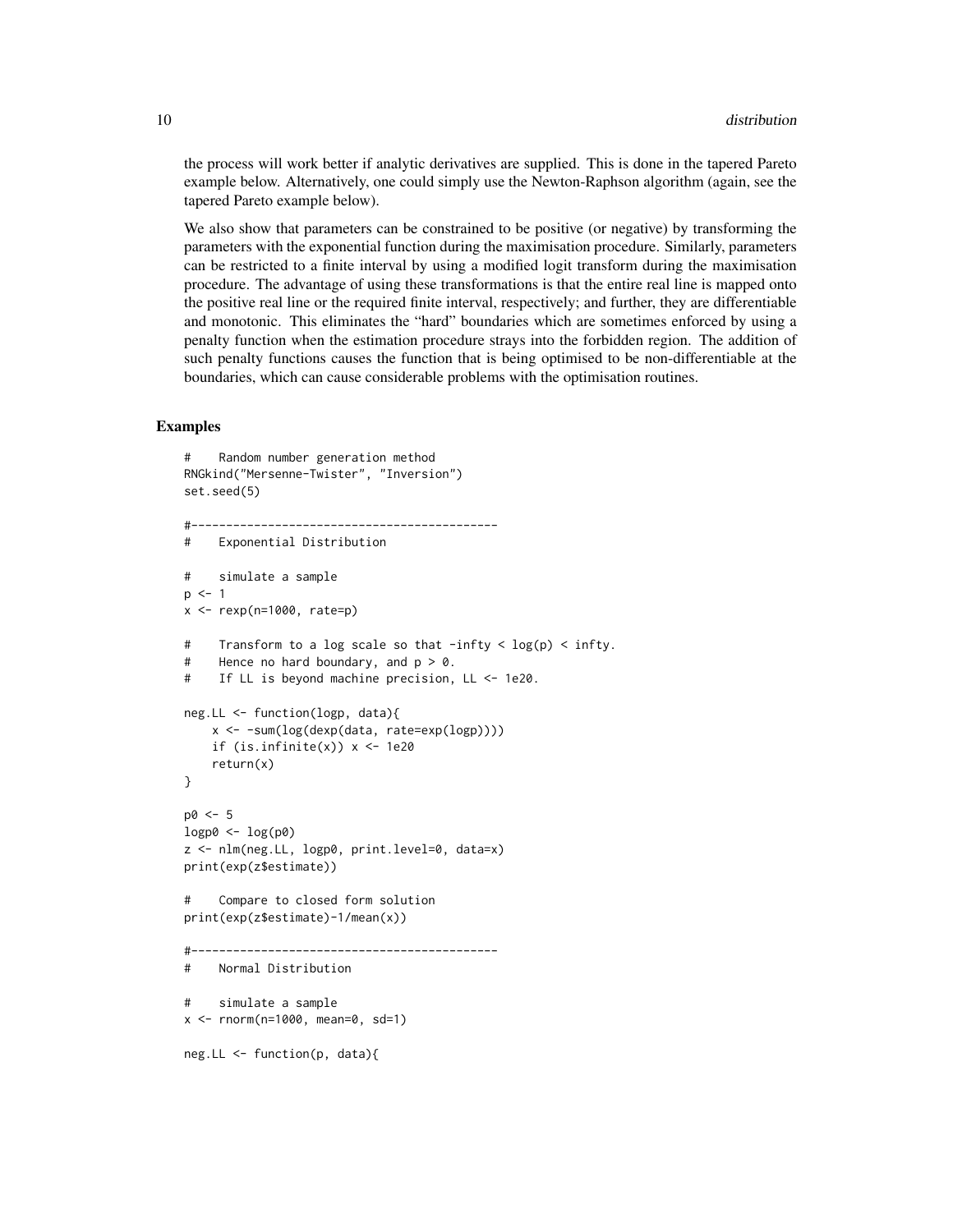```
x \le -sum(log(dnorm(data, mean=p[1], sd=exp(p[2])))if (is.infinite(x)) x < -1e20return(x)
}
p0 <- c(2, log(2))
z <- nlm(neg.LL, p0, print.level=0, data=x)
p1 <- c(z$estimate[1], exp(z$estimate[2]))
print(p1)
# Compare to closed form solution
print(p1 - c(mean(x), sd(x)))#--------------------------------------------
# Gamma Distribution
# shape > 0 and rate > 0# use exponential function to ensure above constraints
# simulate a sample
x \leq - \text{rgamma}(n=2000, \text{shape}=1, \text{rate}=5)neg.LL <- function(p, data){
    # give unreasonable values a very high neg LL, i.e. low LL
    if (any(exp(p) > 1e15)) x <- 1e15
   else{
       x <- -sum(log(dgamma(data, shape=exp(p[1]), rate=exp(p[2]))))
       if (is.infinite(x)) x \leftarrow 1e15}
   return(x)
}
p0 \leq -c(2, 2)z <- optim(p0, neg.LL, data=x)
print(exp(z$par))
z <- nlm(neg.LL, p0, print.level=0, data=x)
print(exp(z$estimate))
#--------------------------------------------
# Beta Distribution
# shape1 > 0 and shape2 > 0# use exponential function to ensure above constraints
# simulate a sample
x <- rbeta(n=5000, shape1=0.5, shape2=0.2)
# exclude those where x=0
x \le -x[x!=1]neg.LL <- function(p, data)
   -sum(log(dbeta(data, shape1=exp(p[1]), shape2=exp(p[2]))))
p0 \leq -\log(c(0.1, 0.1))
```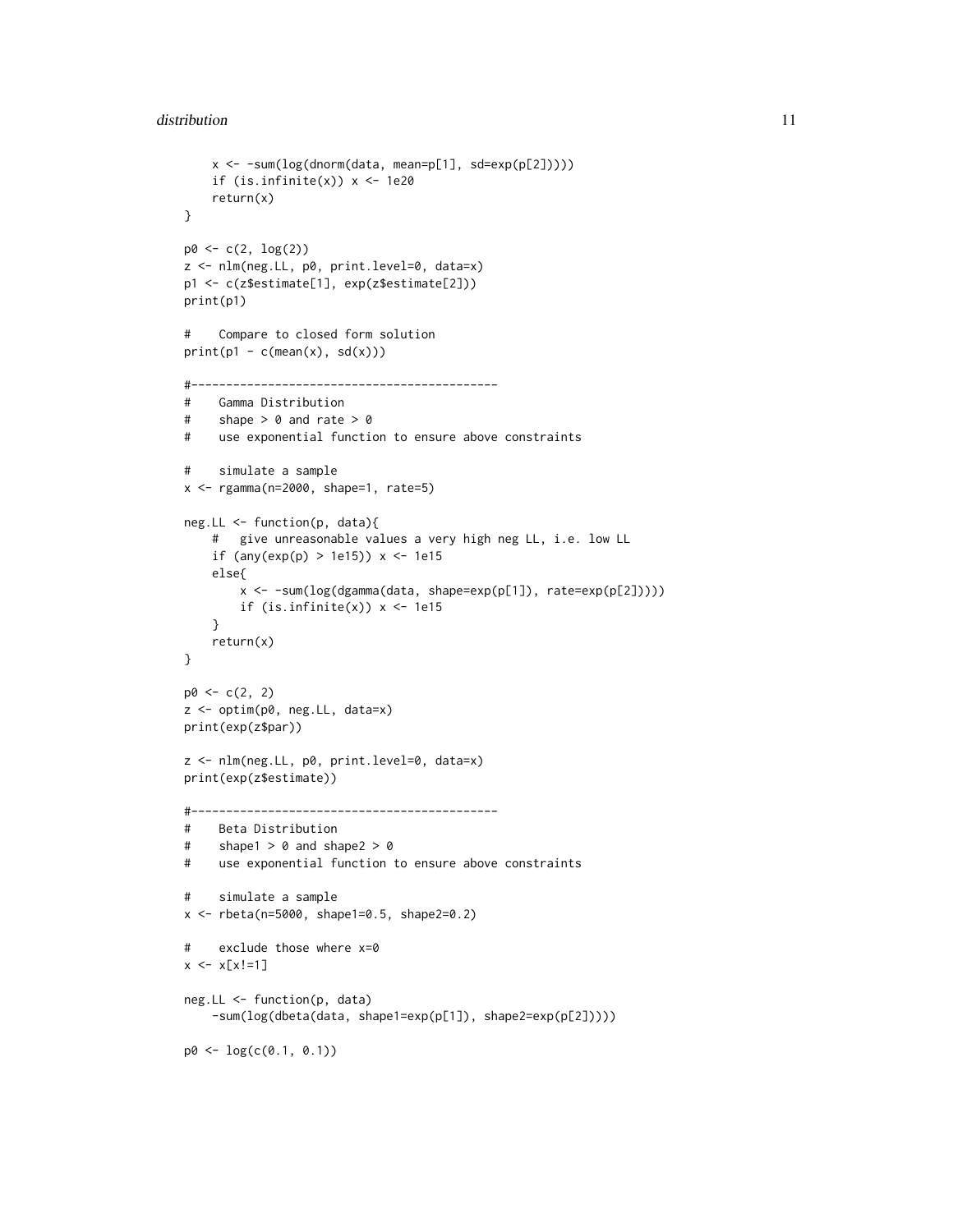#### 12 distribution and the contract of the contract of the contract of the contract of the contract of the contract of the contract of the contract of the contract of the contract of the contract of the contract of the contra

```
z <- optim(p0, neg.LL, data=x)
print(exp(z$par))
z \le nlm(neg.LL, p0, typsize=c(0.01, 0.01), print.level=0, data=x)
print(exp(z$estimate))
#--------------------------------------------
# Weibull Distribution
# shape > 0 and scale > 0
# use exponential function to ensure above constraints
# simulate a sample
x <- rweibull(n=2000, shape=2, scale=1)
neg.LL <- function(p, data)
    -sum(log(dweibull(data, shape=exp(p[1]), scale=exp(p[2]))))
p0 <- log(c(0.1, 0.1))
z <- optim(p0, neg.LL, data=x)
print(exp(z$par))
#--------------------------------------------
# Pareto Distribution
# lambda > 0
# Use exponential function to enforce constraint
# simulate a sample
x <- rpareto(n=2000, lambda=2, a=1)
neg.LL <- function(p, data){
   # give unreasonable values a very high neg LL, i.e. low LL
   if (exp(p) > 1e15) x <- 1e15
    else x <- -sum(log(dpareto(data, lambda=exp(p), a=1)))
    if (is.infinite(x)) x \leftarrow 1e15return(x)
}
p0 <- log(0.1)
z <- nlm(neg.LL, p0, print.level=0, data=x)
print(exp(z$estimate))
#--------------------------------------------
# Tapered Pareto Distribution
# lambda > 0 and theta > 0
# simulate a sample
x <- rtappareto(n=2000, lambda=2, theta=4, a=1)
neg.LL <- function(p, data){
   x <- -ltappareto(data, lambda=p[1], theta=p[2], a=1)
   attr(x, "gradient") <- -attr(x, "gradient")
    attr(x, "hessian") \leftarrow -attr(x, "hessian")
```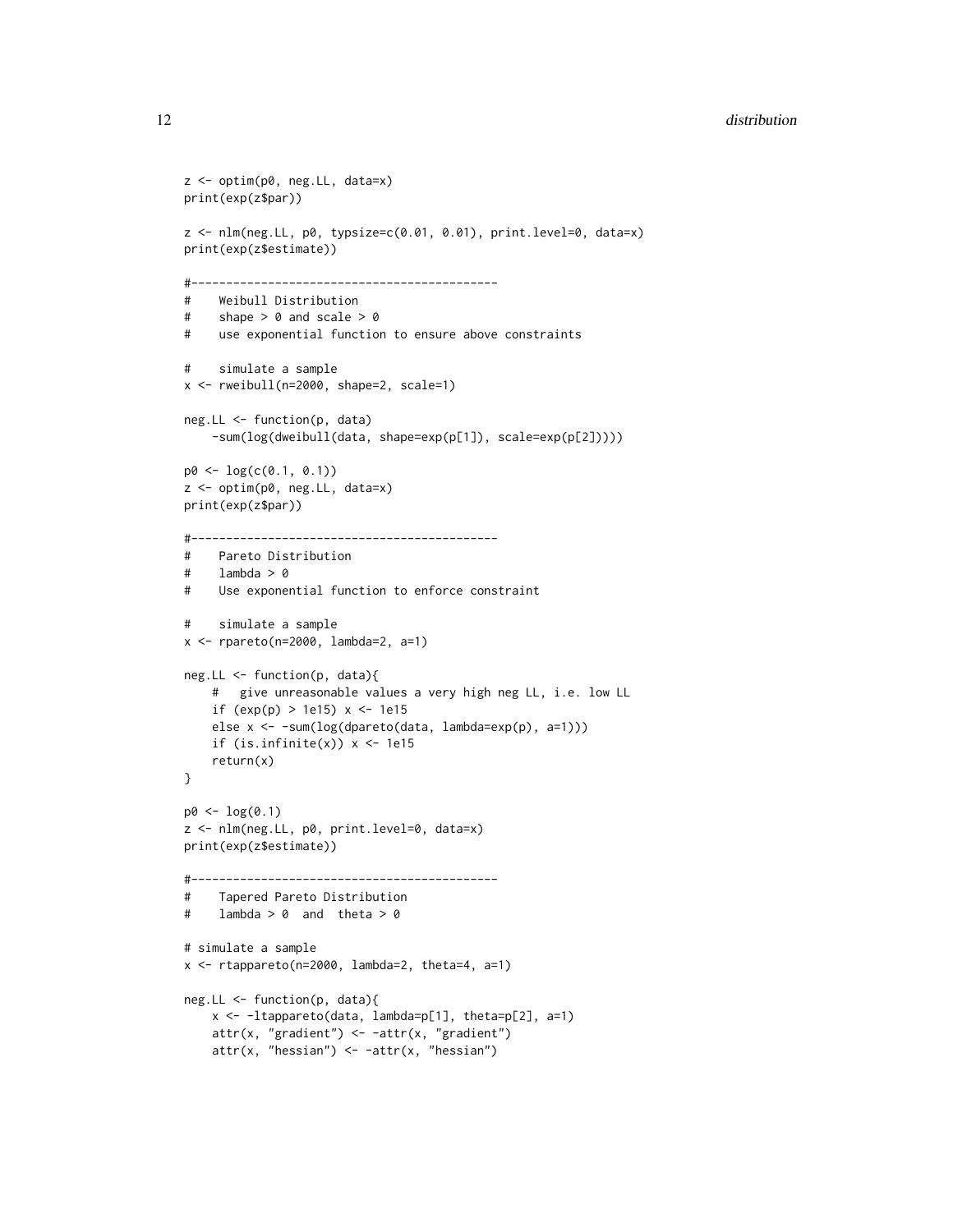#### <span id="page-12-0"></span>dpareto and 13

```
return(x)
}
# use optim to get approx initial value
p0 \leq -c(3, 5)z1 <- optim(p0, neg.LL, data=x)
p1 <- z1$par
print(p1)
print(neg.LL(p1, x))
# nlm with analytic gradient and hessian
z2 <- nlm(neg.LL, p1, data=x, hessian=TRUE)
p2 <- z2$estimate
print(z2)
# Newton Raphson Method
p3 <- p1
iter <- 0
repeat{
   LL <- ltappareto(data=x, lambda=p3[1], theta=p3[2], a=1)
   p3 <- p3 - as.numeric(solve(attr(LL,"hessian")) %*%
                 matrix(attr(LL,"gradient"), ncol=1))
    iter <- iter + 1
    if ((max(abs(attr(LL,"gradient"))) < 1e-8) |
        (iter > 100)) break
}
print(iter)
print(LL)
print(p3)
```
<span id="page-12-1"></span>dpareto *Pareto and Tapered Pareto Distributions*

#### <span id="page-12-2"></span>Description

Density, cumulative probability, quantiles and random number generation for the Pareto and tapered Pareto distributions with shape parameter  $\lambda$ , tapering parameter  $\theta$  and range  $a \leq x < \infty$ ; and loglikelihood of the tapered Pareto distribution.

#### Usage

```
dpareto(x, lambda, a, log=FALSE)
ppareto(q, lambda, a, lower.tail=TRUE, log.p=FALSE)
qpareto(p, lambda, a, lower.tail=TRUE, log.p=FALSE)
rpareto(n, lambda, a)
dtappareto(x, lambda, theta, a, log=FALSE)
ltappareto(data, lambda, theta, a)
ptappareto(q, lambda, theta, a, lower.tail=TRUE, log.p=FALSE)
```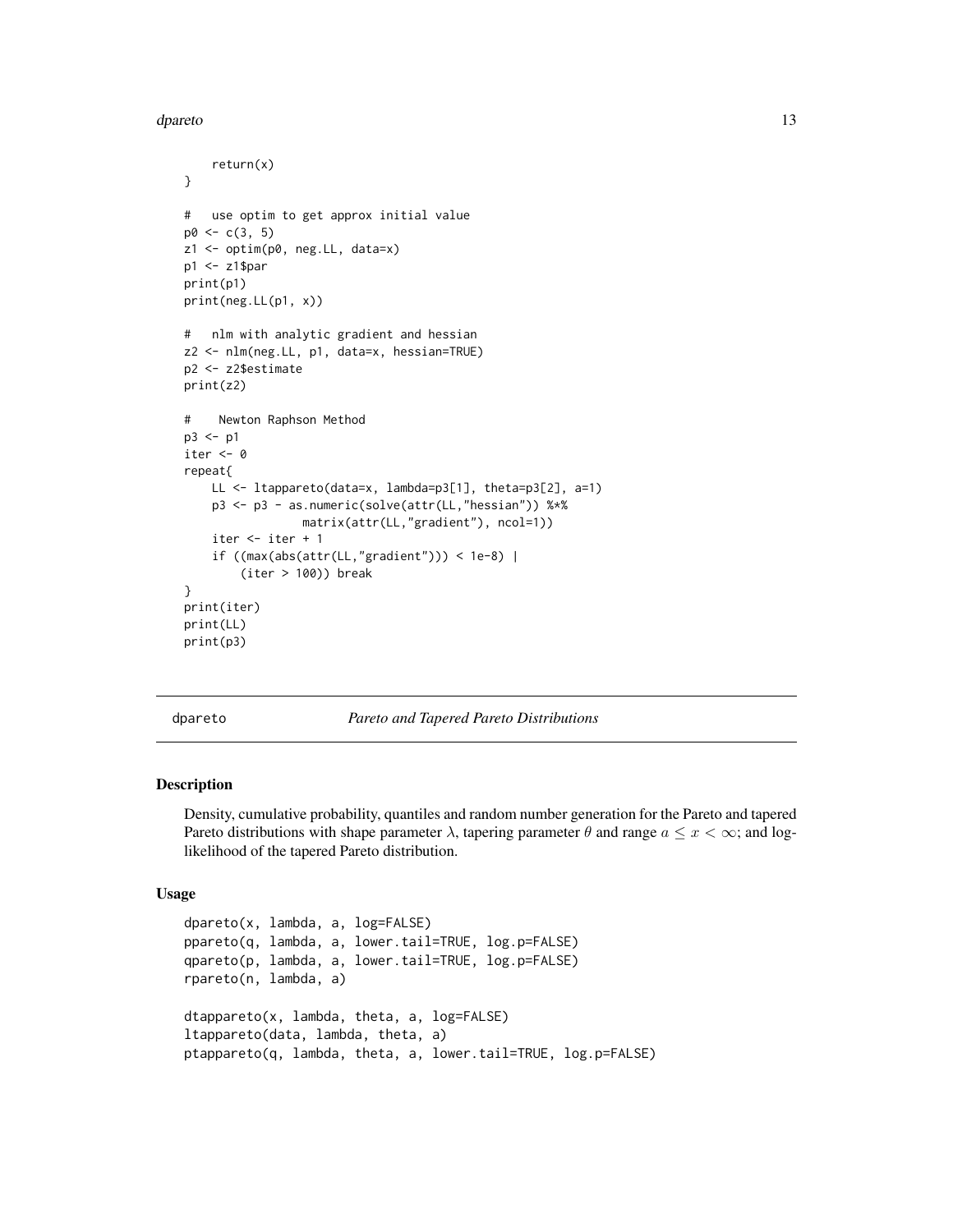#### 14 degree of the contract of the contract of the contract of the contract of the contract of the contract of the contract of the contract of the contract of the contract of the contract of the contract of the contract of t

```
qtappareto(p, lambda, theta, a, lower.tail=TRUE, log.p=FALSE,
           tol=1e-8)
rtappareto(n, lambda, theta, a)
```
ltappareto(data, lambda, theta, a)

#### **Arguments**

| x, q       | vector of quantiles.                                                                                                                                                |
|------------|---------------------------------------------------------------------------------------------------------------------------------------------------------------------|
| р          | vector of probabilities.                                                                                                                                            |
| data       | vector of sample data.                                                                                                                                              |
| n          | number of observations to simulate.                                                                                                                                 |
| lambda     | shape parameter, see Details below.                                                                                                                                 |
| theta      | tapering parameter, see Details below                                                                                                                               |
| a          | the random variable takes values on the interval $a \leq x < \infty$ . This is a scalar<br>and is assumed to be a constant for all values in a given function call. |
| log, log.p | logical; if TRUE, probabilities $p$ are given as $log(p)$ .                                                                                                         |
| lower.tail | logical; if TRUE (default), probabilities are $Pr{X \le x}$ , otherwise, $Pr{X > x}$ .                                                                              |
| tol        | convergence criteria for the Newton Raphson algorithm for solving the quantiles<br>of the tapered Pareto distribution.                                              |

# Details

For all functions except ltappareto, arguments lambda and theta can either be scalars or vectors of the same length as x, p, or q. If a scalar, then this value is assumed to hold over all cases. If a vector, then the values are assumed to have a one to one relationship with the values in x, p, or q. The argument a is a scalar.

In the case of ltappareto, all data are assumed to be drawn from the same distribution and hence lambda, theta and a are all scalars.

Let Y be an exponential random variable with parameter  $\lambda > 0$ . Then the distribution function of Y is

$$
F_Y(y) = \Pr\{Y < y\} = 1 - \exp(-\lambda y),
$$

and the density function is

$$
f_Y(y) = \lambda \exp(-\lambda y).
$$

Further, the mean and variance of the distribution of Y is  $1/\lambda$  and  $1/\lambda^2$ , respectively.

Now transform  $Y$  as

$$
X = a \exp(Y),
$$

where  $a > 0$ . Then X is a Pareto random variable with shape parameter  $\lambda$  and distribution function

$$
F_X(x) = Pr\{X < x\} = 1 - \left(\frac{a}{x}\right)^{\lambda},
$$

where  $a \leq x < \infty$ , and density function

$$
f_X(x) = \frac{\lambda}{a} \left(\frac{a}{x}\right)^{\lambda + 1}
$$

.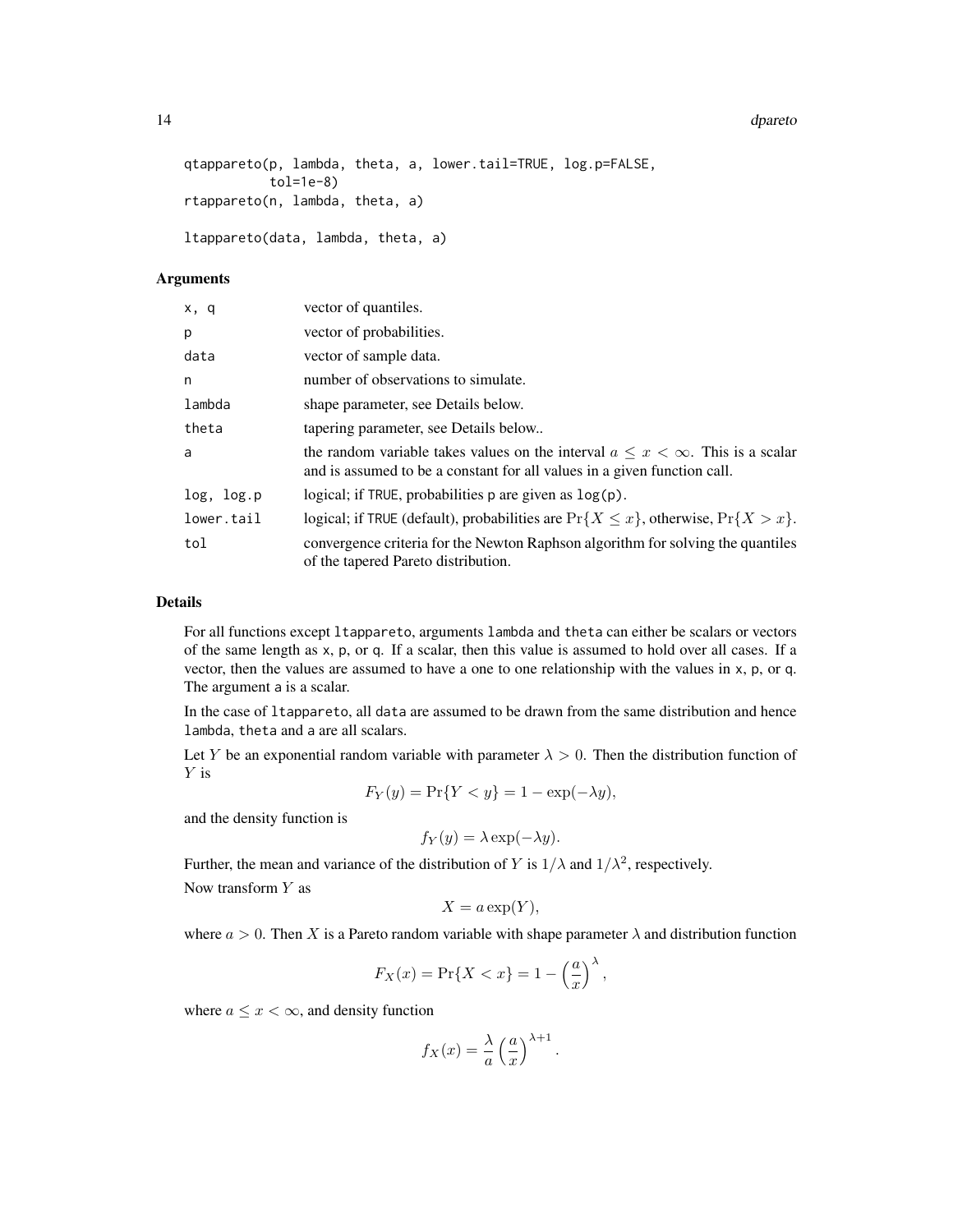dpareto and 15

We simulate the Pareto deviates by generating exponential deviates, and then transforming as described above.

As above, let X be Pareto with shape parameter  $\lambda$ , and define  $W - a$  to be exponential with parameter  $1/\theta$ , i.e.

$$
\Pr\{X > x\} = \left(\frac{a}{x}\right)^{\lambda}
$$

and

$$
\Pr\{W > w\} = \exp\left(\frac{a - w}{\theta}\right),\,
$$

where  $a \leq w < \infty$ . Say we sample one independent value from each of the distributions X and W, then

$$
\Pr\{X > z \& W > z\} = \Pr\{X > z\} \Pr\{W > z\} = \left(\frac{a}{z}\right)^{\lambda} \exp\left(\frac{a-z}{\theta}\right).
$$

We say that  $Z$  has a tapered Pareto distribution if it has the above distribution, i.e.

$$
F_Z(z) = \Pr\{Z < z\} = 1 - \left(\frac{a}{z}\right)^\lambda \exp\left(\frac{a-z}{\theta}\right)
$$

.

The above relationship shows that a tapered Pareto deviate can be simulated by generating independent values of X and W, and then letting  $Z = min(X, W)$ . This minimum has the effect of "tapering" the tail of the Pareto distribution.

The tapered Pareto variable  $Z$  has density

$$
f_Z(z) = \left(\frac{\lambda}{z} + \frac{1}{\theta}\right) \left(\frac{a}{z}\right)^{\lambda} \exp\left(\frac{a-z}{\theta}\right).
$$

Given a sample of data  $z_1, z_2, \dots, z_n$ , we write the log-likelihood as

$$
\log L = \sum_{i=1}^{n} \log f_Z(z_i).
$$

Hence the gradients are calculated as

$$
\frac{\partial \log L}{\partial \lambda} = \theta \sum_{i=1}^{n} \frac{1}{\lambda \theta + z_i} - \sum_{i=1}^{n} \log(z_i/a)
$$

and

$$
\frac{\partial \log L}{\partial \theta} = \frac{-1}{\theta} \sum_{i=1}^{n} \frac{z_i}{\lambda \theta + z_i} - \frac{1}{\theta^2} \sum_{i=1}^{n} (a - z_i).
$$

Further, the Hessian is calculated using

$$
\frac{\partial^2 \log L}{\partial \lambda^2} = -\theta^2 \sum_{i=1}^n \frac{1}{(\lambda \theta + z_i)^2},
$$

$$
\frac{\partial^2 \log L}{\partial \theta^2} = \frac{1}{\theta^2} \sum_{i=1}^n \frac{z_i (2\lambda \theta + z_i)}{(\lambda \theta + z_i)^2} - \frac{2}{\theta^3} \sum_{i=1}^n (a - z_i),
$$

and

$$
\frac{\partial^2 \log L}{\partial \theta \, \partial \lambda} = \frac{\partial^2 \log L}{\partial \lambda \, \partial \theta} = \sum_{i=1}^n \frac{z_i}{(\lambda \theta + z_i)^2}.
$$

See the section "Seismological Context" (below), which outlines its application in Seismology.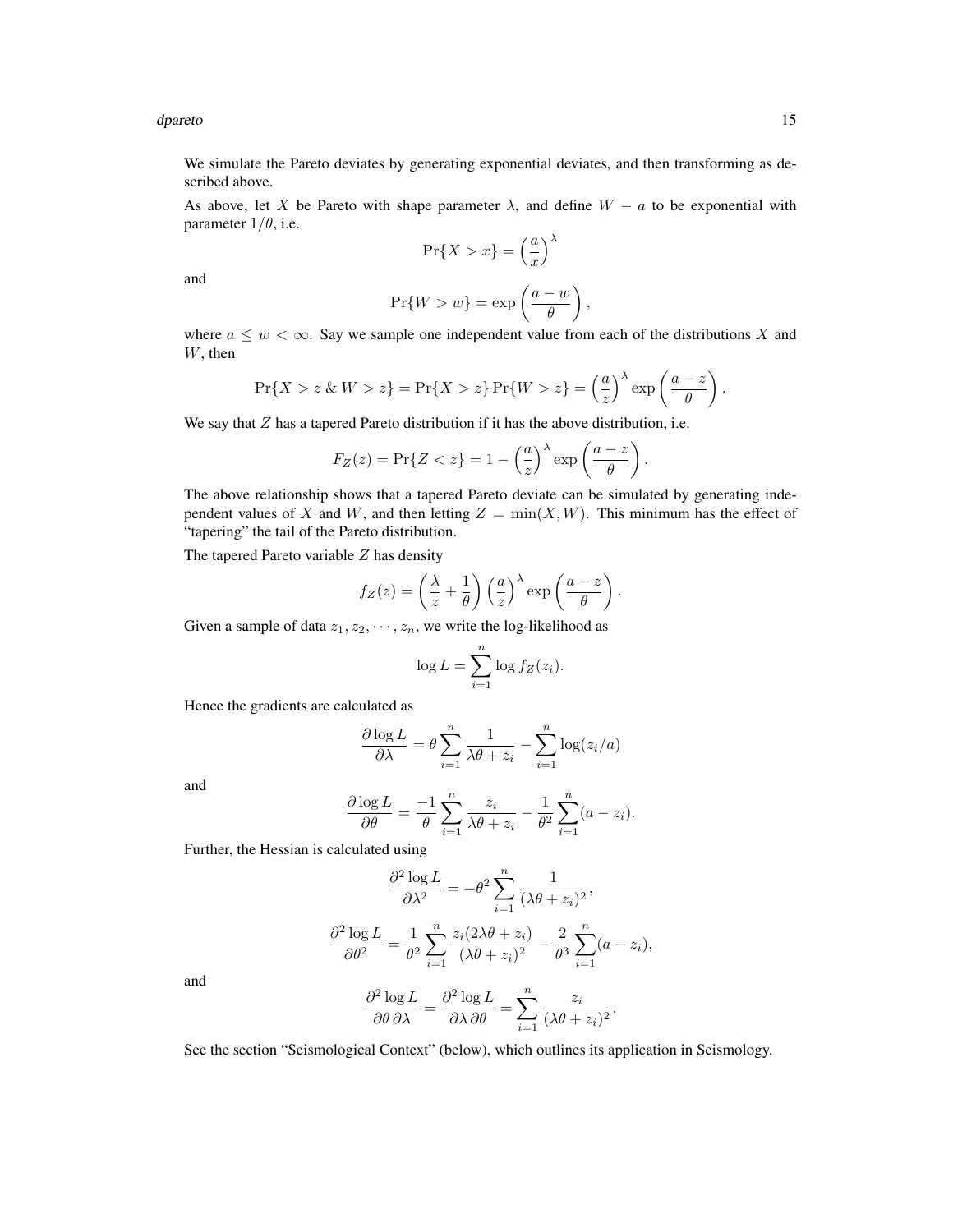<span id="page-15-0"></span>Value

dpareto and dtappareto give the densities; ppareto and ptappareto give the distribution functions; qpareto and qtappareto give the quantile functions; and rpareto and rtappareto generate random deviates.

ltappareto returns the log-likelihood of a sample using the tapered Pareto distribution. It also calculates, using analytic expressions (see "Details"), the derivatives and Hessian which are attached to the log-likelihood value as the attributes "gradient" and "hessian", respectively.

#### Seismological Context

The Gutenberg-Richter (GR) Law says that if we plot the base 10 logarithm of the number of events with magnitude greater than  $M$  (vertical axis) against  $M$  (horizontal axis), there should be a straight line. This is equivalent to magnitudes having an exponential distribution.

Assume that the magnitude cutoff is  $M_0$ , and let  $Y = M - M_0$ . Given that Y has an exponential distribution with parameter  $\lambda$ , it follows that

$$
\log_{10} (1 - F_Y(y)) = \frac{-\lambda y}{\log_e 10}.
$$

The coefficient  $\lambda/(\log_e 10)$  is often referred to as the b-value, and its negative value is the slope of the line in the GR plot.

Now define  $S$  as

$$
S = 10^{\gamma(M - M_0)} = 10^{\gamma Y}.
$$

When  $\gamma = 0.75$ , S is the "stress"; and when  $\gamma = 1.5$ , S is the "seismic moment". Still assuming that Y is exponential with parameter  $\lambda$ , then  $Y \gamma \log_e 10$  is also exponential with parameter  $\lambda/(\gamma \log_e 10)$ . Hence, by noting that S can be rewritten as

$$
S = \exp\{Y\gamma \log_e 10\},\
$$

it is seen that S is Pareto with parameter  $\lambda/(\gamma \log_e 10)$ , and  $1 \leq S < \infty$ .

While the empirical distribution of magnitudes appears to follow an exponential distribution for smaller events, it provides a poor approximation for larger events. This is because it is not physically possible to have events with magnitudes much greater than about 9.5. Consequently, the tail of the Pareto distribution will also be too long. Hence the tapered Pareto distribution provides a more realistic description.

# See Also

See [dexp](#page-0-0) for the exponential distribution. Generalisations of the exponential distribution are the gamma distribution [dgamma](#page-0-0) and the Weibull distribution [dweibull](#page-0-0).

See the topic [distribution](#page-8-1) for examples of estimating parameters.

#### Examples

# Simulate and plot histogram with density for Pareto Distribution

 $a0 < -2$ lambda0 <- 2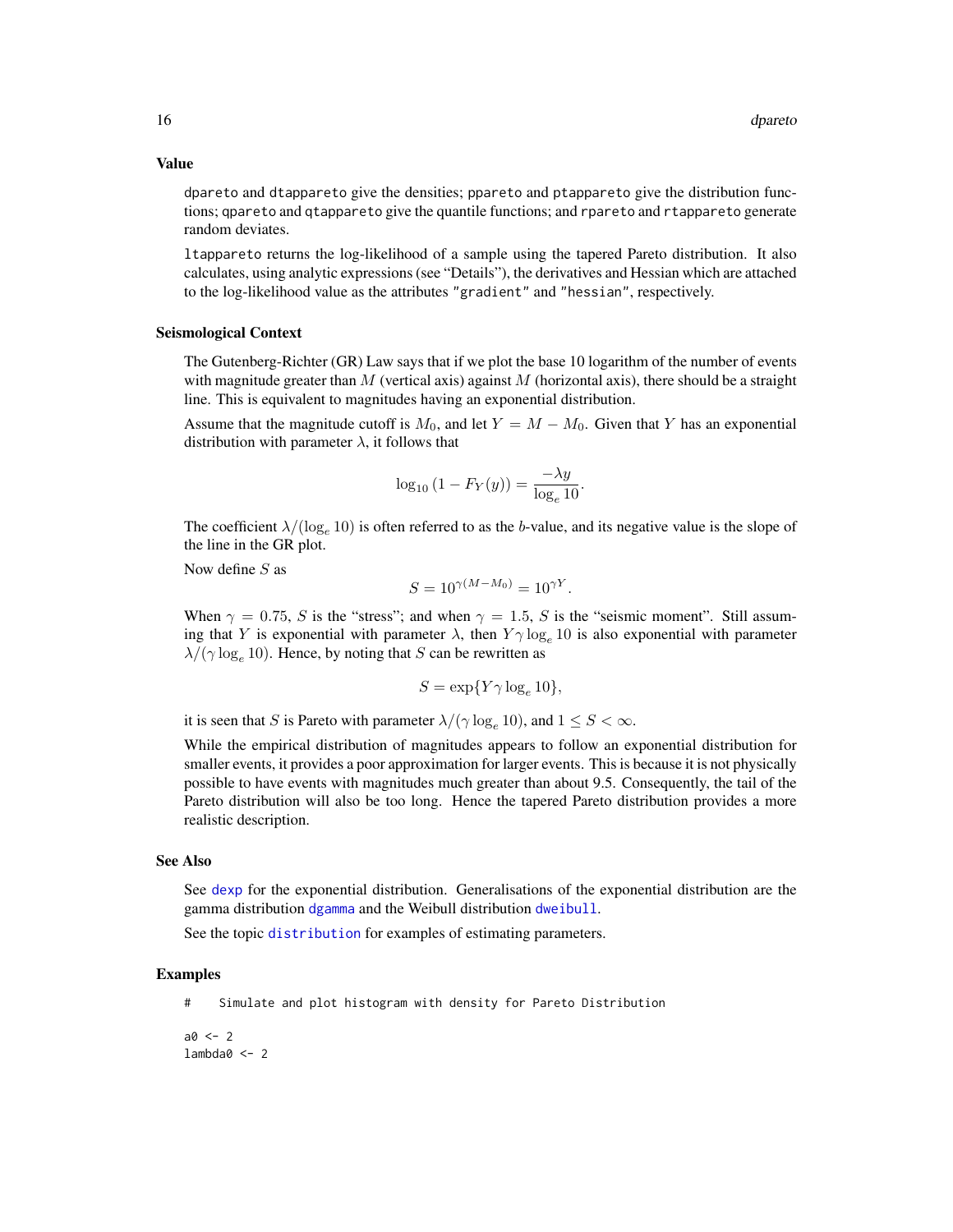#### <span id="page-16-0"></span>etas\_gif 17

```
x <- rpareto(1000, lambda=lambda0, a=a0)
x0 <- seq(a0, max(x)+0.1, length=100)
hist(x, freq=FALSE, breaks=x0, xlim=range(x0),
     main="Pareto Distribution")
points(x0, dpareto(x0, lambda0, a0), type="l", col="red")
#-----------------------------------------------
# Calculate probabilities and quantiles for Pareto Distribution
a0 < -2lambda0 <- 2
prob <- ppareto(seq(a0, 8), lambda0, a0)
quan <- qpareto(prob, lambda0, a0)
print(quan)
#-----------------------------------------------
# Simulate and plot histogram with density for tapered Pareto Distribution
a0 < -2lambda0 <- 2
theta0 < -3x <- rtappareto(1000, lambda=lambda0, theta=theta0, a=a0)
x0 <- seq(a0, max(x)+0.1, length=100)
hist(x, freq=FALSE, breaks=x0, xlim=range(x0),
     main="Tapered Pareto Distribution")
points(x0, dtappareto(x0, lambda0, theta0, a0), type="l", col="red")
#-----------------------------------------------
# Calculate probabilities and quantiles for tapered Pareto Distribution
a0 < -2lambda0 <- 2
theta0 < -3prob <- ptappareto(seq(a0, 8), lambda0, theta0, a0)
quan <- qtappareto(prob, lambda0, theta0, a0)
print(quan)
#-----------------------------------------------
# Calculate log-likelihood for tapered Pareto Distribution
# note the Hessian and gradient attributes
a0 < -2lambda0 <- 2
theta0 < -3x <- rtappareto(1000, lambda=lambda0, theta=theta0, a=a0)
LL <- ltappareto(x, lambda=lambda0, theta=theta0, a=a0)
print(LL)
```
<span id="page-16-1"></span>etas\_gif *Ground Intensity for ETAS Model*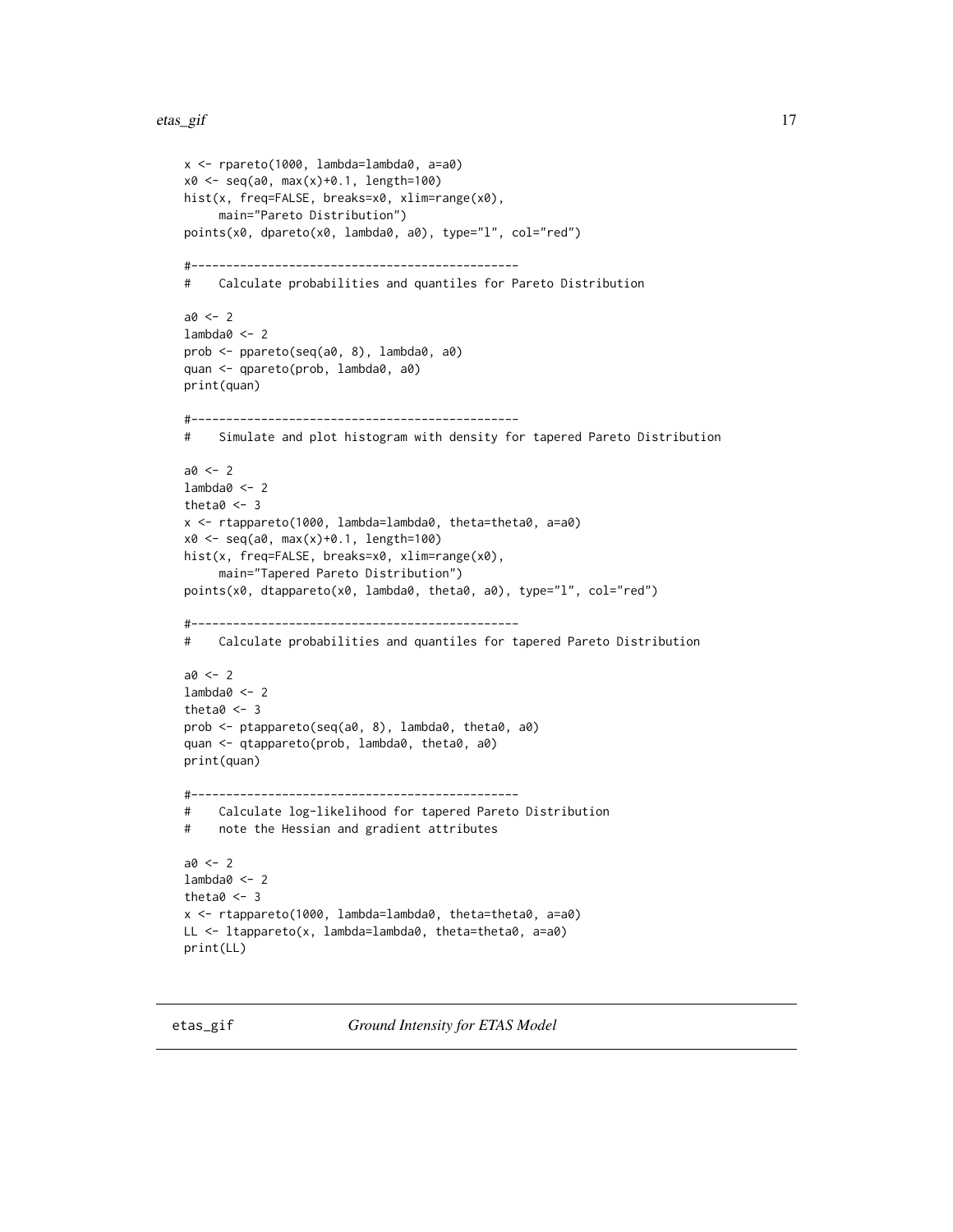#### <span id="page-17-0"></span>Description

This function calculates the value of the ground intensity of a time-magnitude Epidemic Type Aftershock Sequence (ETAS) model. Spatial coordinates of the events are not taken into account.

# Usage

etas\_gif(data, evalpts, params, TT=NA, tplus=FALSE)

#### Arguments

| data    | a data frame containing the event history, where each row represents one event.<br>There must be columns named "time", usually the number of days from some<br>origin; and "magnitude" which is the event magnitude less the magnitude thresh-<br>old, i.e. $M_i - M_0$ .           |
|---------|-------------------------------------------------------------------------------------------------------------------------------------------------------------------------------------------------------------------------------------------------------------------------------------|
| evalpts | a vector, matrix or data. frame. If a vector, the elements will be assumed<br>to represent the required evaluation times. Other objects must include a col-<br>umn named "time" that can be referred to as evalpts[, "time"], at which the<br>intensity function will be evaluated. |
| params  | vector of parameter values in the following order: $(\mu, A, \alpha, c, p)$ .                                                                                                                                                                                                       |
| ТT      | vector of length 2, being the time interval over which the integral of the ground<br>intensity function is to be evaluated.                                                                                                                                                         |
| tplus   | logical, $\lambda_q(t \mathcal{H}_t)$ is evaluated as $\lambda_q(t^+ \mathcal{H}_t)$ if TRUE, else $\lambda_q(t^- \mathcal{H}_t)$ .                                                                                                                                                 |

#### Details

The ETAS model was proposed by Ogata (1988, 1998, 1999) for the modelling of earthquake mainshock-aftershock sequences. The form of the ground intensity function used here is given by

$$
\lambda_g(t|\mathcal{H}_t) = \mu + A \sum_{i:t_i < t} e^{\alpha(M_i - M_0)} \left( 1 + \frac{t - t_i}{c} \right)^{-p},
$$

where  $t_i$  denotes the event times and the summation is taken over those i such that  $t_i < t$ .

# Value

Two usages are as follows.

etas\_gif(data, evalpts, params, tplus=FALSE) etas\_gif(data, evalpts=NULL, params, TT)

The first usage returns a vector containing the values of  $\lambda_q(t)$  evaluated at the specified points. In the second usage, it returns the value of the integral.

# Function Attributes

rate is "decreasing".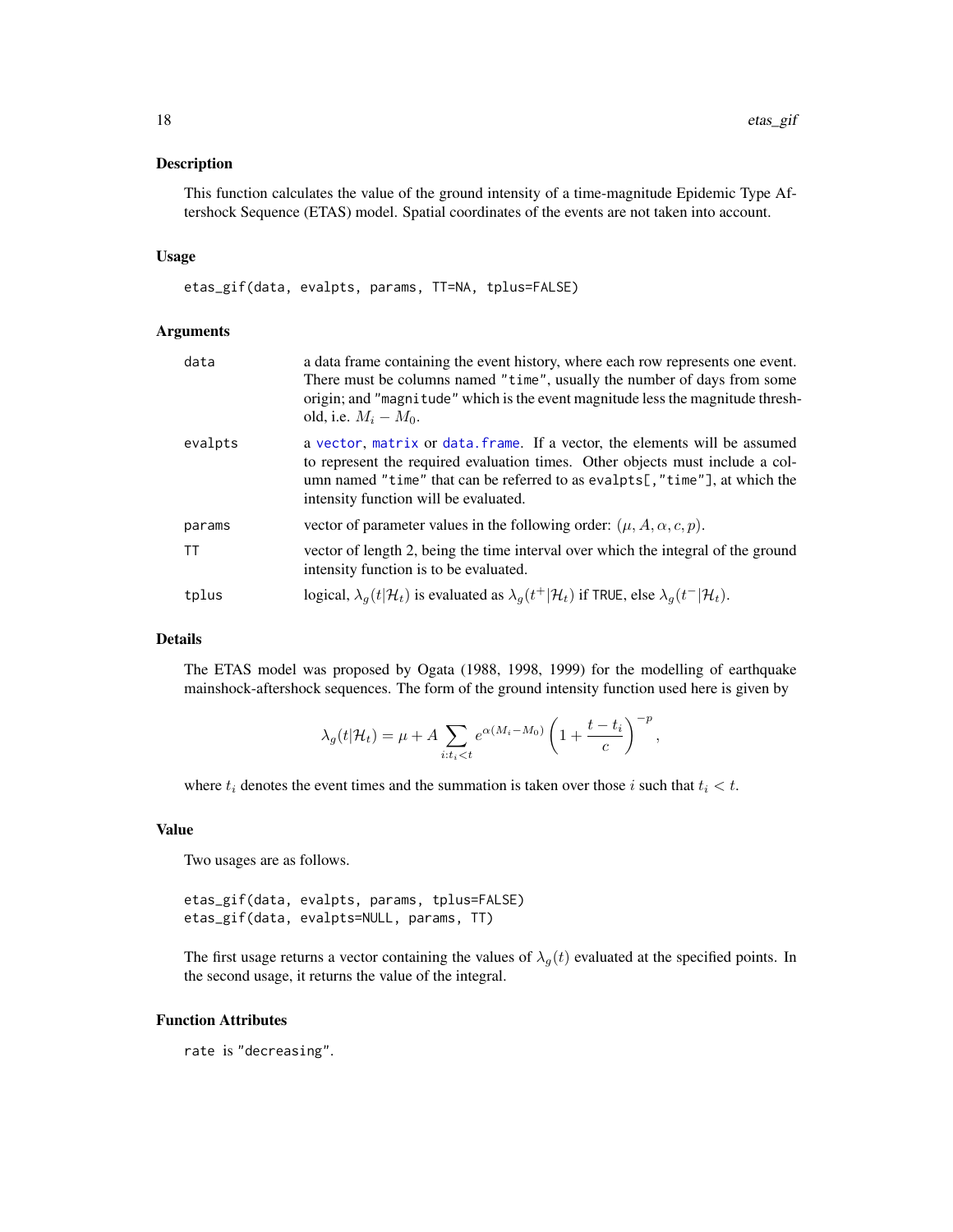# <span id="page-18-0"></span>References

Cited references are listed on the [PtProcess](#page-1-1) manual page.

# See Also

General details about the structure of ground intensity functions are given in the topic [gif](#page-18-1).

# Examples

```
# Tangshan: ground intensity and magnitude time plots
```

```
data(Tangshan)
p <- c(0.007, 2.3, 0.98, 0.008, 0.94)
bvalue <-1TT < -c(0, 4018)x <- mpp(data=Tangshan,
         gif=etas_gif,
         marks=list(dexp_mark, NULL),
         params=p,
         gmap=expression(params),
         mmap=expression(bvalue*log(10)),
         TT=TT)
par.default <- par(mfrow=c(1,1), mar=c(5.1, 4.1, 4.1, 2.1))
par(mfrow=c(2,1), mar=c(4.1, 4.1, 0.5, 1))
plot(x, log=TRUE, xlab="")
plot(Tangshan$time, Tangshan$magnitude+4, type="h",
     xlim=c(0, 4018),
     xlab="Days Since 1 January 1974", ylab="Magnitude")
par(par.default)
```
#### Description

This page contains general notes about the required structure of ground intensity functions (including those that are not conditional on their history) to be used with this package.

# Forms of Usage

The usage of a ground intensity function takes two forms, one to evaluate the gif at specified evalpts, or to evaluate the integral of the gif on the interval TT, each shown below, respectively. gif(data, evalpts, params, tplus=FALSE) gif(data, NULL, params, TT)

<span id="page-18-1"></span>gif *General Notes on Ground Intensity Functions*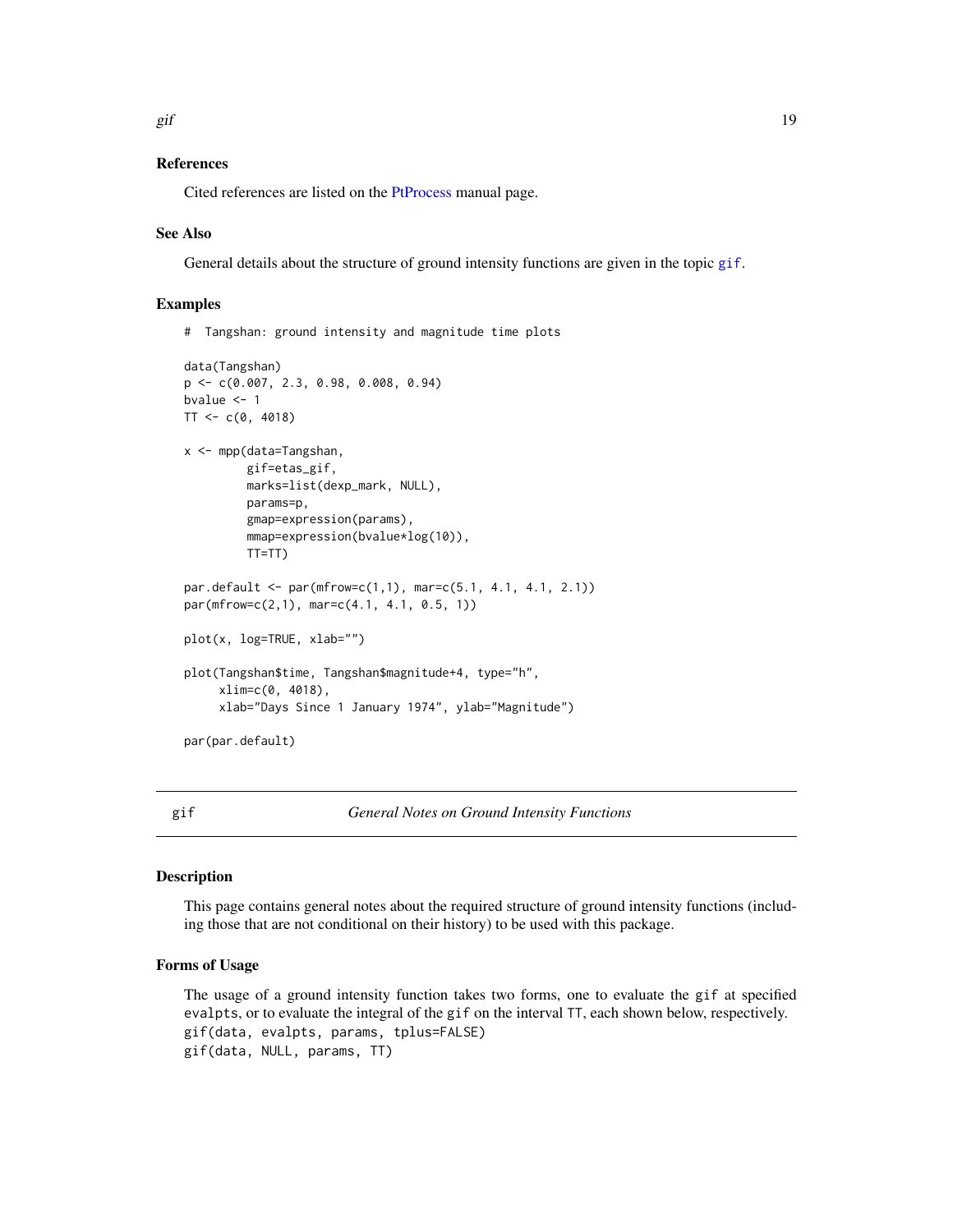#### <span id="page-19-0"></span>Arguments

All ground intensity functions should be defined to contain the following arguments, in the order below, even though they may not be required (see Details below).

- data a data frame containing the history of the process, denoted below as  $\mathcal{H}_t$ . It should contain all variables that are required to evaluate the gif function, though can contain others too. No history is represented as NULL.
- evalpts a object containing the values at which the gif function is to be evaluated, consistent with what is required by the gif function.
- params vector containing values of the parameters required by the gif function.
- TT vector of length 2, being the time interval over which the integral of the ground intensity function is to be evaluated.
- tplus logical,  $\lambda_g(t|\mathcal{H}_t)$  is evaluated as  $\lambda_g(t^+|\mathcal{H}_t)$  if TRUE, else  $\lambda_g(t^-|\mathcal{H}_t)$ . It is important if a "jump" occurs at  $t$ .

#### Details

Note that the gif functions not only evaluate values of  $\lambda_g(t_i|\mathcal{H}_t)$ , but also the integral. The value of the ground intensity function is returned at each time point specified in evalpts when TT==NA. If TT is not missing, the integral between TT[1] and TT[2] of the ground intensity function is calculated. In this last situation, anything assigned to the argument evalpts will have no effect.

At the moment, we have the following types of processes: those jump processes that are conditional on their history ([etas\\_gif](#page-16-1), [srm\\_gif](#page-44-1), [linksrm\\_gif](#page-24-1)), and non-homogeneous Poisson processes that are not conditional on their history ([simple\\_gif](#page-40-1)). Another case is where we have a collection of point like "regions" (or lattice nodes), each with their own ground intensity function, but where each is also dependent on what is happening in the other regions ([linksrm\\_gif](#page-24-1)).

Functions have been given an attribute "rate", taking the values of "bounded", "decreasing" or "increasing". This is used within the simulation function [simulate.mpp](#page-42-2) which uses the thinning method. This method requires a knowledge of the maximum of  $\lambda_q(t|\mathcal{H}_t)$  in a given interval. The argument tplus is also used by the simulation routine, where it is necessary to determine the value of the intensity immediately after a simulated event.

#### Value

The returned value is either  $\lambda_g(t_i|\mathcal{H}_t)$ , where the  $t_i$  are specified within evalpts; or

$$
\int \lambda_g(t|\mathcal{H}_t) dt
$$

where the limits of the integral are specified by the function argument TT.

#### Function Attributes

Each function should have some of the following attributes if it is to be used in conjunction with [residuals.mpp](#page-39-2) or [simulate.mpp](#page-42-2):

- rate must be specified if the default method for [simulate.mpp](#page-42-2) is to be used. Takes the values "bounded", "decreasing" or "increasing"; see Details.
- regions an expression giving the number of regions; required with [linksrm\\_gif](#page-24-1).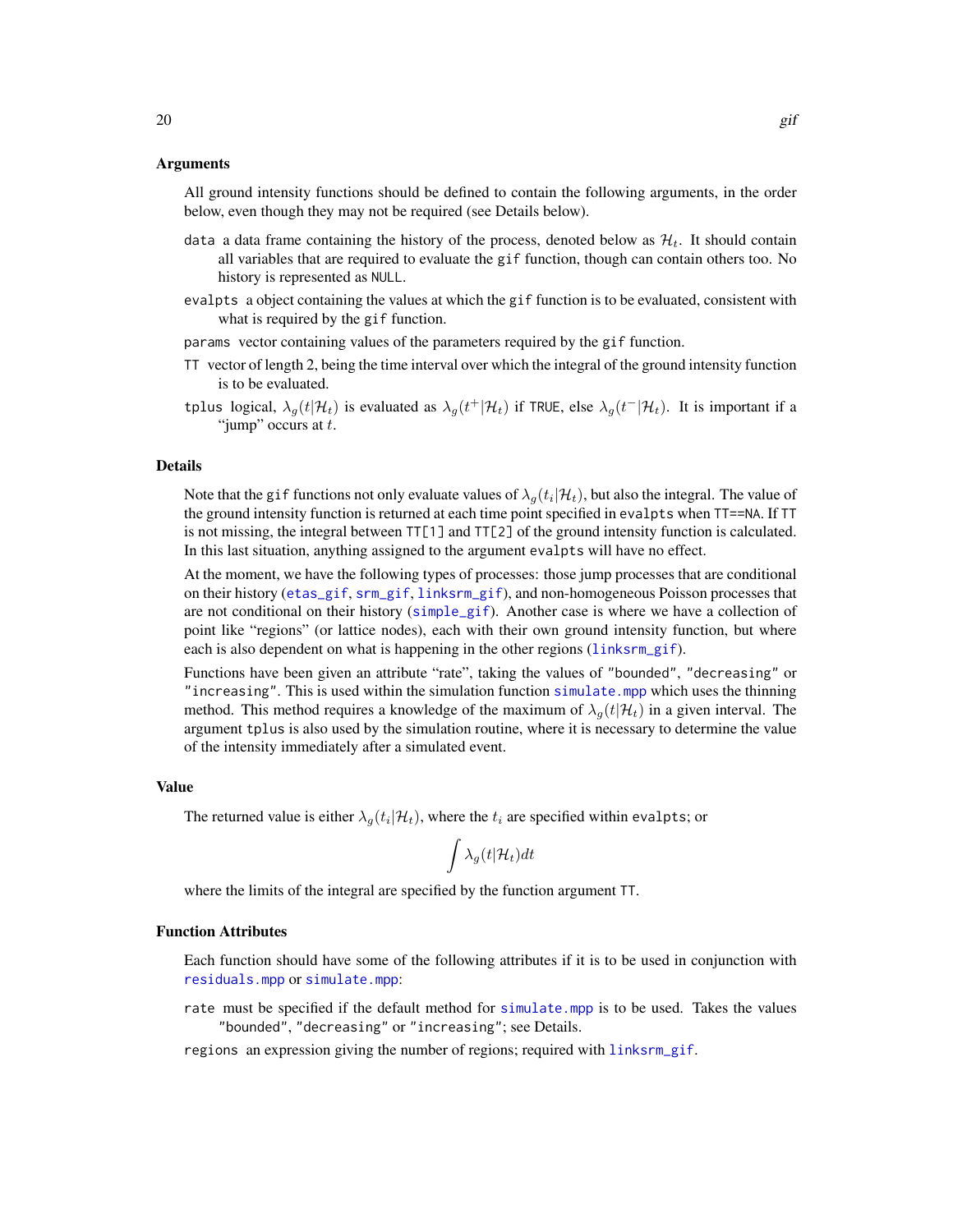#### <span id="page-20-0"></span>linksrm 21

# See Also

```
etas_gif, expfourier_gif, exppoly_gif, fourier_gif, linksrm_gif, poly_gif, simple_gif,
srm_gif
```
## Examples

```
# Ogata's Data: ground intensity function
# evaluate lambda_g(t) at certain times
data(Ogata)
p <- c(0.02, 70.77, 0.47, 0.002, 1.25)
times <- sort(c(seq(0, 800, 0.5), Ogata$time))
TT < -c(0, 800)plot(times, log(etas_gif(Ogata, times, params=p)), type="l",
     ylab=expression(paste(log, " ", lambda[g](t))),
    xlab=expression(t), xlim=TT)
# Evaluate the integral
# The first form below is where the arguments are in their
# default positions, the 2nd is where they are not, hence
# their names must be specified
print(etas_gif(Ogata, NULL, p, TT))
# or
print(etas_gif(Ogata, params=p, TT=TT))
```
<span id="page-20-1"></span>

linksrm *Linked Stress Release Model Object*

#### Description

Creates a point process model object with class "linksrm".

# Usage

```
linksrm(data, gif, marks, params, gmap, mmap, TT)
```
# Arguments

| data  | a data. Frame containing the history of the process, denoted below as $\mathcal{H}_t$ . It<br>should contain all variables that are required to evaluate the gif function and<br>the mark distribution, though can contain others too. No history is represented<br>as NULL. |
|-------|------------------------------------------------------------------------------------------------------------------------------------------------------------------------------------------------------------------------------------------------------------------------------|
| gif   | ground intensity function. At this stage, this can only be linksrm_gif or mod-<br>ifications of that function; see "Details" below.                                                                                                                                          |
| marks | mark distribution. See topic marks for further details.                                                                                                                                                                                                                      |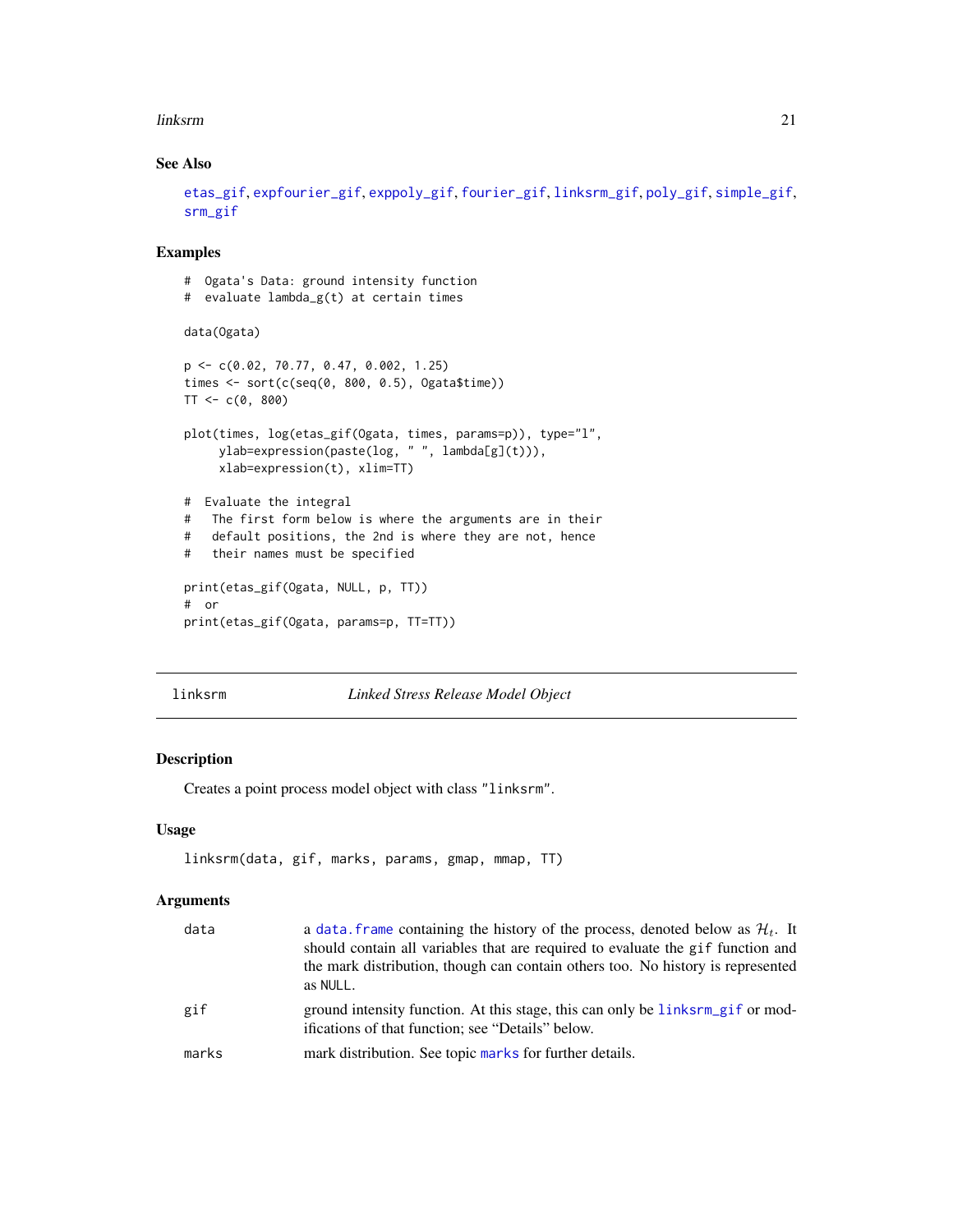<span id="page-21-0"></span>

| params | numeric vector of <i>all</i> model parameters.                                                                                        |
|--------|---------------------------------------------------------------------------------------------------------------------------------------|
| gmap   | expression, maps the model parameters (params) into the parameter sub-space<br>of the ground intensity function; see "Details" below. |
| mmap   | expression, maps the model parameters (params) into the parameter sub-space<br>of the mark distribution; see "Details" below.         |
| ТT     | vector of length 2, being the time interval over which the integral of the ground<br>intensity function is to be evaluated.           |

# Details

The linked stress release model has a slightly peculiar structure which makes it difficult to fit into the [mpp](#page-31-1) class. While the region should be thought of as a mark, it is completely defined by the function [linksrm\\_gif](#page-24-1), and hence from the programming perspective the region mark is really tied in with the gif function. Hence at the moment, the linked stress release model is treated as a special case. There may be other models that could be grouped into this class.

#### Examples

```
p \leftarrow c(-1.5, -1.5, 0.01, 0.03, 2, -0.5, 0.2, 1, 1*log(10), 3)TT < -c(0, 1000)rexptrunc_mark <- function(ti, data, params){
    x \leq -\text{resp}(n=1, \text{params}[1])x[x > params[2]] \leftarrow params[2]names(x) <- "magnitude"
    return(x)
}
x <- linksrm(data=NULL,
             gif=linksrm_gif,
             marks=list(NULL, rexptrunc_mark),
             params=p,
             gmap=expression(params[1:8]),
             mmap=expression(params[9:10]),
             TT=TT)
x <- simulate(x, seed=5)
print(logLik(x))
# estimate parameters
temp_map <- function(y, p){
    # map only gif parameters into model object
    y$params[1:8] <- p
    return(y)
}
weight <- c(0.1, 0.1, 0.005, 0.005, 0.1, 0.1, 0.1, 0.1)
# see manual page for linksrm_gif for modifications to
# make calculations faster
```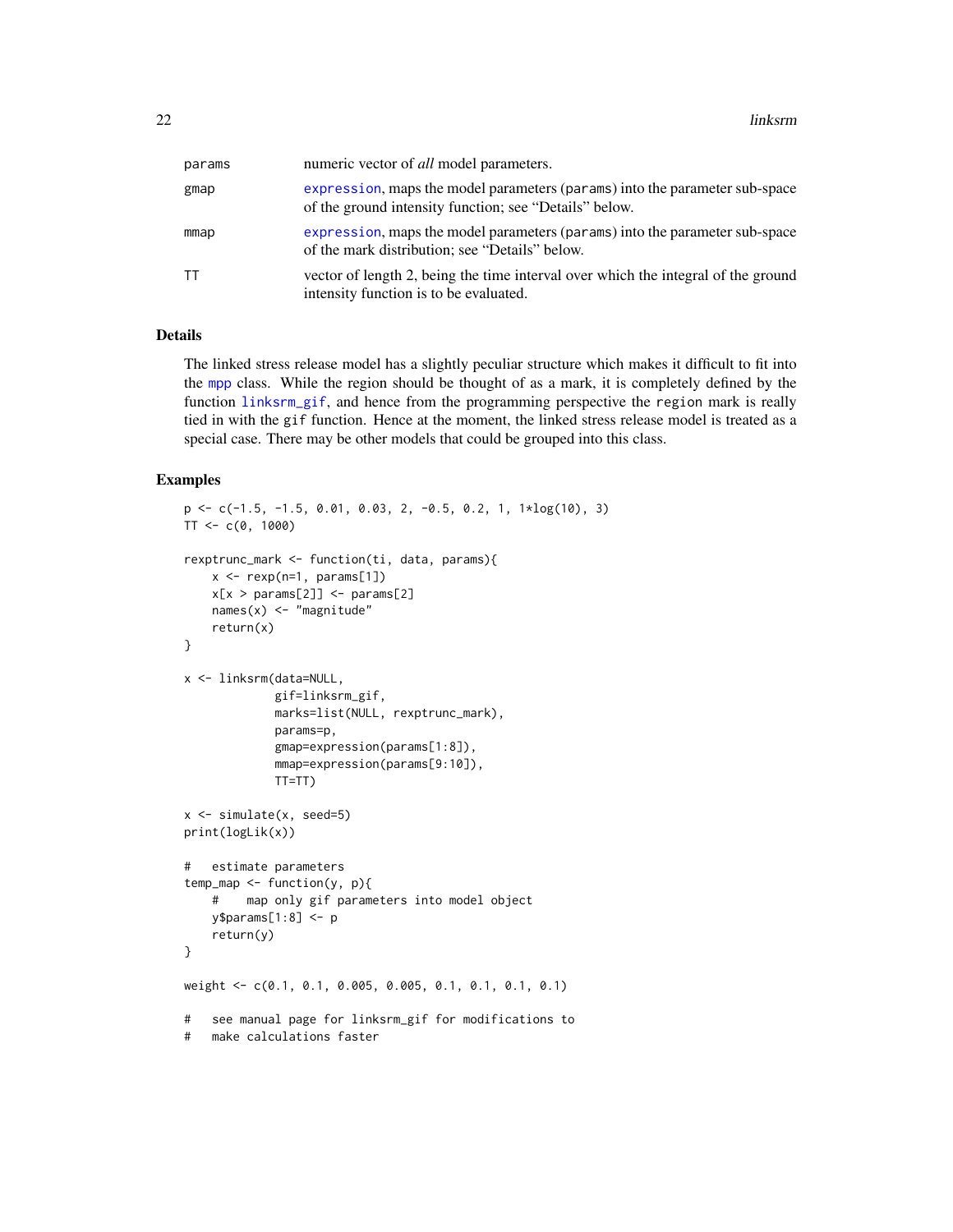```
# for testing, restrict to 5 iterations
z <- nlm(neglogLik, p[1:8], object=x, pmap=temp_map,
        hessian=TRUE, gradtol=1e-08, steptol=1e-10,
         print.level=2, iterlim=5, typsize=weight)
param.names <- c("a1", "a2", "b1", "b2", "c11", "c12", "c21", "c22")
param.est <- cbind(p[1:8], z$estimate, sqrt(diag(solve(z$hessian))))
dimnames(param.est) <- list(param.names,
                            c("Actual", "Estimate", "StdErr"))
print(param.est)
# place parameter estimates into model object
x <- temp_map(x, z$estimate)
# plot ground intensity function
par.default <- par(mfrow=c(2,1), mar=c(4.1, 4.1, 0.5, 1))
x$gif <- linksrm_gif
plot(x, 1, xlab="")
plot(x, 2)
par(par.default)
# plot "residuals" for each region
tau \leftarrow residuals(x)par(mfrow=c(2,1))
for (i in 1:2){
   plot(tau[[i]], ylab="Transformed Time",
         xlab="Event Number", main=paste("Region", i))
    abline(a=0, b=1, lty=2, col="red")
}
# plot cusum of "residuals" for each region
for (i in 1:2){
   plot(tau[[i]] - 1:length(tau[[i]]), ylab="Cusum of Transformed Time",
         xlab="Event Number", main=paste("Region", i))
    abline(h=0, lty=2, col="red")
}
par(mfrow=c(1,1))
```
<span id="page-22-1"></span>linksrm\_convert *Parameter Conversion for Linked Stress Release Model*

# Description

Converts parameter values between two different parameterisations (described in Details below) of the linked stress release model.

#### Usage

linksrm\_convert(params, abc=TRUE)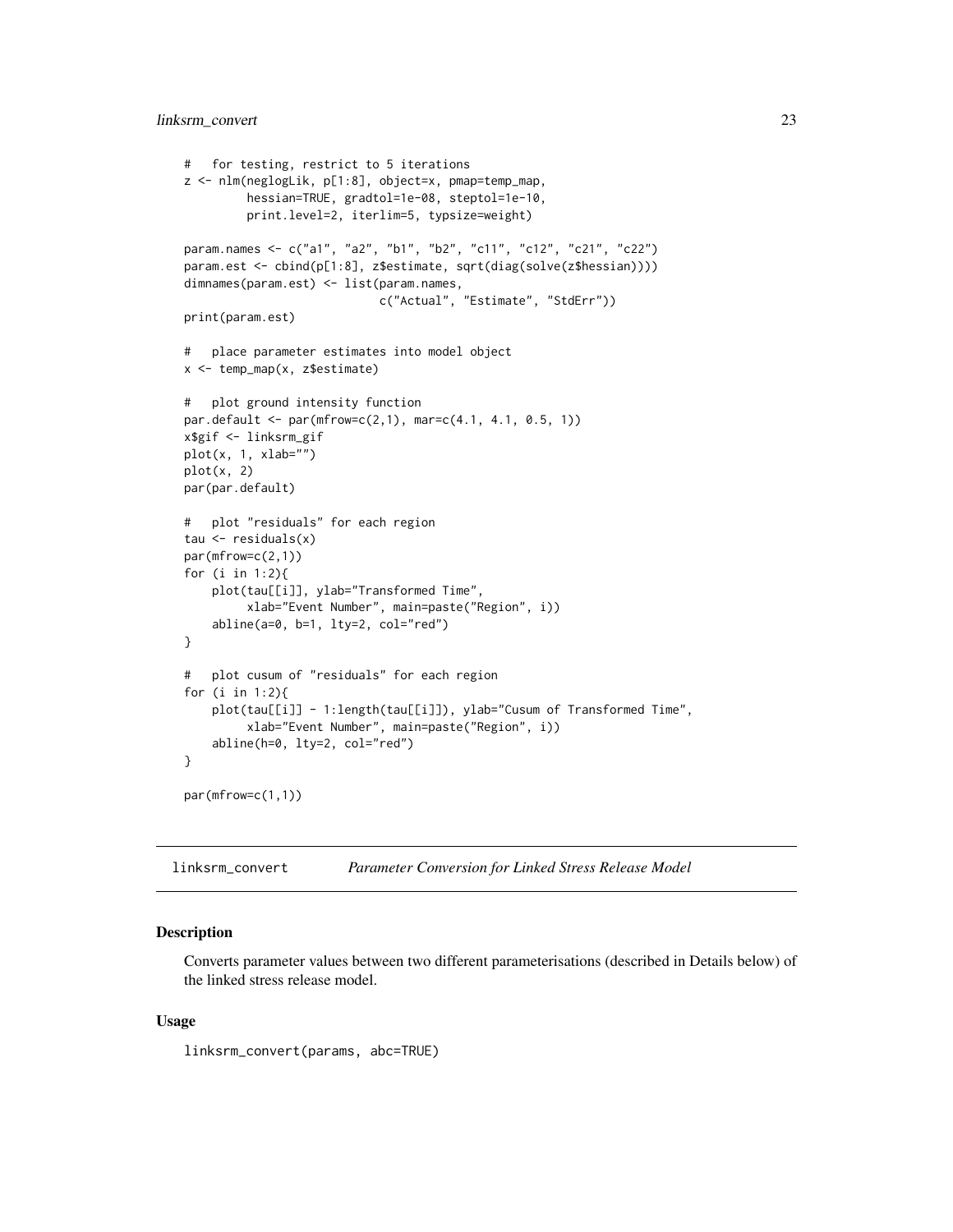# <span id="page-23-0"></span>Arguments

| params | a vector of parameter values of length $n^2 + 2n$ , where <i>n</i> is the number of regions<br>in the model.                            |
|--------|-----------------------------------------------------------------------------------------------------------------------------------------|
| abc    | logical. If TRUE (default), then the input value of params is that of the abc<br>parameterisation. See Details for further explanation. |

# Details

If abc  $==$  TRUE, the conditional intensity for the *i*th region is assumed to have the form

$$
\lambda_g(t, i | \mathcal{H}_t) = \exp \left\{ a_i + b_i \left[ t - \sum_{j=1}^n c_{ij} S_j(t) \right] \right\}
$$

with params=  $(a_1, \dots, a_n, b_1, \dots, b_n, c_{11}, c_{12}, c_{13}, \dots, c_{nn}).$ 

If abc  $==$  FALSE, the conditional intensity for the *i*th region is assumed to have the form

$$
\lambda_g(t, i | \mathcal{H}_t) = \exp \left\{ \alpha_i + \nu_i \left[ \rho_i t - \sum_{j=1}^n \theta_{ij} S_j(t) \right] \right\}
$$

where  $\theta_{ii} = 1$  for all  $i, n = \sqrt{\text{length}(\text{params}) + 1} - 1$ , and params

$$
=(\alpha_1,\cdots,\alpha_n,\nu_1,\cdots,\nu_n,\rho_1,\cdots,\rho_n,\theta_{12},\theta_{13},\cdots,\theta_{1n},\theta_{21},\theta_{23},\cdots,\theta_{n,n-1}).
$$

#### Value

A list object with the following components is returned:

| params | vector as specified in the function call.                                         |
|--------|-----------------------------------------------------------------------------------|
| a      | vector of length $n$ as in the abc parameterisation.                              |
| b      | vector of length $n$ as in the abc parameterisation.                              |
| C      | n by $n$ matrix as in the abc parameterisation.                                   |
| alpha  | vector of length $n$ as in the alternative parameterisation.                      |
| nu     | vector of length $n$ as in the alternative parameterisation.                      |
| rho    | vector of length $n$ as in the alternative parameterisation.                      |
| theta  | n by $n$ matrix with ones on the diagonal as in the alternative parameterisation. |

# See Also

[linksrm\\_gif](#page-24-1)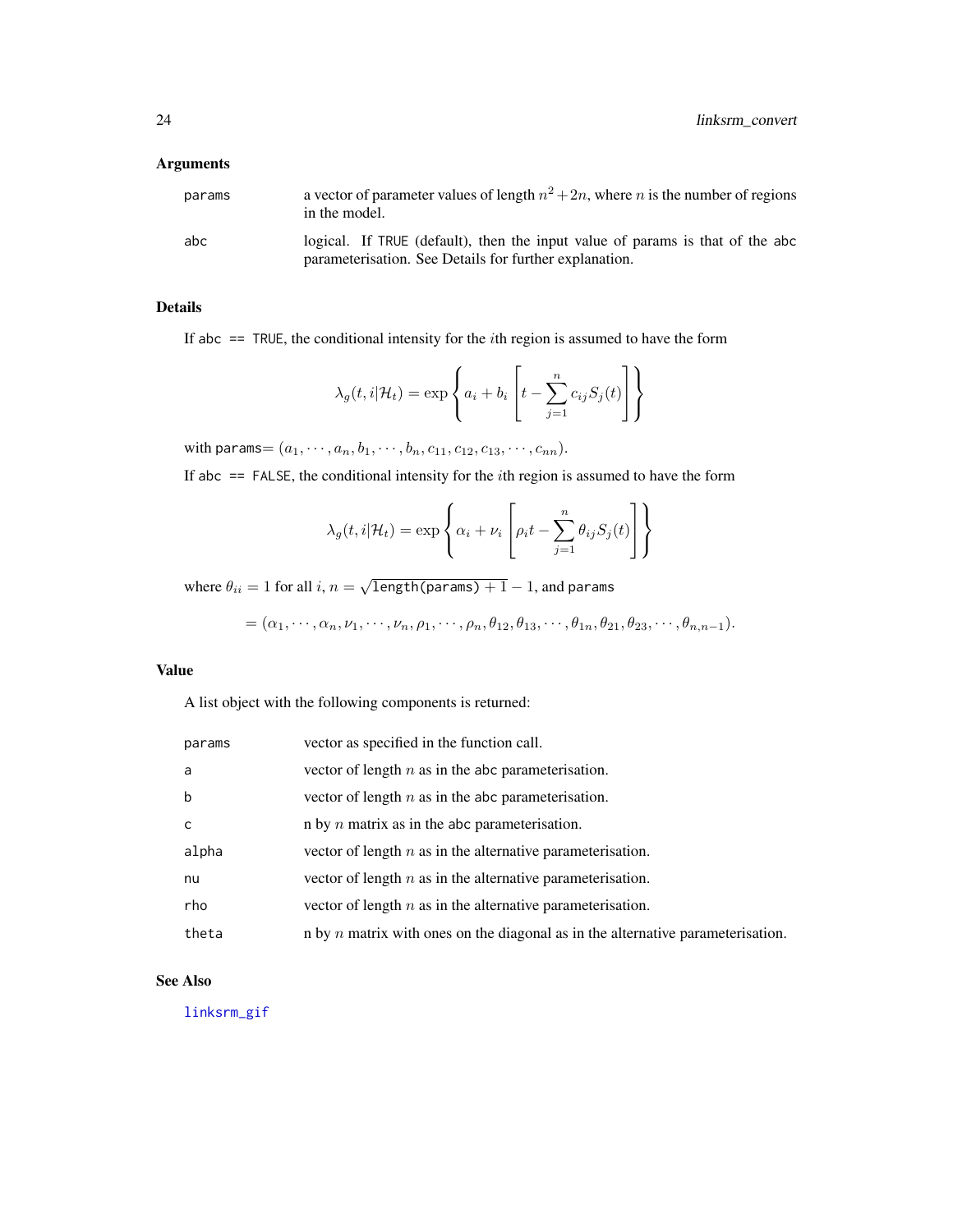<span id="page-24-1"></span><span id="page-24-0"></span>

# Description

Calculates the value of the ground intensity of a Linked Stress Release Model (LSRM). This model allows for multiple linked regions, where the stress can be transferred between the regions.

#### Usage

linksrm\_gif(data, evalpts, params, TT=NA, tplus=FALSE, eta=0.75)

#### Arguments

| data      | a data frame containing the event history, where each row represents one event.<br>There must be columns named "time", usually the number of days from some<br>origin; "magnitude" which is the event magnitude less the magnitude threshold,<br>i.e. $M_k - M_0$ ; and "region" which are consecutively numbered starting at 1. |
|-----------|----------------------------------------------------------------------------------------------------------------------------------------------------------------------------------------------------------------------------------------------------------------------------------------------------------------------------------|
| evalpts   | a matrix or data. frame. It must include two columns named "time" and<br>"region" that can be referred to as evalpts[, "time"] and evalpts[, "region"],<br>respectively. The function will be evaluated at these points.                                                                                                         |
| params    | vector of parameters of length $n^2 + 2n$ , where <i>n</i> is the number of regions, for<br>the proposed LSRM in the following order:                                                                                                                                                                                            |
|           | $(a_1, \dots, a_n, b_1, \dots, b_n, c_{11}, c_{12}, c_{13}, \dots, c_{nn}).$                                                                                                                                                                                                                                                     |
| <b>TT</b> | vector of length 2, being the time interval over which the integral of the ground<br>intensity function is to be evaluated.                                                                                                                                                                                                      |
| tplus     | logical, $\lambda_q(t, i   \mathcal{H}_t)$ is evaluated as $\lambda_q(t^+, i   \mathcal{H}_t)$ if TRUE, else $\lambda_q(t^-, i   \mathcal{H}_t)$ .                                                                                                                                                                               |
| eta       | a scalar used in the stress calculations, see Details below.                                                                                                                                                                                                                                                                     |

#### Details

The ground intensity for the *i*th region is assumed to have the form

$$
\lambda_g(t, i | \mathcal{H}_t) = \exp \left\{ a_i + b_i \left[ t - \sum_{j=1}^n c_{ij} S_j(t) \right] \right\}
$$

with params =  $c(a_1, \dots, a_n, b_1, \dots, b_n, c_{11}, c_{12}, c_{13}, \dots, c_{nn})$ ; and

$$
S_j(t) = \sum_k 10^{\eta(M_k - M_0)},
$$

where the summation is taken over those events in region j with time  $t_k < t$ . This model has been discussed by Bebbington & Harte (2001, 2003). The default value of  $\eta = \text{eta} = 0.75$ .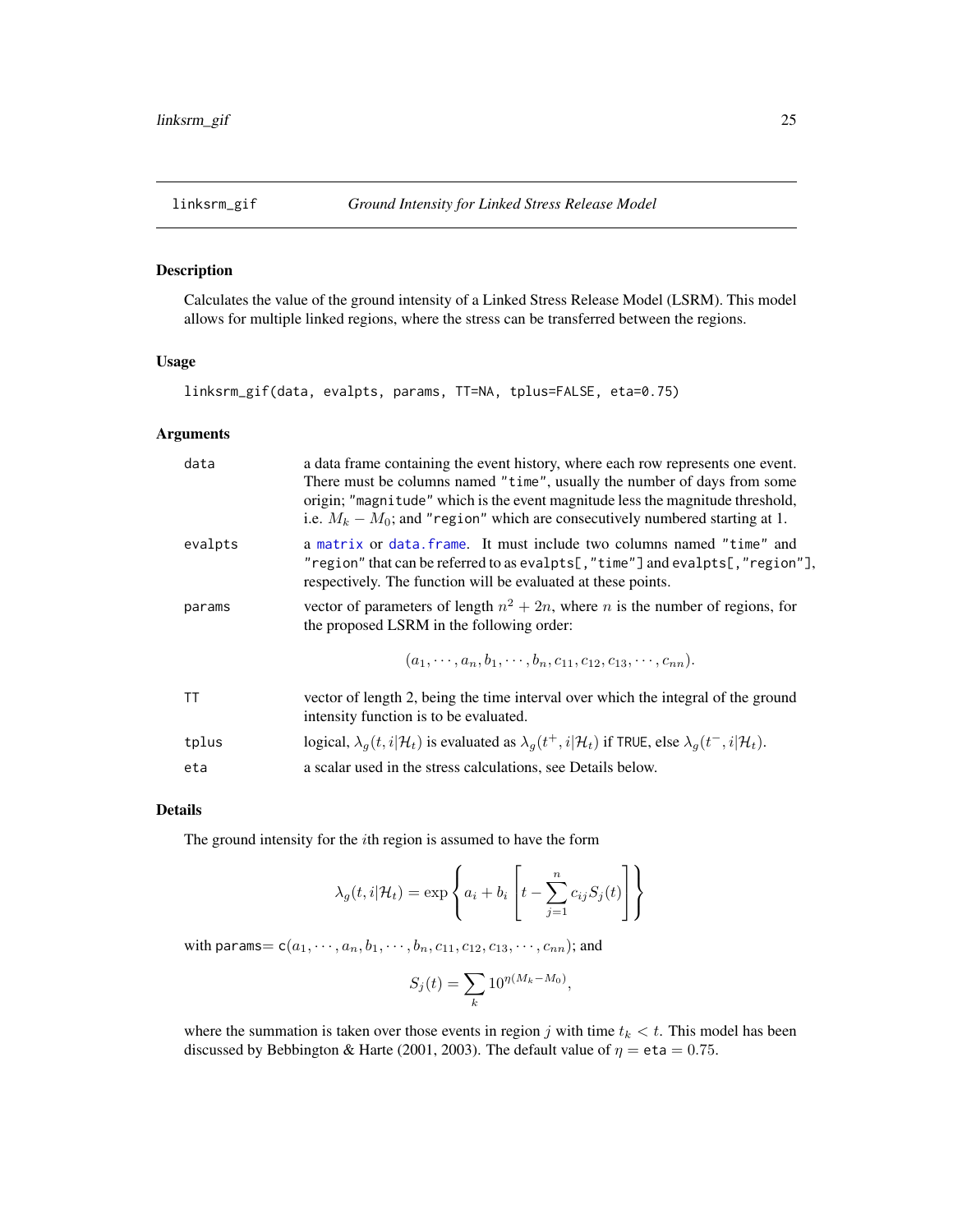#### Value

Two usages are as follows.

```
linksrm_gif(data, evalpts, params, tplus=FALSE, eta=0.75)
linksrm_gif(data, evalpts=NULL, params, TT, eta=0.75)
```
The first usage returns a vector containing the values of  $\lambda_q(t, i)$  evaluated at the specified "timeregion" points. In the second usage, it returns a vector containing the value of the integral for each region.

#### Function Attributes

rate is "increasing". regions is expression(sqrt(length(params) + 1) - 1).

#### Modify Function to Decrease Calculation Time

The function linksrm\_gif calculates the stress reduction matrices St1 and St2 every time that the function is called. Ideally, these should be calculated once and be included within the model object. Currently, the structure of the model object is not sufficiently flexible. However, the user can create a new function to calculate St1 and St2 once. This will only work if the event *history* is not changing between successive calls (e.g. parameter estimation). However, in a simulation, the history changes with the addition of each new event, and in this situation St1 and St2 need to be calculated with every function call.

The modified function, as described below, will write the objects St1 and St2 to a temporary database (position 2 in the search path). Consequently, it cannot be defined within the package itself because this violates the CRAN rules. The function linksrm\_gif contains markers indicating the beginning and ending of the parts where St1 and St2 are calculated. The modified function is made by editing the function linksrm\_gif. We firstly [deparse](#page-0-0) the function linksrm\_gif (i.e. put the contents into a character vector). We initially create a temporary database called PtProcess.tmp in which to write St1 and St2. We then search for the line numbers that mark the beginning and ending of the parts where St1 and St2 are calculated. We replace the beginning of each with a conditional statement so that the contents are only run if these two objects do not already exist. We then [parse](#page-0-0) the lines of code in the character vector back into a function, and call this new function linksrm1\_gif. The same thing can be achieved by dumping linksrm\_gif to a text file and editing manually.

```
# define linksrm1_gif by modifying linksrm_gif
```

```
# put function linksrm_gif into a character vector
tmp <- deparse(linksrm_gif)
# remove "if (FALSE)" lines
```

```
linenum <- grep("if \(FALSE\)", tmp)
tmp <- tmp[-linenum]
```

```
# attach new database at pos=2 in search path called PtProcess.tmp
linenum <- grep("attach new database to search path", tmp)
```
<span id="page-25-0"></span>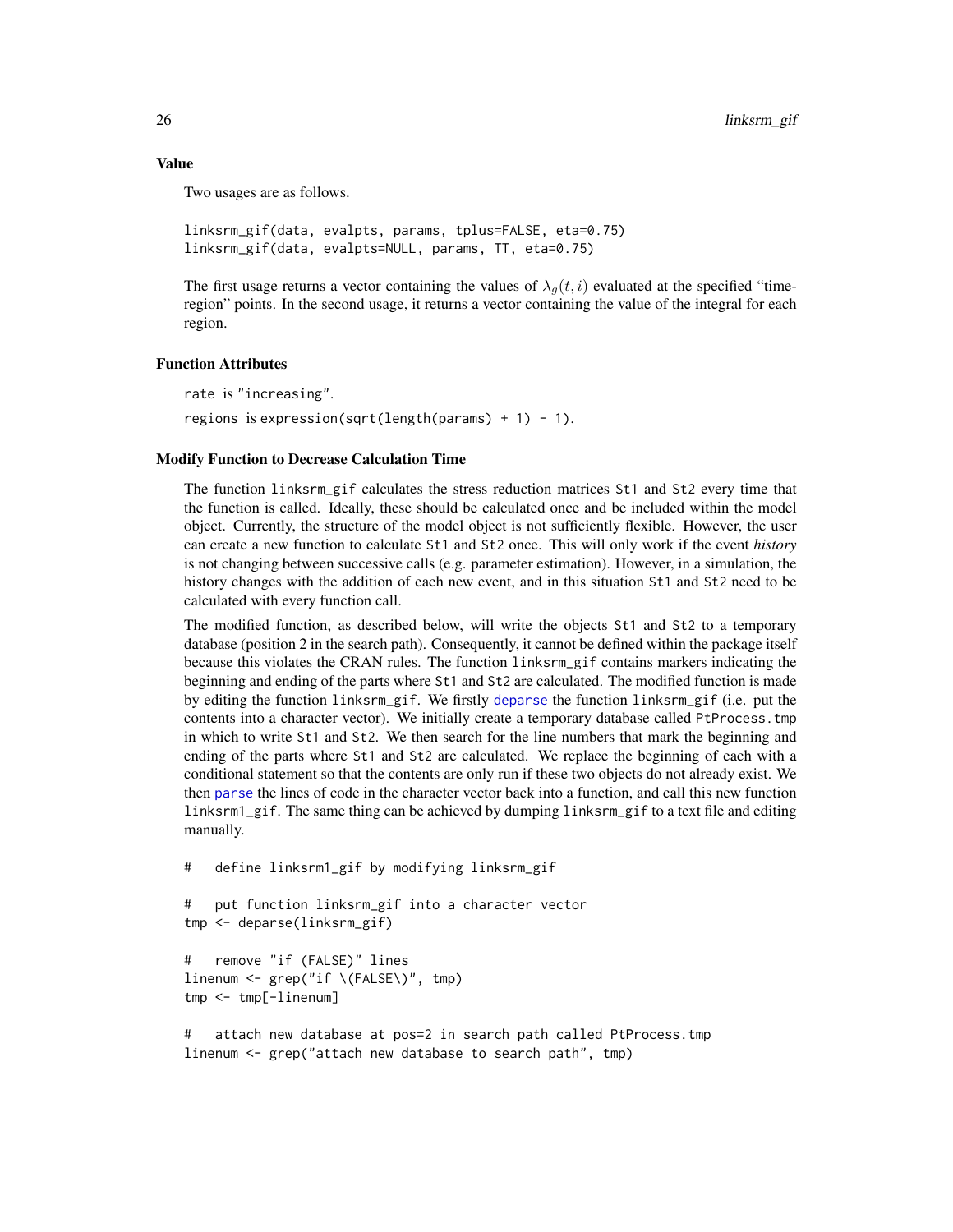#### <span id="page-26-0"></span>logLik 27

```
tmp[linenum] <- "if (!any(search()==\"PtProcess.tmp\")) attach(NULL,
                      pos=2L, name=\"PtProcess.tmp\", warn.conflicts=TRUE)"
# calc St1 if St1 does not exist
linenum <- grep("this loop calculates St1", tmp)
tmp[linear] \leftarrow "if (!exists(\n'St1\n', mode = \n'mumeric\n')) {\n''}linenum <- grep("assign statement for St1", tmp)
tmp[linenum] <- "assign(\"St1\", St1, pos=\"PtProcess.tmp\")"
linenum <- grep("end loop St1", tmp)
tmp[linenum] <- "}"
# calc St2 if St2 does not exist
linenum <- grep("this loop calculates St2", tmp)
tmp[linear] < - "if (!exists(\"St2\", mode = \"numeric\")) {"
linenum <- grep("assign statement for St2", tmp)
tmp[linenum] <- "assign(\"St2\", St2, pos=\"PtProcess.tmp\")"
linenum <- grep("end loop St2", tmp)
tmp[linenum] <- "}"
```

```
linksrm1_gif <- eval(parse(text=tmp))
```
*Warning*: The function linksrm1\_gif checks to see whether the matrices St1 and St2 exist. If so, these existing matrices are used, and new ones are not calculated. Therefore when using linksrm1\_gif for parameter estimation, one **must** check for the existence of such matrices, and delete upon starting to fit a new model:

```
if (exists("St1")) rm(St1)
if (exists("St2")) rm(St2)
```
or detach the database as detach(2). The objects St1 and St2 will exist for the duration of the current R session, so should be deleted when no longer required.

## References

Cited references are listed on the [PtProcess](#page-1-1) manual page.

# See Also

General details about the structure of ground intensity functions are given in the topic [gif](#page-18-1).

<span id="page-26-1"></span>logLik *Log Likelihood of a Point Process Model*

#### <span id="page-26-2"></span>Description

Calculates the log-likelihood of a point process. Provides methods for the generic function [logLik](#page-26-1).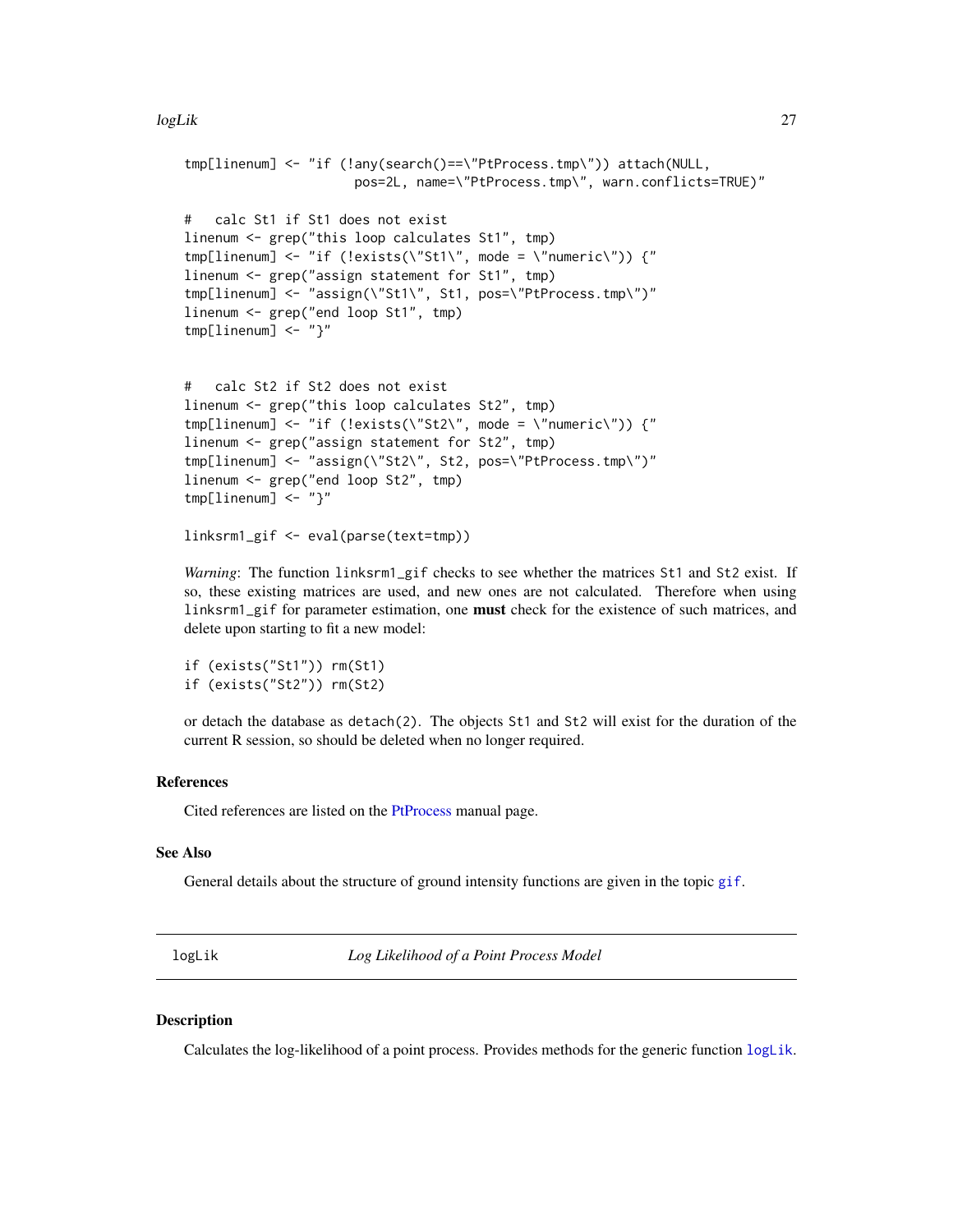# Usage

```
## S3 method for class 'mpp'
logLik(object, SNOWcluster=NULL, ...)
## S3 method for class 'linksrm'
logLik(object, ...)
```
# Arguments

| object      | an object with class "mpp" or "linksrm".                                                                                                                                                   |
|-------------|--------------------------------------------------------------------------------------------------------------------------------------------------------------------------------------------|
| SNOWcluster | an object of class "cluster" created by the package <b>parallel</b> ; default is NULL.<br>Enables parallel processing if not NULL. See "Parallel Processing" below for<br>further details. |
| .           | other arguments.                                                                                                                                                                           |

# Value

Value of the log-likelihood.

#### Parallel Processing

Parallel processing can be enabled to calculate the term  $\sum_i \log \lambda_g(t_i|\mathcal{H}_{t_i})$ . Generally, the amount of computational work involved in calculating  $\lambda_q(t)\mathcal{H}_t$  is much greater if there are more events in the process history prior to  $t$  than in the case where there are fewer events. Given  $m$  nodes, the required evaluation points are divided into  $m$  groups, taking into account the amount of "history" prior to each event and the CPU speed of the node (see below).

We have assumed that communication between nodes is fairly slow, and hence it is best to allocate the work in large chunks and minimise communication. If the dataset is small, then the time taken to allocate the work to the various nodes may in fact take more time than simply using one processor to perform all of the calculations.

The required steps in initiating parallel processing are as follows.

```
# load the "parallel" package
library(parallel)
# define the SNOW cluster object, e.g. a SOCK cluster
# where each node has the same R installation.
cl <- makeSOCKcluster(c("localhost", "horoeka.localdomain",
                       "horoeka.localdomain", "localhost"))
# A more general setup: Totara is Fedora, Rimu is Debian:
# Use 2 processors on Totara, 1 on Rimu:
totara <- list(host="localhost",
               rscript="/usr/lib/R/bin/Rscript",
                snowlib="/usr/lib/R/library")
rimu <- list(host="rimu.localdomain",
                rscript="/usr/lib/R/bin/Rscript",
                snowlib="/usr/local/lib/R/site-library")
```
<span id="page-27-0"></span>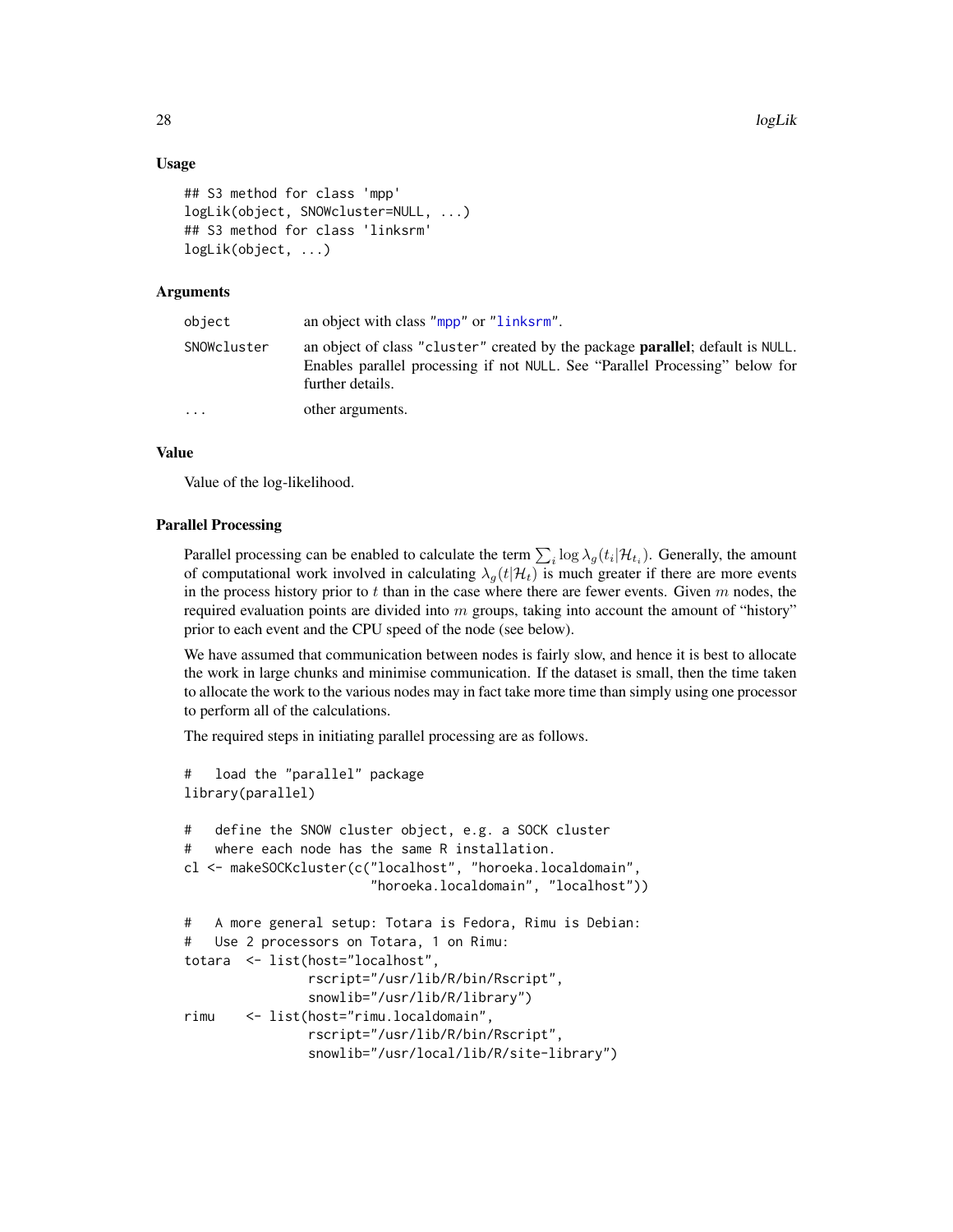#### <span id="page-28-0"></span>logLik 29

```
cl <- makeCluster(list(totara, totara, rimu), type="SOCK")
# NOTE: THE STATEMENTS ABOVE WERE APPROPRIATE FOR THE snow PACKAGE.
# I HAVE NOT YET TESTED THEM USING THE parallel PACKAGE.
# Relative CPU speeds of the nodes can be added as an attribute
# Say rimu runs at half the speed of totara
# (default assumes all run at same speed)
attr(cl, "cpu.split") < -c(1, 1, 0.5)# then define the required model object, e.g. see topic "mpp"
# say the model object is called x
# then calculate the log-likelihood as
print(logLik(x, SNOWcluster=cl))
# stop the R jobs on the slave machines
stopCluster(cl)
```
Note that the communication method does not need to be SOCKS; see the parallel package documentation, topic [makeCluster](#page-0-0), for other options. Further, if some nodes are on other machines, the firewalls may need to be tweaked. The master machine initiates the R jobs on the slave machines by communicating through port 22 (use of security keys are needed rather than passwords), and subsequent communications use random ports. This port can be fixed, see [makeCluster](#page-0-0).

#### Examples

```
TT < -c(0, 1000)bvalue <-1params <- c(-2.5, 0.01, 0.8, bvalue*log(10))
# calculate log-likelihood excluding the mark density term
x1 <- mpp(data=NULL,
         gif=srm_gif,
         marks=list(NULL, rexp_mark),
          params=params,
          gmap=expression(params[1:3]),
         mmap=expression(params[4]),
         TT=TT)
x1 <- simulate(x1, seed=5)
print(logLik(x1))
# calculate log-likelihood including the mark density term
x2 <- mpp(data=x1$data,
          gif=srm_gif,
          marks=list(dexp_mark, rexp_mark),
          params=params,
          gmap=expression(params[1:3]),
         mmap=expression(params[4]),
```
# SRM: magnitude iid exponential with bvalue=1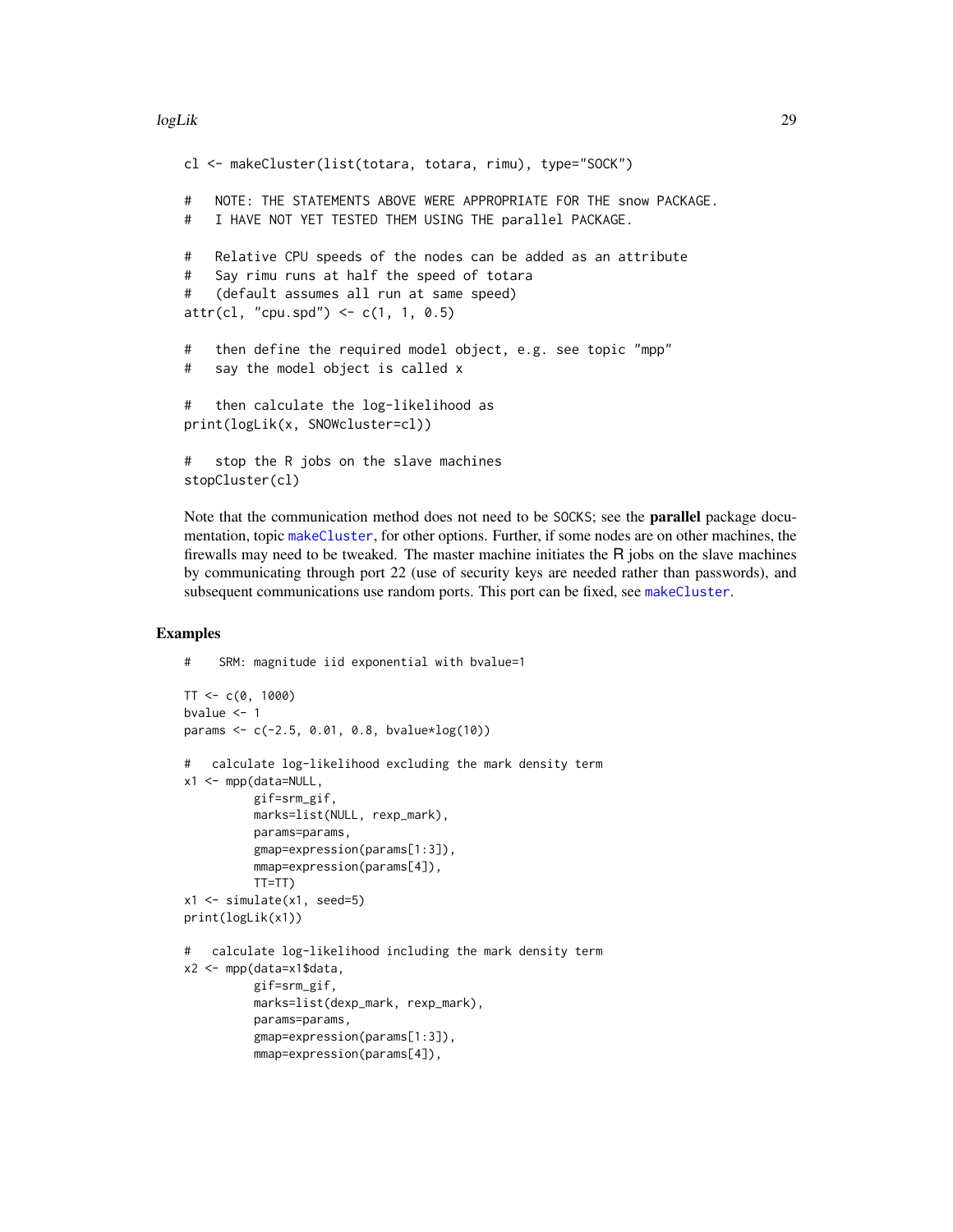30 marks

```
TT=TT)
print(logLik(x2))
# contribution from magnitude marks
print(sum(dexp(x1$data$magnitude, rate=bvalue*log(10), log=TRUE)))
```
<span id="page-29-2"></span>makeSOCKcluster *Parallel Processing: Transition Functions*

#### Description

Package snow has become deprecated and replaced by parallel. Some functions in snow used by package PtProcess do not appear in parallel under the same name. Below are transition functions to map some functions in **snow** to the most comparable functions in **parallel**. These transition functions will ultimately be deprecated.

# Usage

makeSOCKcluster(names, ...)

#### Arguments

| names    | character vector of node names. |
|----------|---------------------------------|
| $\cdots$ | cluster option specifications.  |

# Details

[makeSOCKcluster](#page-29-2) calls [makePSOCKcluster](#page-0-0).

<span id="page-29-1"></span>marks *Mark Distributions*

### Description

Contains densities and random number generators for some example mark distributions. The mark distributions can be multi-dimensional. Users can write their own functions, and general rules are given under "Details".

# Usage

```
dexp_mark(x, data, params)
rexp_mark(ti, data, params)
```
<span id="page-29-0"></span>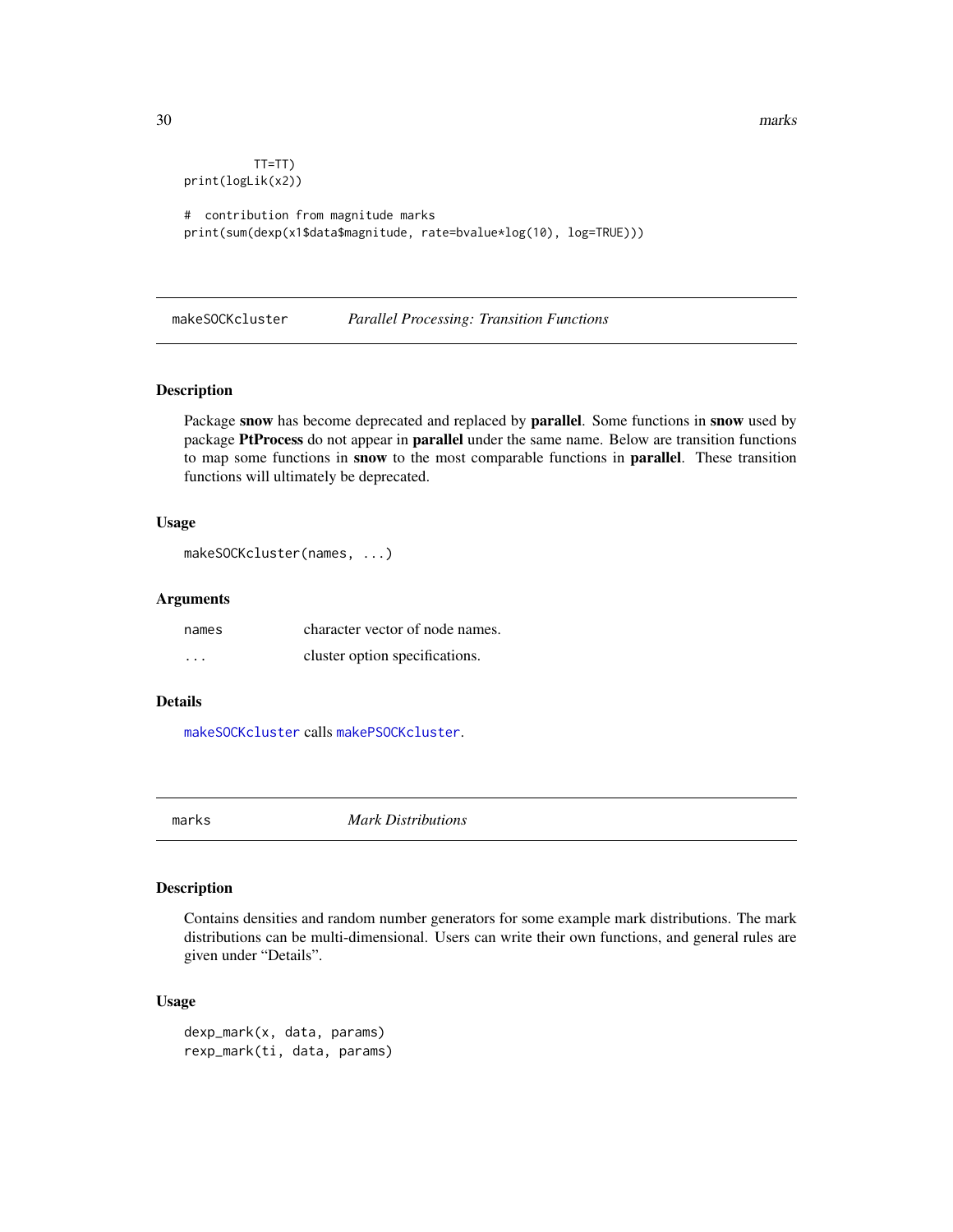#### <span id="page-30-0"></span>marks 31

#### Arguments

| ti           | scalar, time of an event.                                                               |
|--------------|-----------------------------------------------------------------------------------------|
| $\mathsf{X}$ | a data. frame of mark values at given times, often a subset of the history.             |
| data         | a data, frame containing the history of the process, denoted below as $\mathcal{H}_t$ . |
| params       | numeric vector of parameters.                                                           |

# Details

The example functions listed under "Usage" calculate the *logarithm* of the (mark) density and simulate earthquake magnitudes assuming an exponential distribution that is independent of the history of the process. This corresponds to the Gutenberg-Richter law. They assume that the history contains a variable named "magnitude".

All mark densities and random number generators must have the three arguments as shown in the examples above. Multi-parameter distributions have their parameters specified as a vector in the params argument. Other ancillary data or information can be passed into the function non formally, though one needs to be careful about possible conflict with names of other objects.

#### Value

Mark density functions must return a vector with length being equal to the number of rows in x. Each element contains the *logarithm* of the joint density of the marks corresponding to each time (row) in x.

The random number generator simulates each mark for a *single value* of ti. It must return a [list](#page-0-0) of simulated marks corresponding to the specified time ti. Further, the list must have its elements named the same as those in the history. Note that each component in the list will be of length one. A list is used (rather than a vector) because it allows marks to be character as well as numeric.

## Example 1

This is an example where the density of the magnitude distribution is dependent on the value of the ground intensity function (assumed to be etas\_gif), and in this case, the history of the process. The history is assumed to contain a variable named "magnitude". In this mark distribution, it is assumed that after large events, there is a deficit of smaller magnitude events with more larger magnitude events. It has seven parameters with parameters  $p_1, \dots, p_5$  relating to etas\_gif. It assumes that the magnitude distribution is gamma ([GammaDist](#page-0-0)), with a shape parameter given by

shape = 
$$
1 + \sqrt{\lambda_g(t|\mathcal{H}_t)} p_7
$$
,

where  $p_7$  ( $p_7 > 0$ ) is a free estimable parameter, and parameter  $p_6$  is the scale parameter. Hence when  $\lambda_q(t|\mathcal{H}_t)$  is small, the magnitude distribution returns to an approximate exponential distribution with an approximate rate of  $p_6$  (i.e. Gutenberg Richter law).

dexample1\_mark <- function(x, data, params){ lambda <- etas\_gif(data, x[,"time"], params=params[1:5]) y <- dgamma(x[,"magnitude"], rate=params[6], shape=1+sqrt(lambda)\*params[7], log=TRUE) return(y)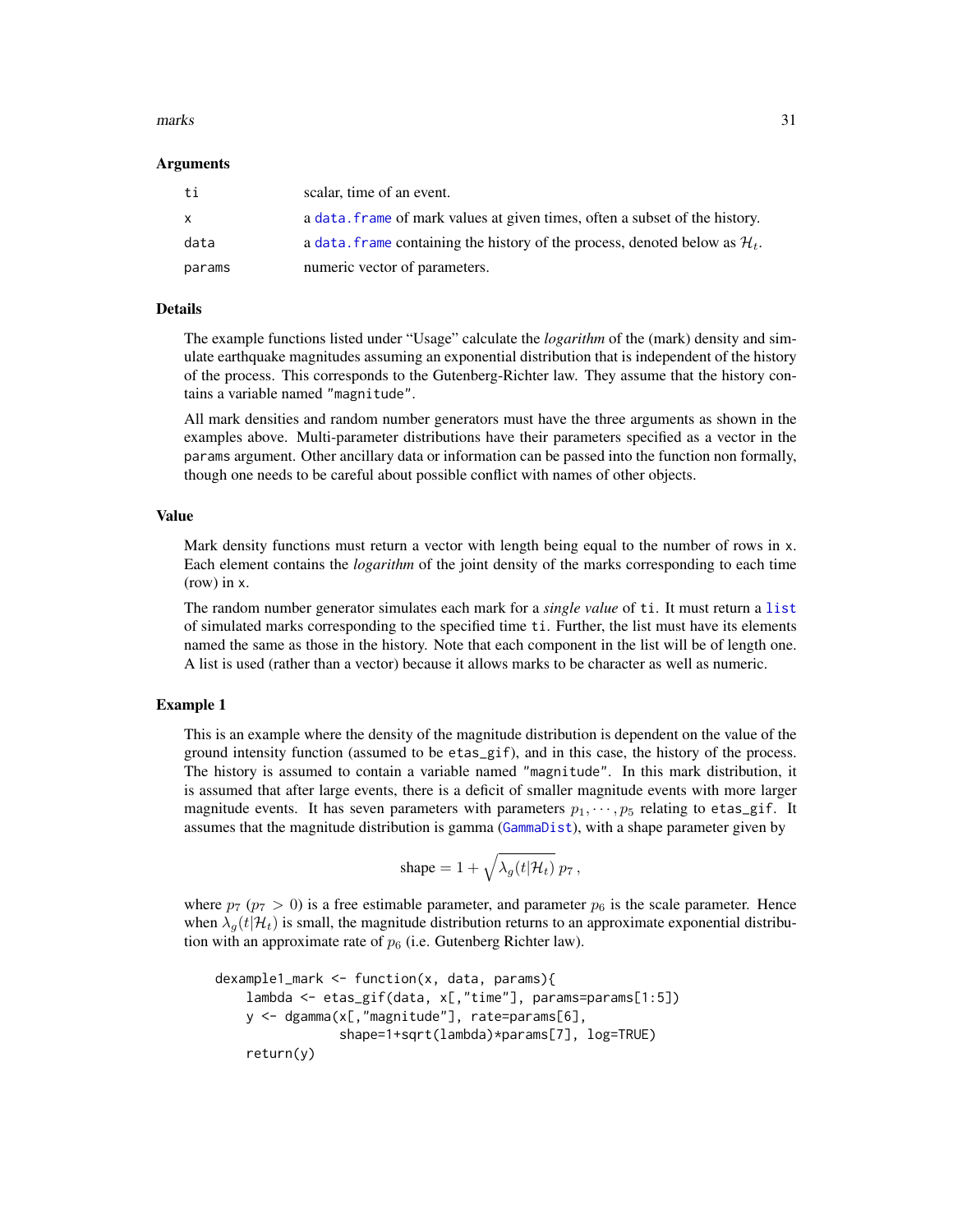```
}
rexample1_mark <- function(ti, data, params){
   # Gamma distribution
   # exponential density when params[7]=0
   lambda <- etas_gif(data, ti, params=params[1:5])
   y <- rgamma(1, shape=1+sqrt(lambda)*params[7],
                rate=params[6])
   return(list(magnitude=y))
}
```
# Example 2

This an example of a 3-D mark distribution. Each component is independent of each other and the history, hence the arguments ti and data are not utilised in the functions. The history is assumed to contain the three variables "magnitude", "longitude" and "latitude". The event magnitudes are assumed to have an exponential distribution with rate params[1], and the longitudes and latitudes to have normal distributions with means params[2] and params[3], respectively.

```
dexample2_mark <- function(x, data, params)
   return(dexp(x[,"magnitude"], rate=params[1], log=TRUE) +
           dnorm(x[,"longitude"], mean=params[2], log=TRUE) +
           dnorm(x[,"latitude"], mean=params[3], log=TRUE))
rexample2_mark <- function(ti, data, params)
   return(list(magnitude=rexp(1, rate=params[1]),
                longitude=rnorm(1, mean=params[2]),
                latitude=rnorm(1, mean=params[3])))
```
<span id="page-31-1"></span>mpp *Marked Point Process Object*

# Description

Creates a marked point process model object with class "mpp".

#### Usage

```
mpp(data, gif, marks, params, gmap, mmap, TT)
```
#### Arguments

| data | a data. Frame containing the history of the process, denoted below as $\mathcal{H}_t$ . It |
|------|--------------------------------------------------------------------------------------------|
|      | should contain all variables that are required to evaluate the gif function and            |
|      | the mark distribution, though can contain others too. No history is represented            |
|      | as NULL.                                                                                   |
| gif  | ground intensity function. See topic gif for further details.                              |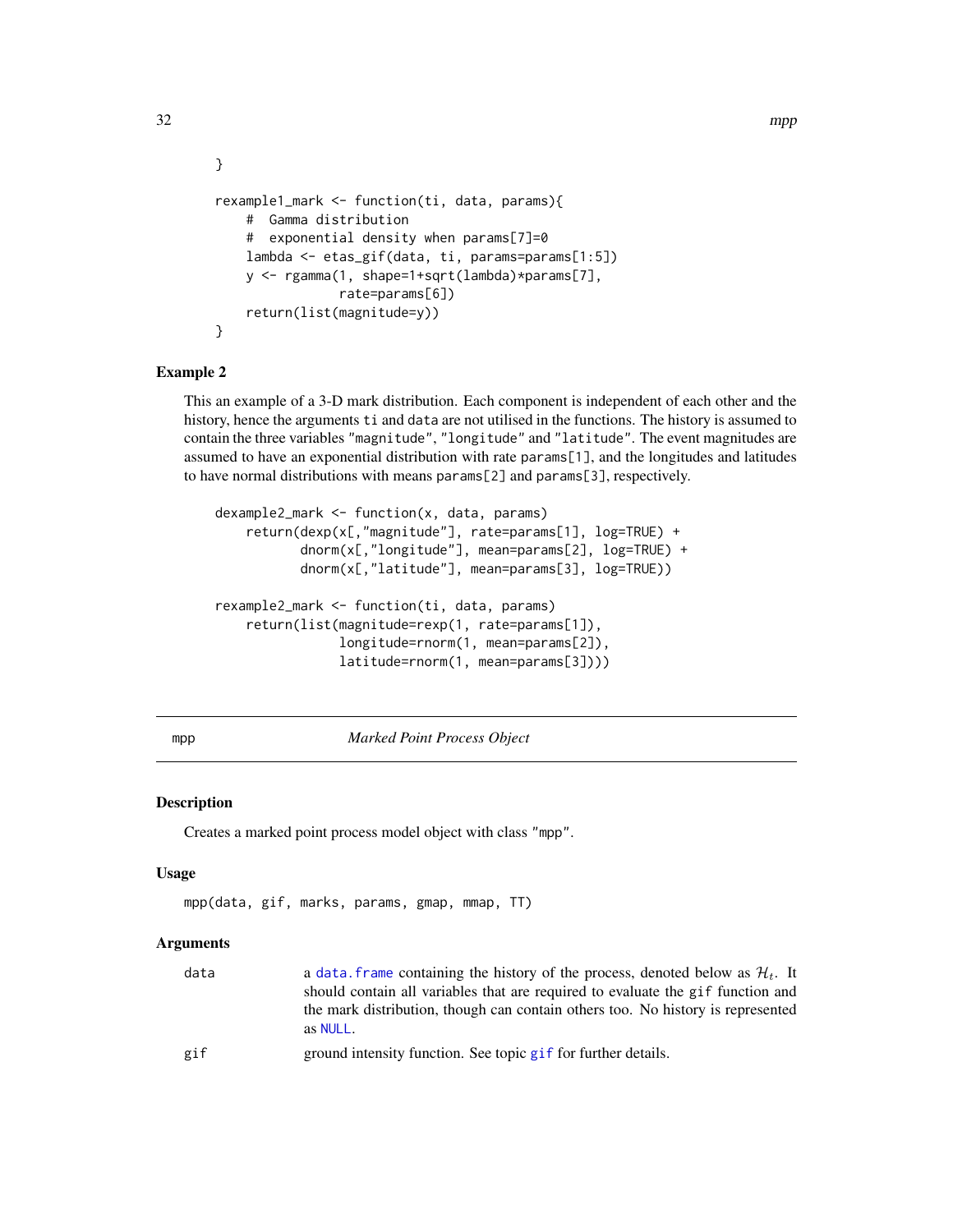<span id="page-32-0"></span>

| marks  | a list containing the mark distribution. The first component (i.e. $mark[1]]$ )<br>is the mark density and the second (i.e. $marks[[2]]$ ) is the random number<br>generator. If either of these functions are not required, the particular component<br>can be set to NULL. See topic marks for further details. |
|--------|-------------------------------------------------------------------------------------------------------------------------------------------------------------------------------------------------------------------------------------------------------------------------------------------------------------------|
| params | numeric vector of <i>all</i> model parameters.                                                                                                                                                                                                                                                                    |
| gmap   | expression, maps the model parameters (params) into the parameter sub-space<br>of the ground intensity function; see "Details" below.                                                                                                                                                                             |
| mmap   | expression, maps the model parameters (params) into the parameter sub-space<br>of the mark distribution; see "Details" below.                                                                                                                                                                                     |
| TT     | vector of length 2, being the time interval over which the integral of the ground<br>intensity function is to be evaluated.                                                                                                                                                                                       |

# Details

Let  $\lambda_q(t|\mathcal{H}_t)$  denote the ground intensity function and  $f(y|\mathcal{H}_t)$  denote the joint mark densities, where  $y \in \mathcal{Y}$ . The log-likelihood of a marked point process is given by

$$
\log L = \sum_{i} \log \lambda_g(t_i | \mathcal{H}_{t_i}) + \sum_{i} \log f(y_i | \mathcal{H}_{t_i}) - \int \lambda_g(t | \mathcal{H}_t) dt,
$$

where the summation is taken over those events contained in the interval (TT[1], TT[2]), and the integral is also taken over that interval. However, all events in the data frame data before  $t$ , even those before TT[1], form the history of the process  $\mathcal{H}_t$ . This allows an initial period for the process to reach a "steady state" or "equilibrium".

The parameter spaces of the ground intensity function and mark distribution are not necessarily disjoint, and can have common parameters. Hence, when the model parameters are estimated, these relationships must be known, and are specified by the arguments gmap and mmap. The mapping expressions can also contain arithmetic expressions. The  $i$ th element in the params argument is addressed in the expressions as params[i]. Here is an example of a five parameter model, where the gif has 4 parameters, and the mark distribution has 2, with mappings specified as:

```
gmap = expression(c(params[1:3], exp(params[4]+params[5])))
mmap = expression(c(log(params[2]/3), params[5]))
```
Note the inclusion of the combine ([c](#page-0-0)) function, because the [expression](#page-0-0) must create a vector of parameters. Care must be taken specifying these expressions are they are embedded directly into the code of various functions.

# Examples

```
data(Tangshan)
```

```
# increment magnitudes a fraction so none are zero
Tangshan[,"magnitude"] <- Tangshan[,"magnitude"] + 0.01
dmagn_mark <- function(x, data, params){
   # Gamma distribution
```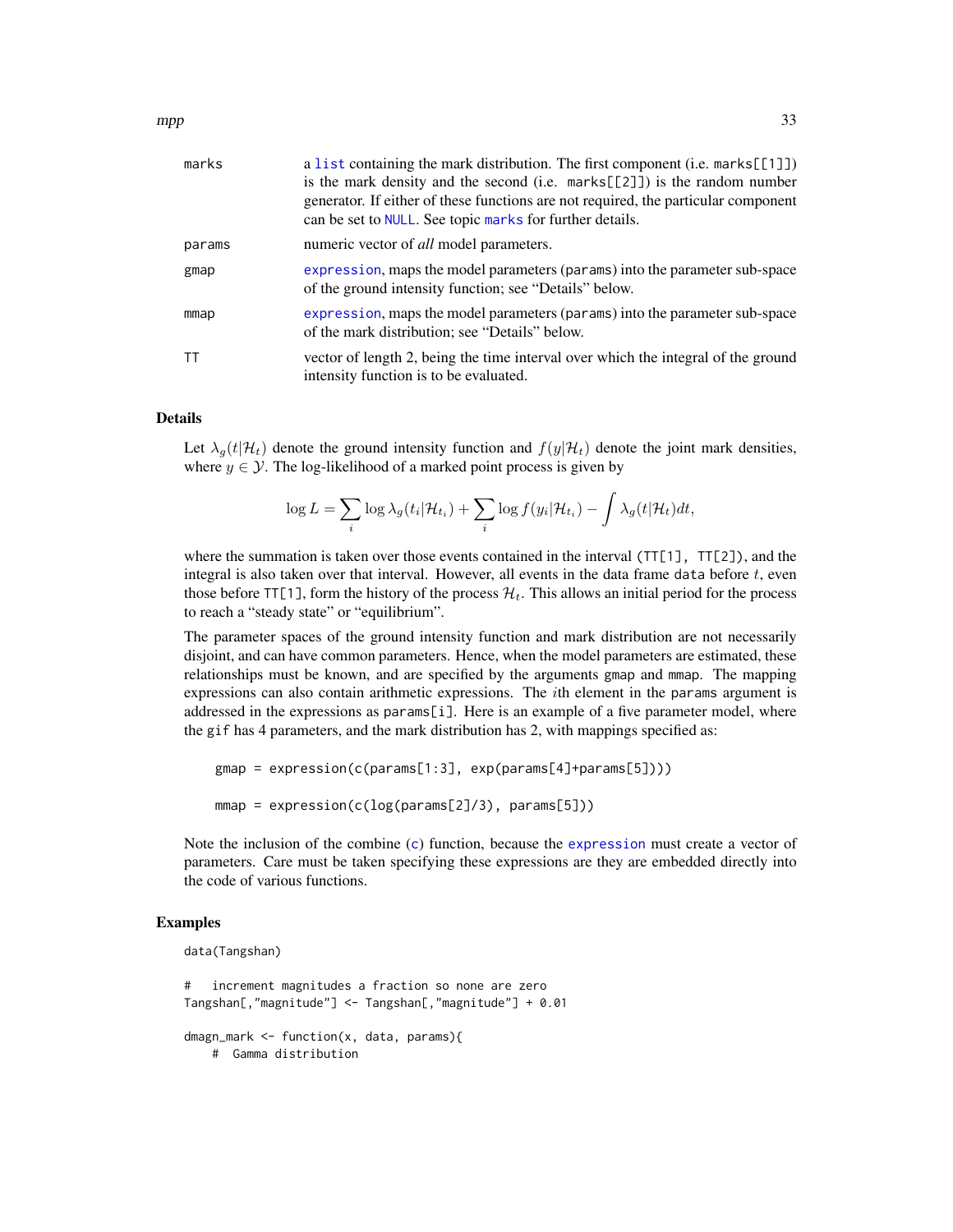```
# exponential density when params[7]=0
    # See topic "marks" for further discussion
   lambda <- etas_gif(data, x[,"time"], params=params[1:5])
   y <- dgamma(x[,"magnitude"], shape=1+sqrt(lambda)*params[7],
               rate=params[6], log=TRUE)
    return(y)
}
TT < -c(0, 4018)# params <- c(0.0067, 1.1025, 1.0794, 0.0169, 0.9506, 1.9159, 0.4704)
params <- c(0.007, 1.1, 1.08, 0.02, 0.95, 1.92, 0.47)
x <- mpp(data=Tangshan,
        gif=etas_gif,
        marks=list(dmagn_mark, NULL),
        params=params,
        gmap=expression(params[1:5]),
        mmap=expression(params[1:7]),
        TT=TT)
allmap \leq function(y, p){
    # one to one mapping, all p positive
   y$params <- exp(p)
   return(y)
}
# Parameters must be positive. Transformed so that nlm
# can use entire real line (no boundary problems, see
# topic "neglogLik" for further explanation).
# Argument "iterlim" has been restricted to 2 to avoid
# excessive time in package checks, set much larger to
# ensure convergence.
z <- nlm(neglogLik, log(params), object=x, pmap=allmap,
         print.level=2, iterlim=2, typsize=abs(params))
x1 <- allmap(x, z$estimate)
# print parameter estimates
print(x1$params)
print(logLik(x))
print(logLik(x1))
plot(x1, log=TRUE)
```
<span id="page-33-1"></span>neglogLik *Negative Log-Likelihood*

# Description

Calculates the log-likelihood multiplied by negative one. It is in a format that can be used with the functions [nlm](#page-0-0) and [optim](#page-0-0).

<span id="page-33-0"></span>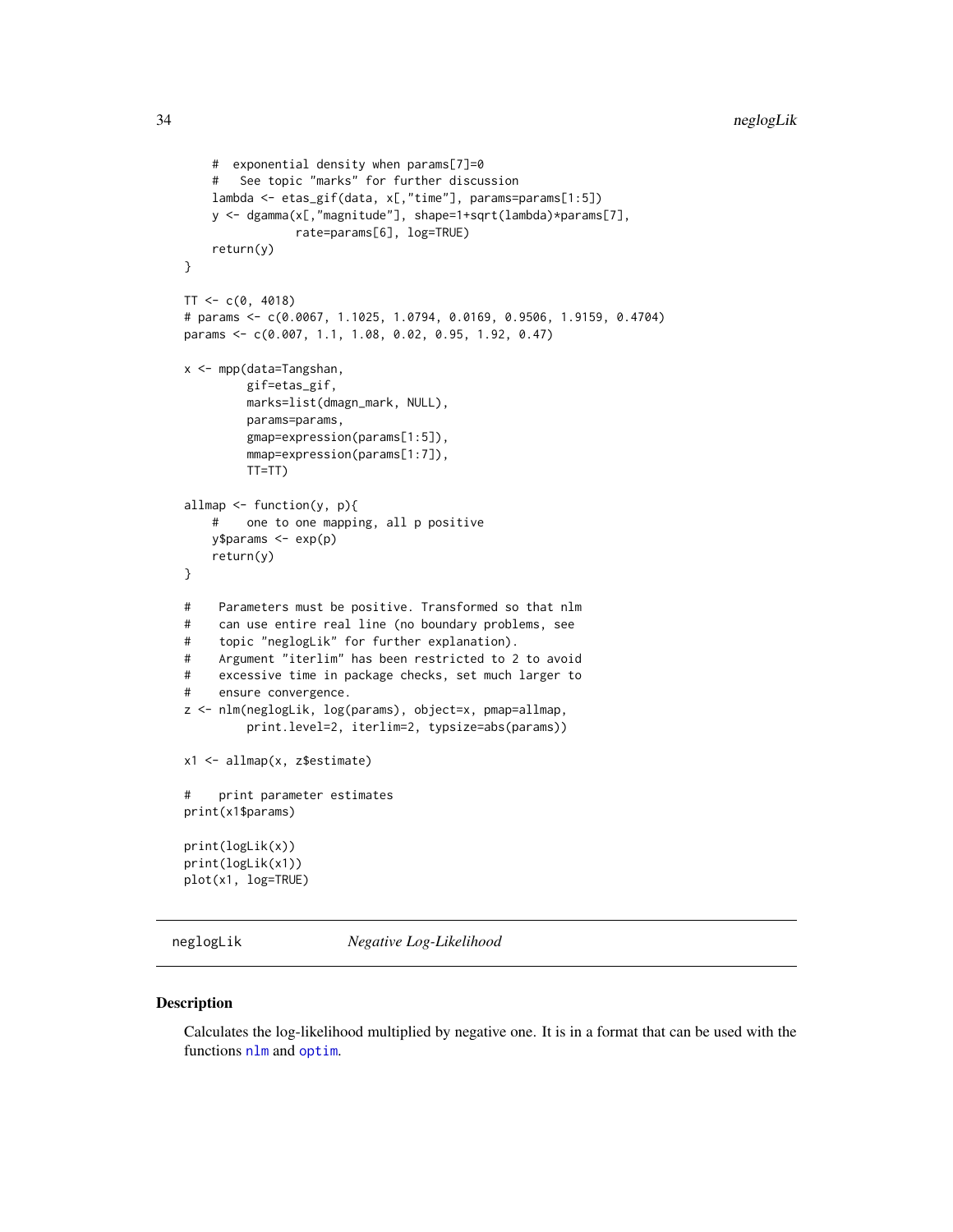#### <span id="page-34-0"></span>neglogLik 35

#### Usage

neglogLik(params, object, pmap = NULL, SNOWcluster=NULL)

#### Arguments

| params      | a vector of revised parameter values.                                                                                                                                                |
|-------------|--------------------------------------------------------------------------------------------------------------------------------------------------------------------------------------|
| object      | an object of class "mpp".                                                                                                                                                            |
| pmap        | a user provided function mapping the revised parameter values params into the<br>appropriate locations in object. If NULL (default), an untransformed one to one<br>mapping is used. |
| SNOWcluster | an object of class "cluster" created by the package parallel; default is NULL.<br>Enables parallel processing if not NULL. See logLik for further details.                           |

#### Details

This function can be used with the two functions  $n \text{lm}$  and [optim](#page-0-0) (see "Examples" below) to maximise the likelihood function of a model specified in object. Both [nlm](#page-0-0) and [optim](#page-0-0) are *minimisers*, hence the "negative" log-likelihood. The topic [distribution](#page-8-1) gives examples of their use in the relatively easy situation of fitting standard probability distributions to data assuming independence.

The maximisation of the model likelihood function can be restricted to be over a subset of the model parameters. Other parameters will then be fixed at the values stored in the model object. Let  $\Theta_0$ denote the full model parameter space, and let  $\Theta$  denote the parameter sub-space ( $\Theta \subseteq \Theta_0$ ) over which the likelihood function is to be maximised. The argument params contains values in  $\Theta$ , and pmap is assigned a function that maps these values into the full model parameter space  $\Theta_0$ . See "Examples" below.

The mapping function assigned to pmap can also be made to impose restrictions on the domain of the parameter space  $\Theta$  so that the minimiser cannot jump to values such that  $\Theta \not\subseteq \Theta_0$ . For example, if a particular parameter must be positive, one can work with a transformed parameter that can take any value on the real line, with the model parameter being the exponential of this transformed parameter. Similarly a modified logit like transform can be used to ensure that parameter values remain within a fixed interval with finite boundaries. Examples of these situations can be found in the topic [distribution](#page-8-1) and the "Examples" below.

#### Value

Value of the log-likelihood times negative one.

#### See Also

[nlm](#page-0-0), [optim](#page-0-0)

# Examples

- # SRM: magnitude is iid exponential with bvalue=1
- # maximise exponential mark density too

 $TT < -c(0, 1000)$ bvalue  $<-1$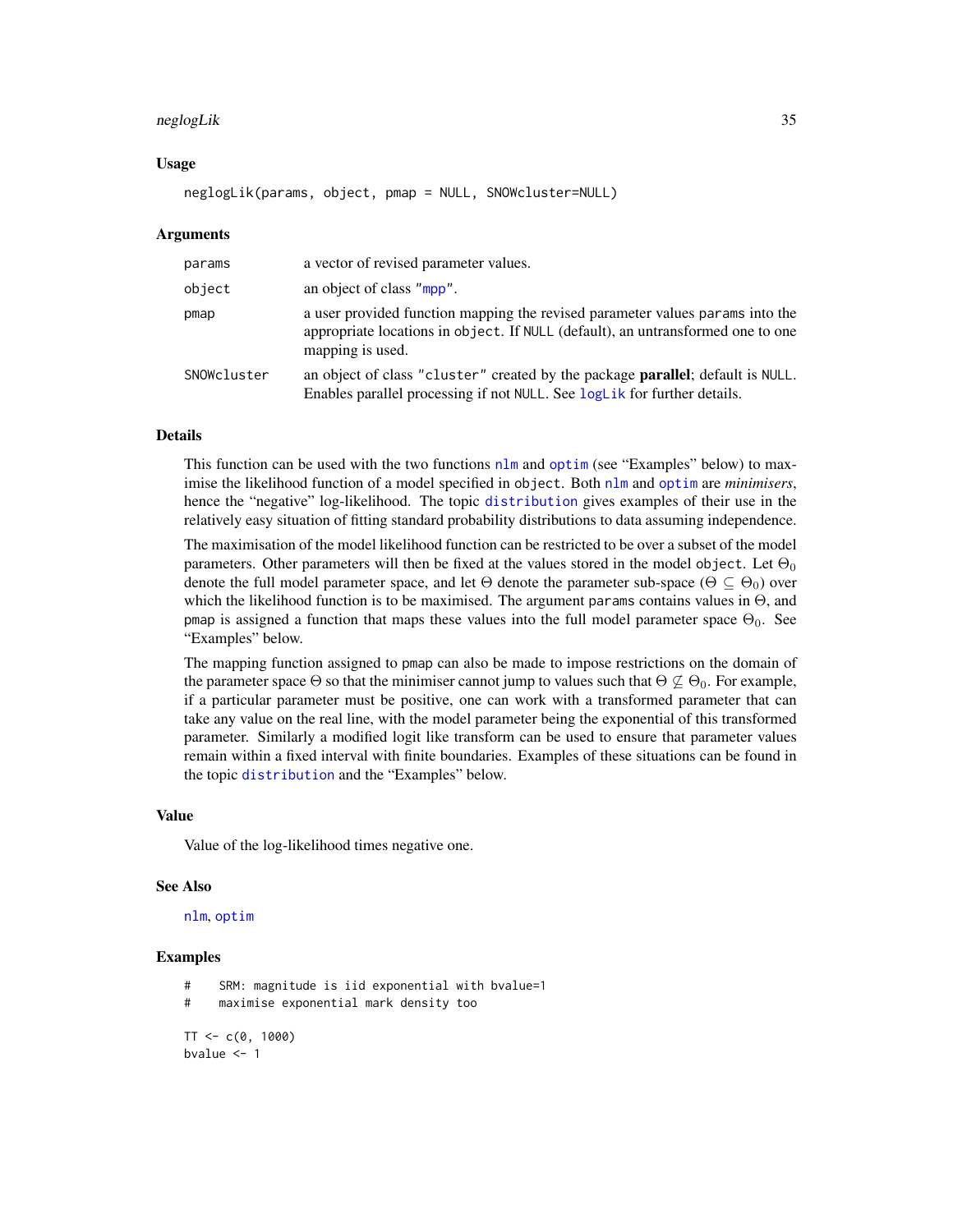```
params <- c(-2.5, 0.01, 0.8, bvalue*log(10))
x <- mpp(data=NULL,
        gif=srm_gif,
        marks=list(dexp_mark, rexp_mark),
        params=params,
         gmap=expression(params[1:3]),
        mmap=expression(params[4]),
        TT=TT)
x <- simulate(x, seed=5)
allmap \leq function(y, p){
    # map all parameters into model object
    # transform exponential param so it is positive
   y$params[1:3] <- p[1:3]
   y$params[4] <- exp(p[4])
    return(y)
}
params <- c(-2.5, 0.01, 0.8, log(bvalue*log(10)))
z <- nlm(neglogLik, params, object=x, pmap=allmap,
         print.level=2, iterlim=500, typsize=abs(params))
print(z$estimate)
# these should be the same:
print(exp(z$estimate[4]))
print(1/mean(x$data$magnitude))
```
NthChina *Historical Earthquakes of North China*

#### Description

Contains 65 large historical earthquakes in North China between 1480 and 1997, as given by Bebbington & Harte (2003). Events are divided into 4 regions using the regionalisations given by Zheng & Vere-Jones (1991).

#### Usage

```
data(NthChina)
```
# Format

A data frame with 65 rows, each representing an earthquake event, with the following variables:

time number of years since 1480 AD.

latitude number of degrees north.

longitude number of degrees east.

<span id="page-35-0"></span>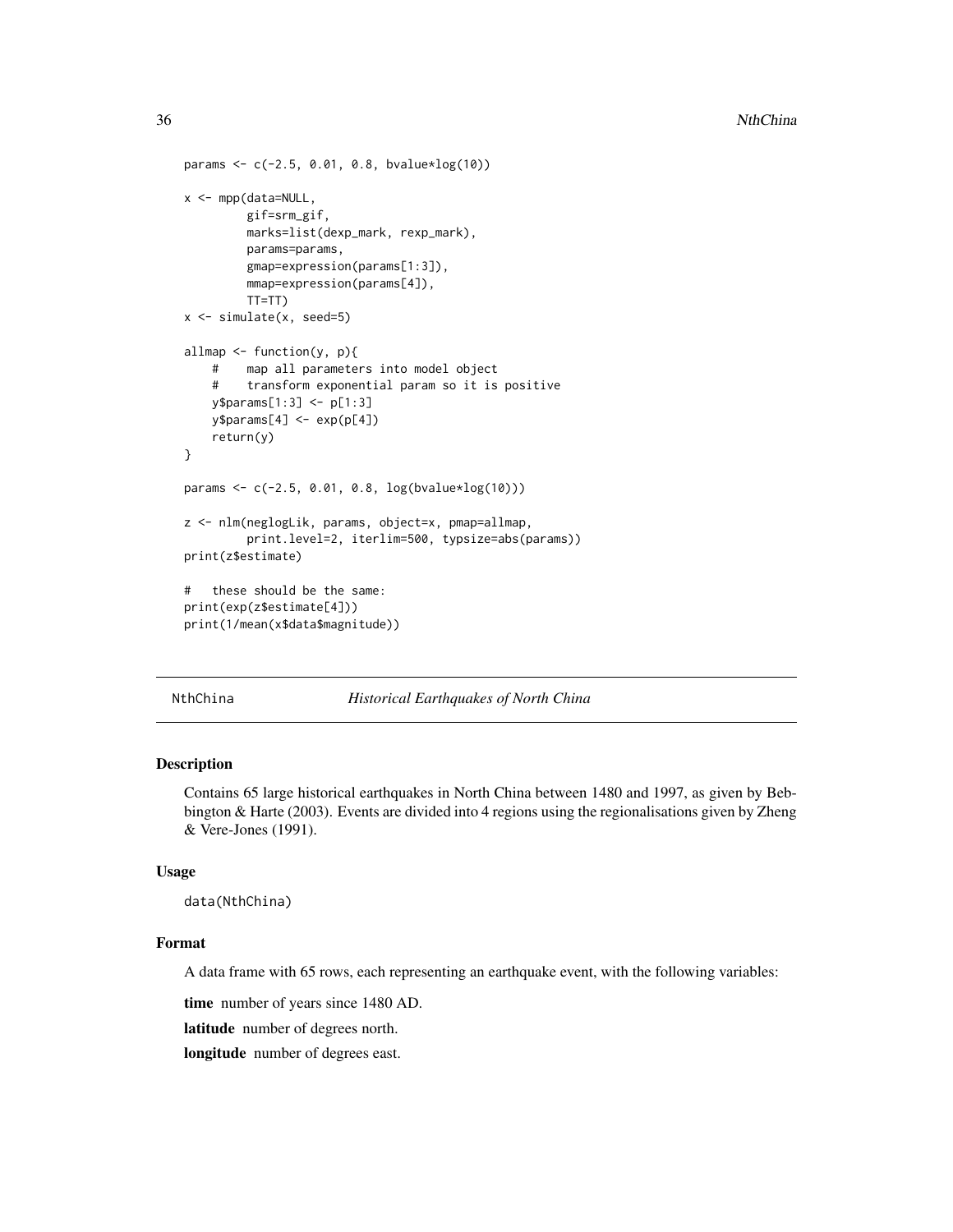#### <span id="page-36-0"></span>**Ogata** 37

magnitude number of magnitude units *above* 6.

region 1, 2, 3, or 4; being the region of the event.

# References

Cited references are listed on the [PtProcess](#page-1-1) manual page.

Ogata *Ogata's ETAS Test Data*

# Description

A data frame containing the test data from Utsu and Ogata's (1997) software contained in the file testetas.dat. The first column is named "time", and the second column is named "magnitude".

# Usage

data(Ogata)

# Format

A data frame with 100 rows (earthquake events) in the time interval (0, 800). It contains the following variables:

time number of time units since time zero.

magnitude number of magnitude units *above* 3.5.

# References

Cited references are listed on the [PtProcess](#page-1-1) manual page.

# Examples

```
data(Ogata)
plot(Ogata$time, Ogata$magnitude + 3.5, type="h")
```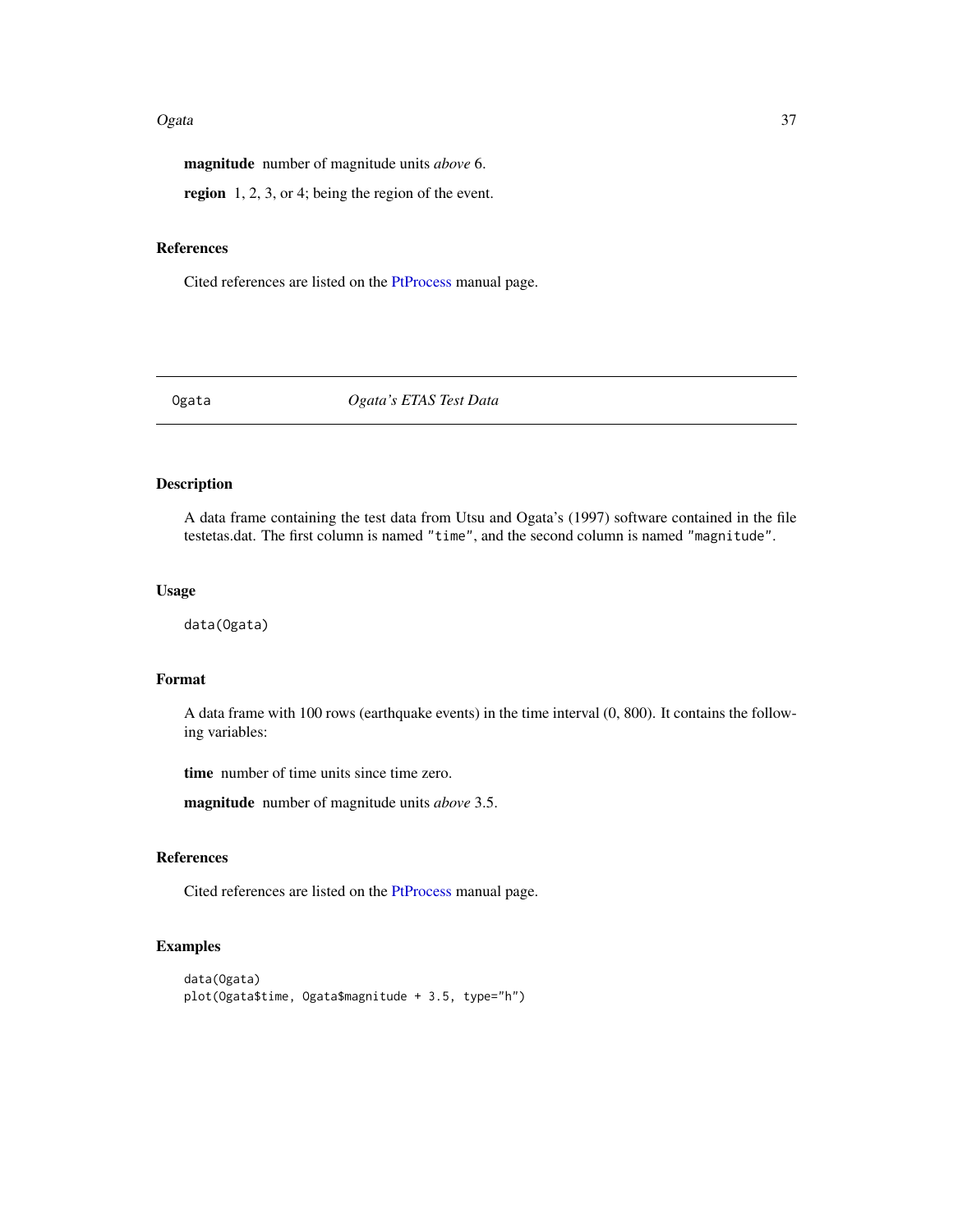#### <span id="page-37-1"></span><span id="page-37-0"></span>Description

The Phuket earthquake occurred on 26 December 2004 at 00:58:53.45 GMT. The Phuket data frame contains this event and its aftershock sequence.

#### Usage

data(Phuket)

#### Format

This data frame contains the following columns:

latitude number of degrees north.

longitude number of degrees east.

depth depth of event in kilometres.

mb body wave magnitude  $(m_b)$  rounded to one decimal place.

**Ms** surface wave magnitude  $(M_s)$  rounded to one decimal place.

**magnitude** event magnitude  $(\max(m_b, M_s))$  rounded to one decimal place.

year year of event (numeric vector).

month month of event, 1 . . . 12 (numeric vector).

day day of event,  $1 \ldots 31$  (numeric vector).

hour hour of event,  $0 \dots 23$  (numeric vector).

minute minute of event,  $0 \dots 59$  (numeric vector).

second second of event,  $0 \dots 59$  (numeric vector).

time number of days (and fractions) from midnight on 1 January 2004.

#### Details

The Phuket data frame contains those events (1248) from the PDE Catalogue, within the spatial region 89°E-105°E and 5°S-16°N, with magnitude 5 or greater, occurring between midnight on 1 January 2004 and midnight on 1 January 2009 (1827 days later). The body wave magnitudes are determined by the amplitude of the initial primary wave, and these magnitudes tend to saturate for higher values. Consequently, the tabulated magnitude is taken as the maximum of the body wave magnitude  $(m_b)$  and surface wave magnitude  $(M_s)$ .

#### Source

The data were extracted from the PDE (Preliminary Determination of Epicentres) catalogue provided by the US Geological Survey (<ftp://hazards.cr.usgs.gov/pde/>).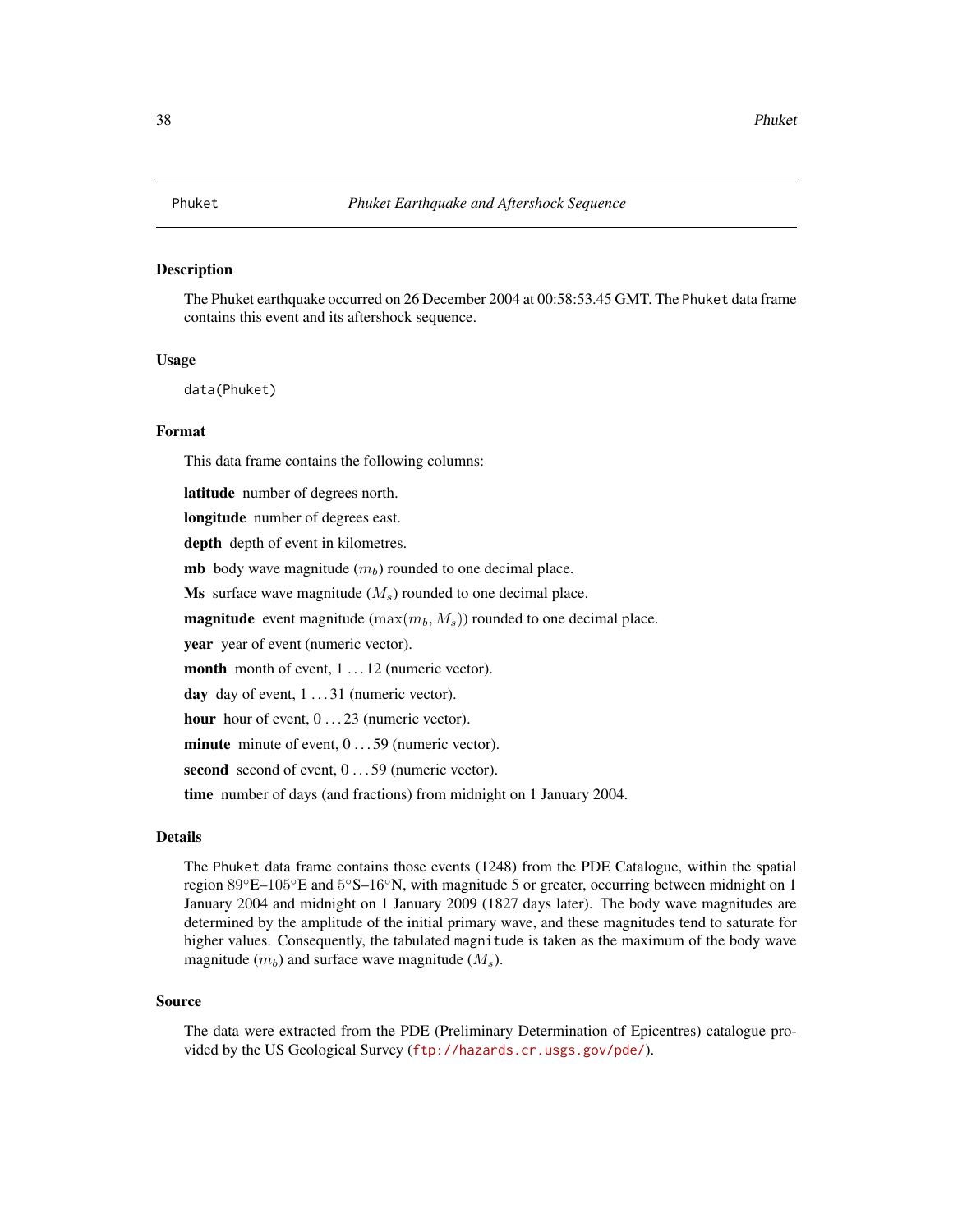# <span id="page-38-0"></span>plot the state of the state of the state of the state of the state of the state of the state of the state of the state of the state of the state of the state of the state of the state of the state of the state of the state

# Examples

```
data(Phuket)
print(Phuket[1:10,])
```
# <span id="page-38-1"></span>plot *Plot Point Process Ground Intensity Function*

# <span id="page-38-2"></span>Description

Provides methods for the generic function [plot](#page-38-1).

# Usage

```
## S3 method for class 'mpp'
plot(x, log=FALSE, ...)
## S3 method for class 'linksrm'
plot(x, region, log=FALSE, ...)
```
# Arguments

| $\mathsf{x}$ | an object with class "mpp" or "linksrm".                   |
|--------------|------------------------------------------------------------|
| region       | scalar, specifies the required region.                     |
| log          | plot $\log \lambda_a(t \mathcal{H}_t)$ , default is FALSE. |
| $\cdots$     | other arguments.                                           |

# Examples

```
data(Ogata)
```

```
p <- c(0.02, 70.77, 0.47, 0.002, 1.25)
TT < -c(0, 800)bvalue <- 1
```
# Note that the plot function does not utilise the

```
# information about mark distributions, hence these
```
# arguments can be NULL

```
x <- mpp(data=Ogata,
        gif=etas_gif,
        marks=list(NULL, NULL),
        params=p,
        gmap=expression(params[1:5]),
        mmap=NULL,
        TT=TT)
```
plot(x, log=TRUE)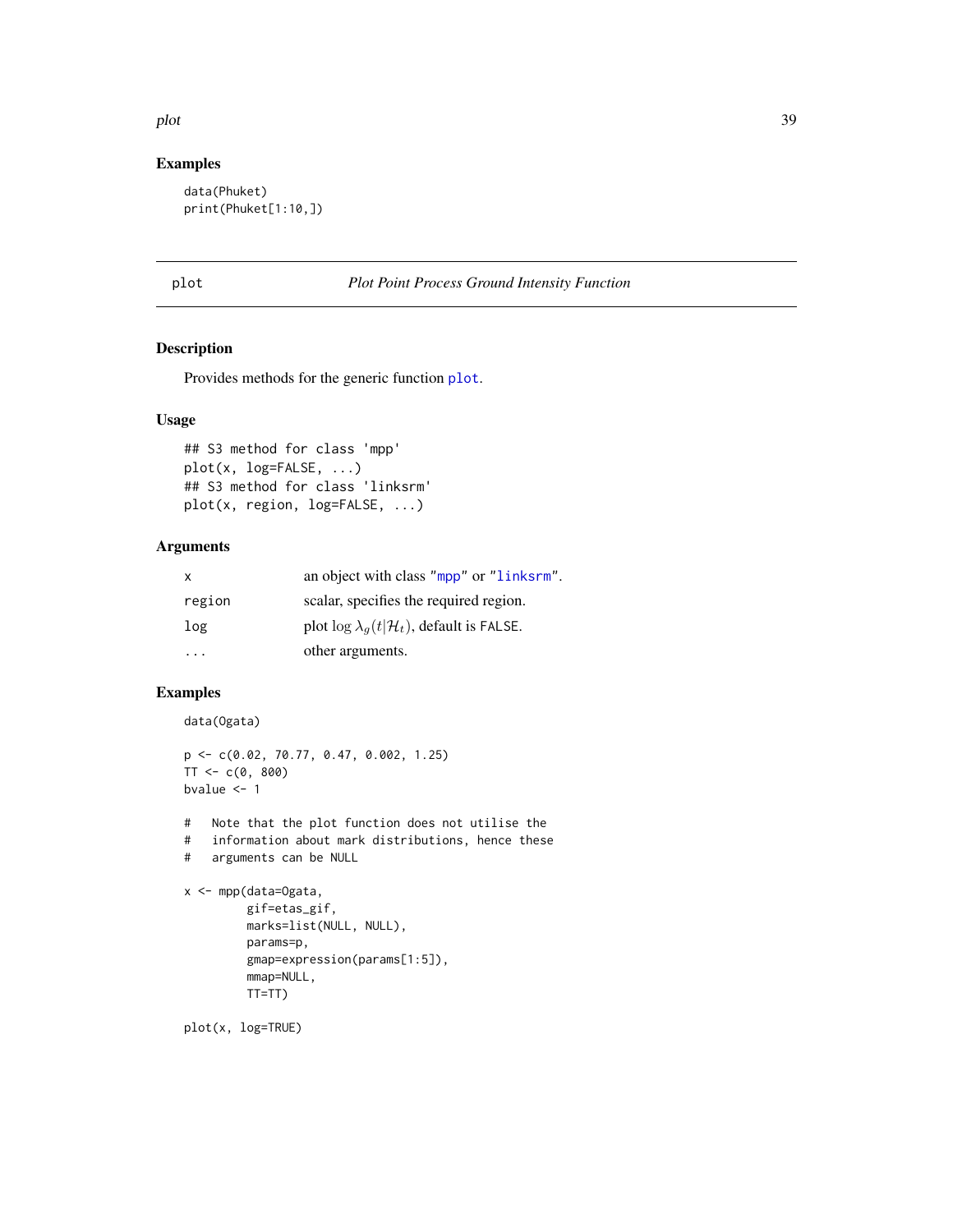<span id="page-39-1"></span><span id="page-39-0"></span>

#### <span id="page-39-2"></span>Description

Provides methods for the generic function [residuals](#page-39-1).

#### Usage

```
## S3 method for class 'mpp'
residuals(object, ...)
## S3 method for class 'linksrm'
residuals(object, ...)
```
#### Arguments

| object   | an object with class mpp or linksrm. |
|----------|--------------------------------------|
| $\cdots$ | other arguments.                     |

#### Details

Let  $t_i$  be the times of the observed events. Then the transformed times are defined as

$$
\tau_i = \int_0^{t_i} \lambda_g(t|\mathcal{H}_t) dt.
$$

If the proposed point process model is correct, then the transformed time points will form a stationary Poisson process with rate parameter one. A plot of transformed time points versus the cumulative number of events should then roughly follow the straight line  $y = x$ . Significant departures from this line indicate a weakness in the model. Further details can be found in Ogata (1988) and Aalen & Hoem (1978).

See Baddeley et al (2005) and Zhuang (2006) for extensions of these methodologies.

# Value

Returns a time series object with class "[ts](#page-0-0)" in the case of [mpp](#page-31-1). In the case of [linksrm](#page-20-1) a list is returned with the number of components being equal to the number of regions, and with each component being a time series object.

#### References

Cited references are listed on the [PtProcess](#page-1-1) manual page.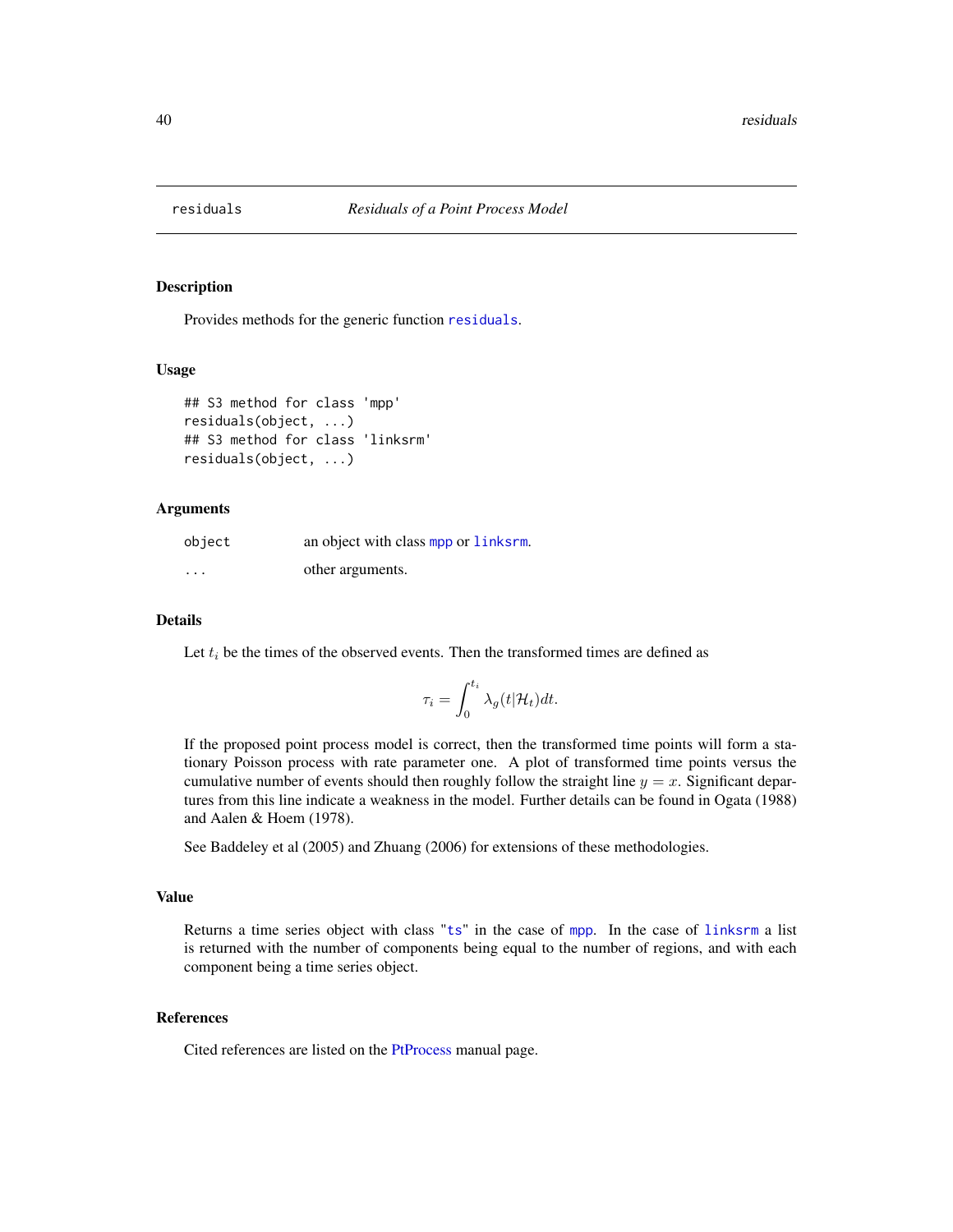# <span id="page-40-0"></span>simple\_gif 41

#### Examples

```
TT < -c(0, 1000)bvalue <-1params <- c(-2.5, 0.01, 0.8, bvalue*log(10))
x <- mpp(data=NULL,
        gif=srm_gif,
        marks=list(NULL, rexp_mark),
        params=params,
         gmap=expression(params[1:3]),
        mmap=expression(params[4]),
        TT=TT)
x <- simulate(x, seed=5)
tau <- residuals(x)
plot(tau, ylab="Transformed Time", xlab="Event Number")
abline(a=0, b=1, lty=2, col="red")
# represent as a cusum
plot(tau - 1:length(tau), ylab="Cusum of Transformed Time", xlab="Event Number")
abline(h=0, lty=2, col="red")
```
<span id="page-40-1"></span>simple\_gif *Non-Homogeneous Poisson Processes*

# <span id="page-40-2"></span>Description

The functions listed here are intensity functions that are not conditional on the history of the process. Each has exactly the same "Usage" and calling format (see section "Value") as the function simple\_gif. They are: expfourier\_gif, exppoly\_gif, fourier\_gif, poly\_gif, and simple\_gif.

#### Usage

```
simple_gif(data, evalpts, params, TT=NA, tplus=FALSE)
```
#### Arguments

| data    | NULL or a data frame. The contents of this object are not used by these functions,<br>though they retain this argument for consistency with other gif functions.                                                                                                                    |
|---------|-------------------------------------------------------------------------------------------------------------------------------------------------------------------------------------------------------------------------------------------------------------------------------------|
| evalpts | a vector, matrix or data. frame. If a vector, the elements will be assumed<br>to represent the required evaluation times. Other objects must include a col-<br>umn named "time" that can be referred to as evalpts[, "time"], at which the<br>intensity function will be evaluated. |
| params  | vector of parameter values as required by the particular intensity function, see<br>Details below.                                                                                                                                                                                  |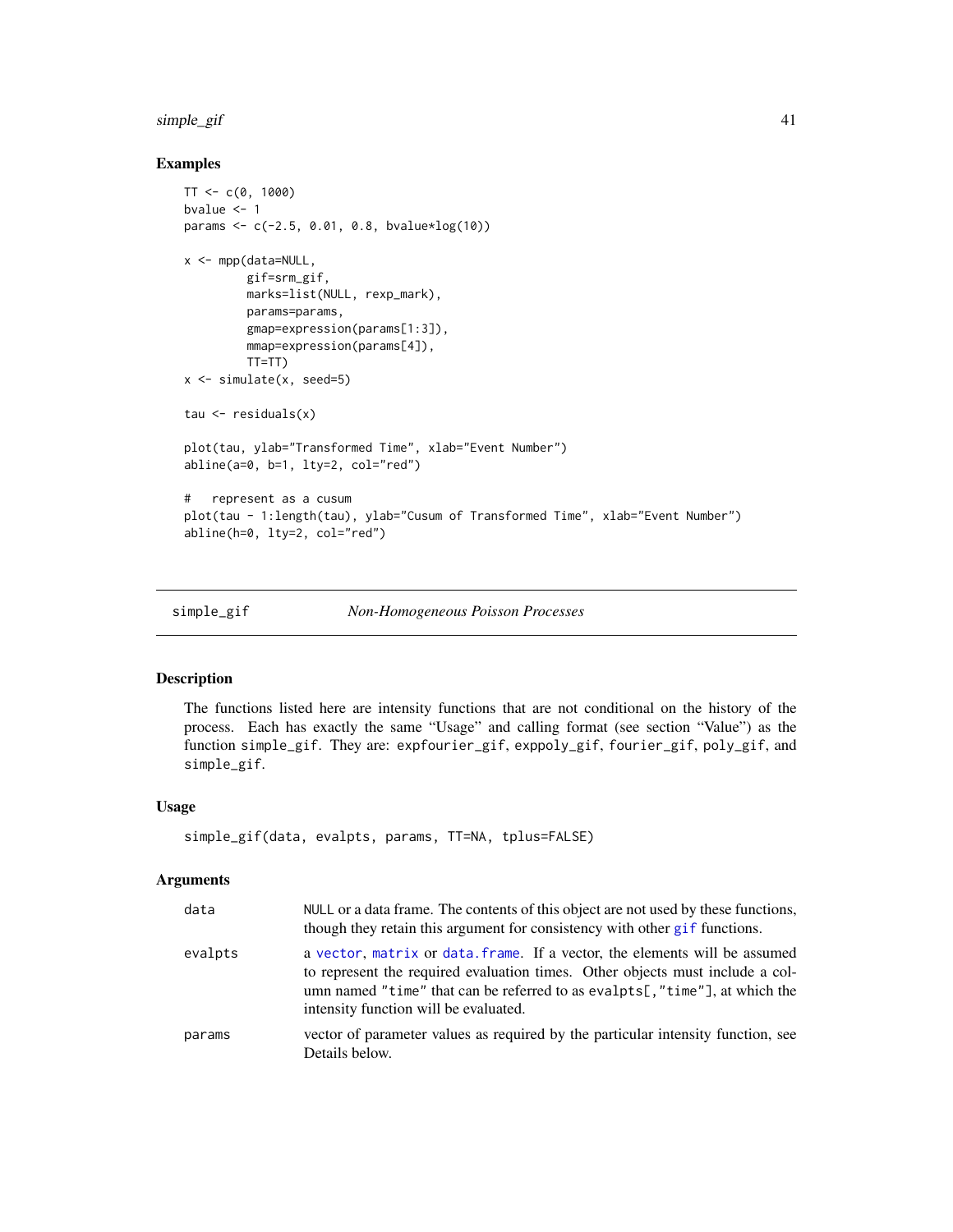<span id="page-41-0"></span>

| ТT    | vector of length 2, being the time interval over which the integral of the intensity<br>function is to be evaluated.                                                                                           |
|-------|----------------------------------------------------------------------------------------------------------------------------------------------------------------------------------------------------------------|
| tplus | logical, $\lambda_q(t \mathcal{H}_t)$ is evaluated as $\lambda_q(t^+ \mathcal{H}_t)$ if TRUE, else $\lambda_q(t^- \mathcal{H}_t)$ . Included<br>for compatibility with others conditional intensity functions. |

# Details

The models are parameterised as follows.

expfourier\_gif The vector of parameters is

$$
(p, a_0, a_1, a_2, \cdots, a_n, b_1, b_2, \cdots, b_n)
$$

and the intensity function is

$$
\lambda_g(t) = \exp\left\{a_0 + \sum_{j=1}^n a_j \cos\left(\frac{2j\pi t}{p}\right) + \sum_{j=1}^n b_j \sin\left(\frac{2j\pi t}{p}\right)\right\}.
$$

The length of params is  $2n + 2$ , and determines the order of the fitted Fourier series. The numbers of specified sine and cosine coefficients must be the same. The integral is evaluated using numerical integration, using the R function [integrate](#page-0-0).

exppoly\_gif The vector of parameters is  $(b_0, b_1, b_2, \dots, b_n)$  and the intensity function is

$$
\lambda_g(t) = \exp\left\{b_0 + \sum_{j=1}^n b_j t^j\right\}.
$$

The length of params determines the order of the fitted polynomial. The integral is evaluated using numerical integration, using the R function [integrate](#page-0-0).

- fourier\_gif The Fourier intensity function is the same as expfourier\_gif, except the intensity function omits the exponential, and the integration is performed explicitly.
- $poly\_gif$  The polynomial intensity function is the same as exppoly\_gif, except the intensity function omits the exponential, and the integration is performed explicitly.

simple\_gif The intensity function is  $\lambda_g(t) = a + bt^g$  and the vector of parameters is  $(a, b, g)$ .

#### Value

Two usages are as follows.

simple\_gif(data, evalpts, params, tplus=FALSE) simple\_gif(data, evalpts=NULL, params, TT=NA)

The first usage returns a vector containing the values of  $\lambda_q(t)$  evaluated at the specified points. In the second usage, it returns the value of the integral.

#### Function Attributes

rate is "bounded".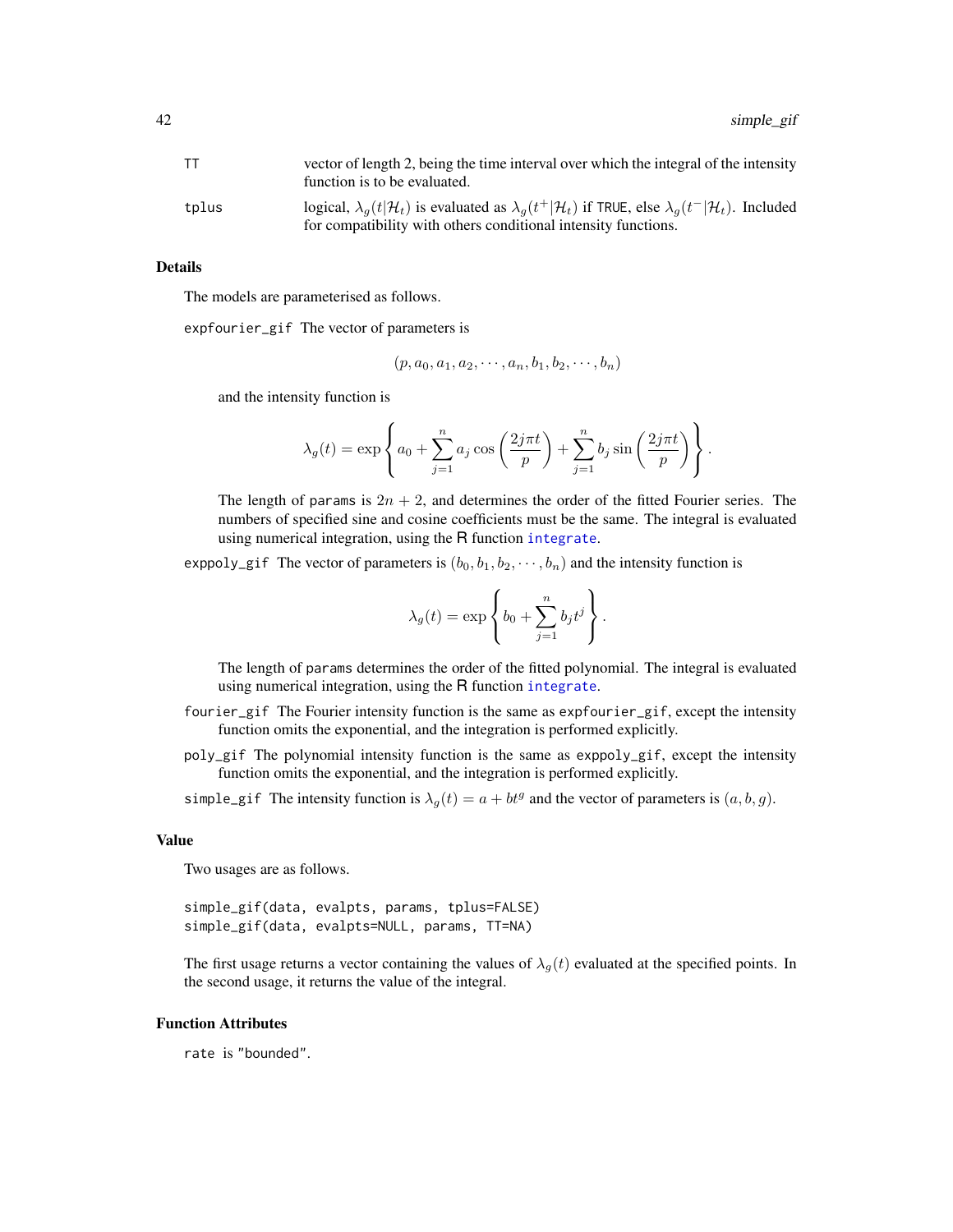#### <span id="page-42-0"></span>simulate 43

# See Also

General details about the structure of conditional intensity functions are given in the topic [gif](#page-18-1).

#### Examples

```
expfourier_gif(NULL, c(1.1,1.2,1.3), c(2,3,1,2,3,4), TT=NA)
# Evaluates: lambda_g(t) = exp(3 + 1 \times cos(2 \times pi \times t/2) + 2 \times cos(4 \times pi \times t/2) +# 3*sin(2*pi*t/2) + 4*sin(4*pi*t/2))
# lambda_g(1.1) = 162.56331
# lambda_g(1.2) = 127.72599
# lambda_g(1.3) = 23.83979
expfourier_gif(NULL, NULL, c(2,3,1,2,3,4), TT=c(3,4))
# Let: lambda_g(t) = exp(3 + 1 \times cos(2 \times pi \times t/2) + 2 \times cos(4 \times pi \times t/2) +# 3*sin(2*pi*t/2) + 4*sin(4*pi*t/2))
# Evaluates: integral_3^4 lambda_g(t) dt = 46.21920
```
<span id="page-42-1"></span>simulate *Simulate a Point Process*

#### <span id="page-42-2"></span>Description

Provides methods for the generic function [simulate](#page-42-1).

### Usage

```
## S3 method for class 'mpp'
simulate(object, nsim=1, seed=NULL, max.rate=NA,
         stop.condition=NULL, ...)
## S3 method for class 'linksrm'
simulate(object, nsim=1, seed=NULL, max.rate=NA,
         stop.condition=NULL, ...)
```
#### Arguments

| object   | an object with class "mpp" or "linksrm".                                                                                                                                                                                                                                                              |
|----------|-------------------------------------------------------------------------------------------------------------------------------------------------------------------------------------------------------------------------------------------------------------------------------------------------------|
| nsim     | has no effect, and is only included for compatibility with the generic function<br>simulate. See section "Length of Simulated Series" below for control informa-<br>tion.                                                                                                                             |
| seed     | seed for the random number generator.                                                                                                                                                                                                                                                                 |
| max.rate | maximum rate, only used if the attribute of object \$gif is "bounded". It is the<br>maximum value of object \$gif on the simulation interval object \$TT.                                                                                                                                             |
|          | stop condition a function returning a logical value. It is called after the addition of each simu-<br>lated event. The simulation continues until either object \$TT[2] is exceeded or<br>stopping.condition returns TRUE. See section "Length of Simulated Series"<br>below for further information. |
| $\cdots$ | other arguments.                                                                                                                                                                                                                                                                                      |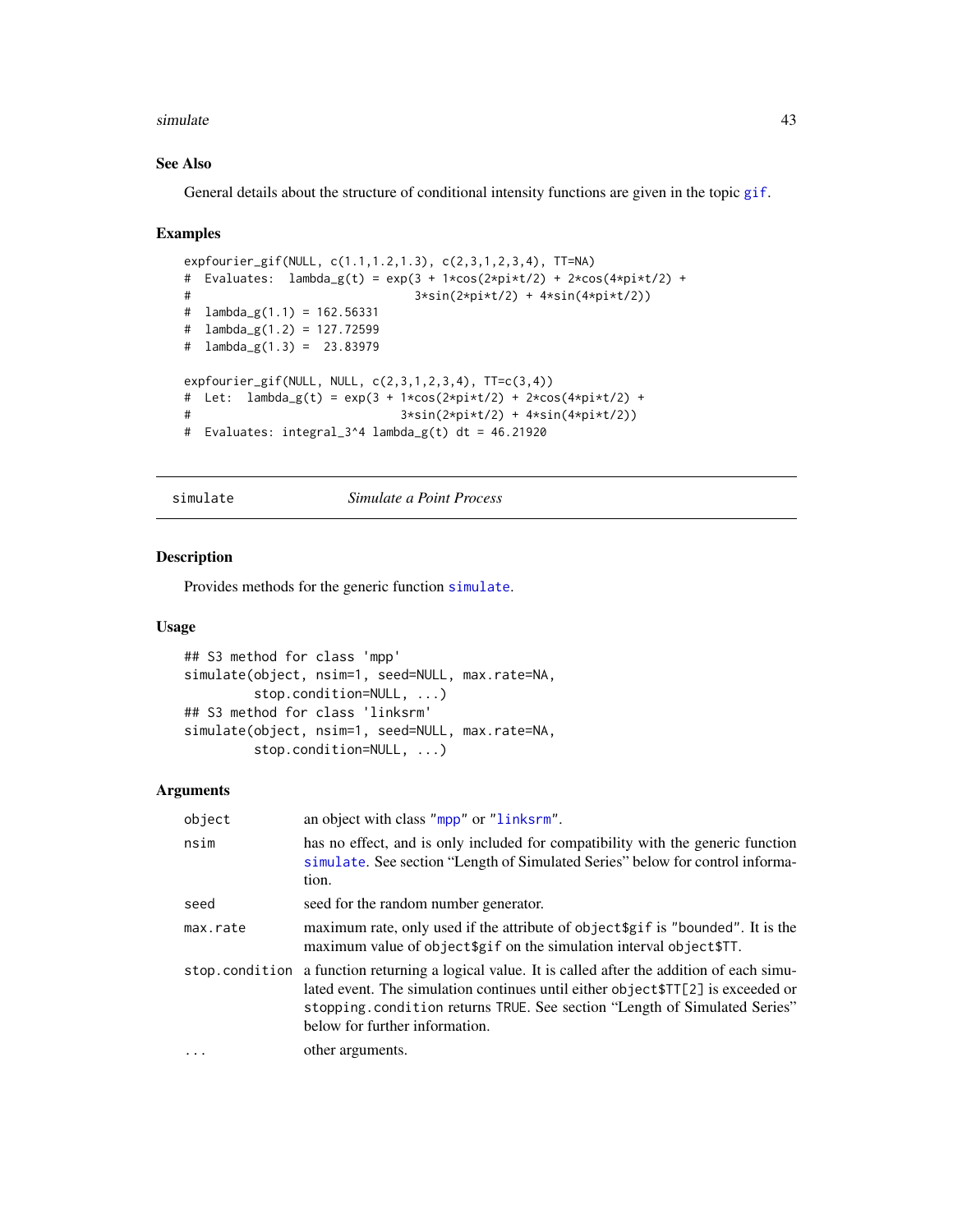#### <span id="page-43-0"></span>Details

The *thinning method* (Ogata, 1981; Lewis & Shedler, 1979) is used to simulate a point process with specified ground intensity function. The method involves calculating an upper bound for the intensity function, simulating a value for the time to the next *possible* event using a rate equal to this upper bound, and then calculating the intensity at this simulated point; hence these "events" are simulated too frequently. The ratio of this rate with the upper bound is compared with a uniform random number to randomly determine whether the simulated time is retained or not (i.e. thinned).

The functions need to calculate an upper bound for the intensity function. The ground intensity functions will usually be discontinuous at event times, but may be monotonically increasing or decreasing at other times. The ground intensity functions have an attribute called rate with values of "bounded", "increasing" or "decreasing". This information is used to determine the required upper bounded.

The function simulate.linksrm is currently only used in conjunction with [linksrm\\_gif](#page-24-1), or a variation of that function. It expects the gif function to have an attribute called regions, which may be an expression, being the number of regions. The method used by the function simulate.linksrm also assumes that the function is "increasing" (i.e. rate, summed over all regions, apart from discontinuous jumps), hence a positive tectonic input over the whole system.

#### Value

The returned value is an object of the same class as object. It will contain all events prior to object\$TT[1] in object\$data and all subsequently simulated events. Variables (columns) in object\$data will be restricted to "time" and those for which a mark is simulated.

#### Length of Simulated Series

The interval of time over which events are simulated is determined by object\$TT. Simulation starts at object\$TT[1] and stops at object\$TT[2]. The "current" dataset will consist of all events prior to object\$TT[1] in object, plus subsequently simulated events. A more complicated stopping condition can be formulated by using the argument stop.condition.

The argument stop.condition can be assigned a function that returns a logical value. The assigned function is a function of the "current" dataset. It is executed near the bottom of simulate.mpp (check by printing the function). Simulation will then continue until either the stopping condition has been met or the current time exceeds object\$TT[2].

For example, we may want to simulate until the first earthquake with a magnitude of 8. Assume that the current dataset contains a variable with name "magnitude" (untransformed). We would then assign Inf to object\$TT[2], and write this condition as a function:

```
stop.cond <- function(data){
   n <- nrow(data)
   # most recent event is the nth
   return(data$magnitude[n] >= 8)
}
```
#### References

Cited references are listed on the [PtProcess](#page-1-1) manual page.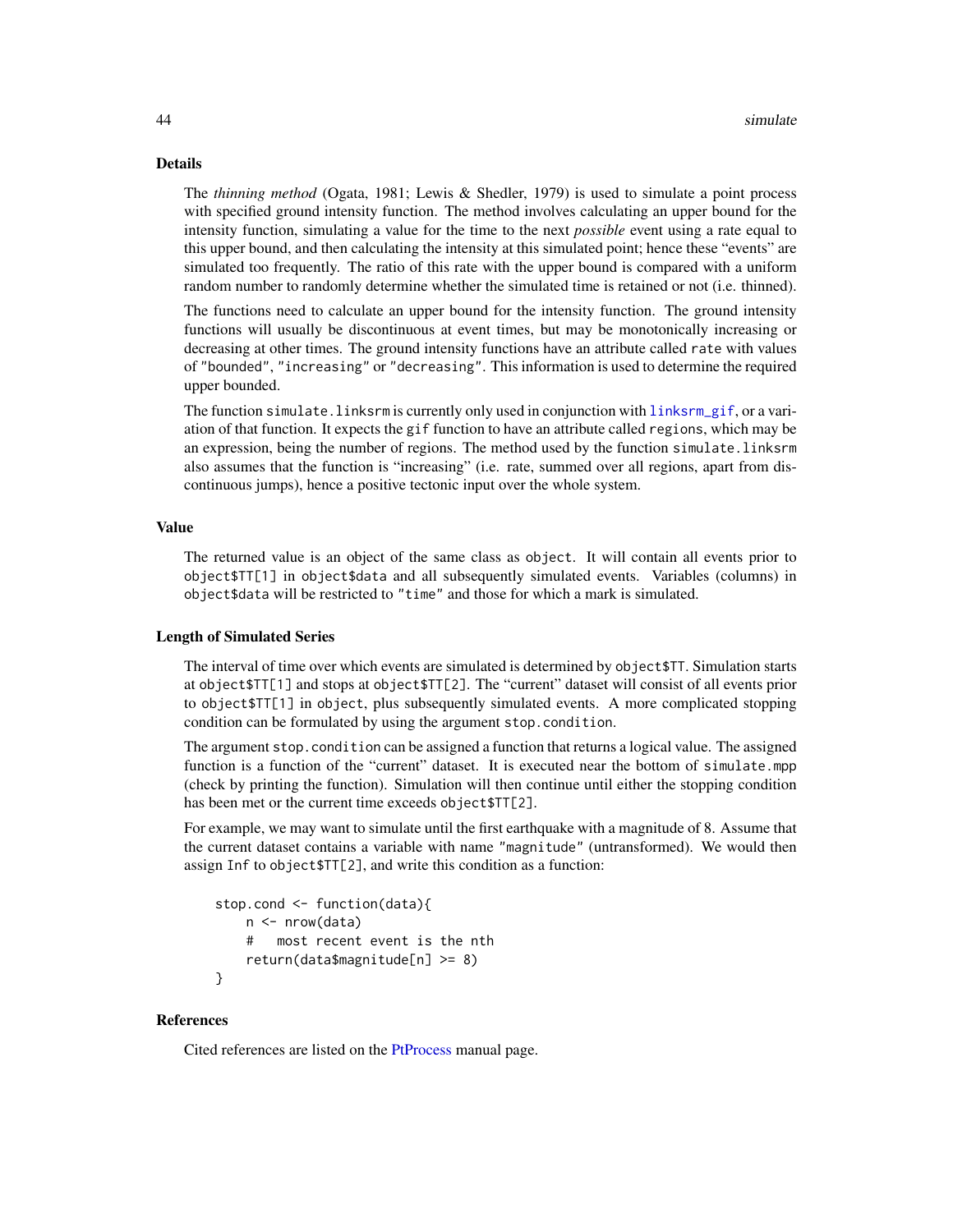#### <span id="page-44-0"></span>srm\_gif 45

# Examples

```
TT <- c(0, 1000)
bvalue <-1params <- c(-2.5, 0.01, 0.8, bvalue*log(10))
x <- mpp(data=NULL,
        gif=srm_gif,
        marks=list(NULL, rexp_mark),
        params=params,
         gmap=expression(params[1:3]),
        mmap=expression(params[4]),
        TT=TT)
x <- simulate(x, seed=5)
y <- hist(x$data$magnitude, xlab="Magnitude", main="")
# overlay with an exponential density
magn \leq seq(0, 3, length.out=100)
points(magn, nrow(x$data)*(y$breaks[2]-y$breaks[1])*
             dexp(magn, rate=1/mean(x$data$magnitude)),
       col="red", type="l")
```
<span id="page-44-1"></span>srm\_gif *Conditional Intensity for Stress Release Model*

# Description

This function calculates the value of the conditional intensity of a Stress Release Model (SRM). Spatial coordinates of the events are not taken into account.

# Usage

srm\_gif(data, evalpts, params, TT=NA, tplus=FALSE)

# Arguments

| data      | a data frame containing the event history, where each row represents one event.<br>There must be columns named "time", usually the number of days from some<br>origin; and "magnitude" which is the event magnitude less the magnitude thresh-<br>old, i.e. $M_i - M_0$ .           |
|-----------|-------------------------------------------------------------------------------------------------------------------------------------------------------------------------------------------------------------------------------------------------------------------------------------|
| evalpts   | a vector, matrix or data. frame. If a vector, the elements will be assumed<br>to represent the required evaluation times. Other objects must include a col-<br>umn named "time" that can be referred to as evalpts[, "time"], at which the<br>intensity function will be evaluated. |
| params    | vector of parameters for the proposed SRM model in the order $(a, b, c)$ .                                                                                                                                                                                                          |
| <b>TT</b> | vector of length 2, being the time interval over which the integral of the condi-<br>tional intensity function is to be evaluated.                                                                                                                                                  |
| tplus     | logical, $\lambda_g(t \mathcal{H}_t)$ is evaluated as $\lambda_g(t^+ \mathcal{H}_t)$ if TRUE, else $\lambda_g(t^- \mathcal{H}_t)$ .                                                                                                                                                 |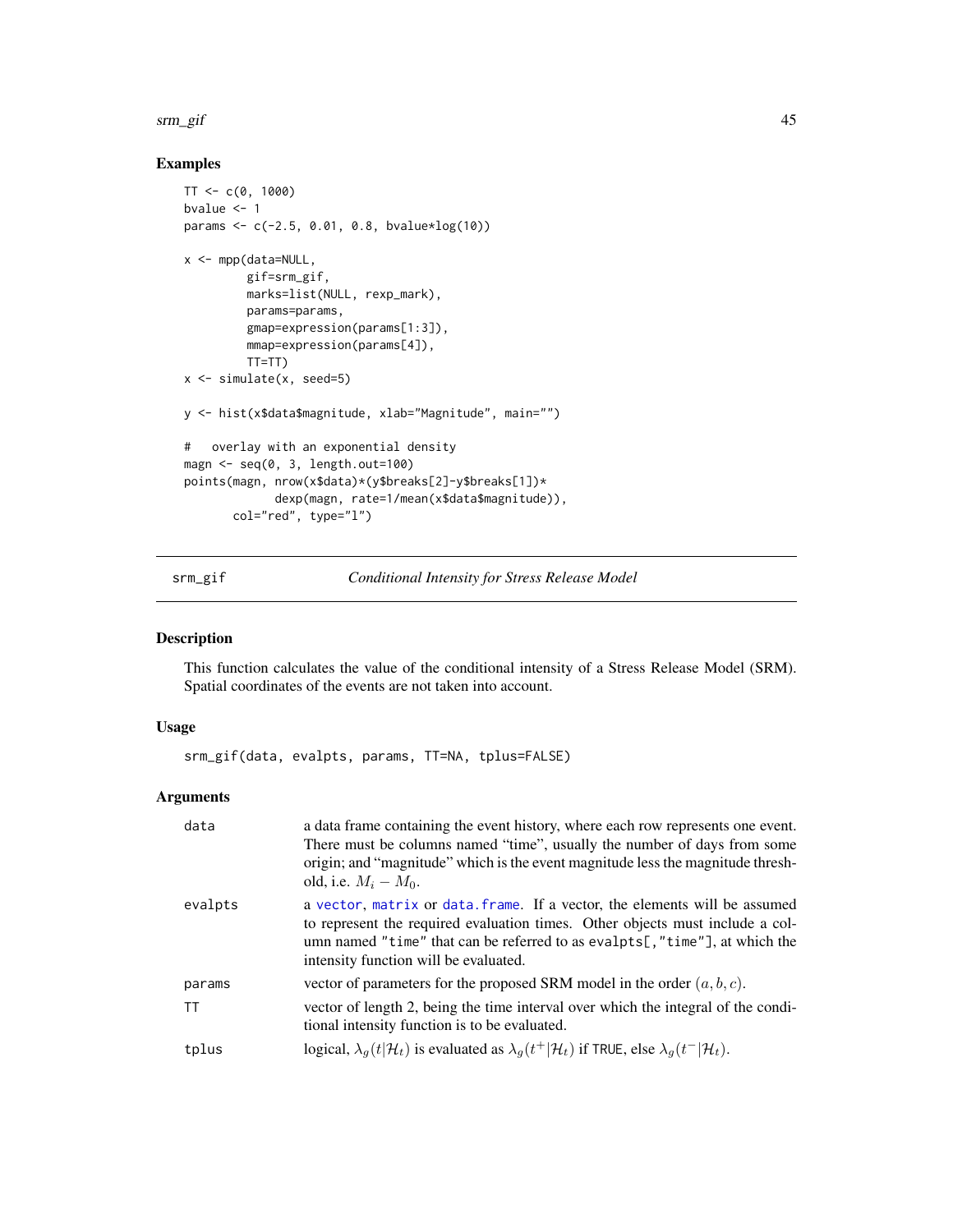#### <span id="page-45-0"></span>Details

Vere-Jones (1978) proposed the stress release model, being a stochastic version of elastic rebound theory (Reid, 1910). The SRM assumes a deterministic increase in stress over time, and a stochastic release through earthquake events. The conditional intensity function is

$$
\lambda_g(t) = \exp\{a + b[t - cS(t)]\},\,
$$

where

$$
S(t) = \sum_{i} 10^{0.75(M_i - M_0)}
$$

and the summation is taken over those i such that  $t_i < t$ , where  $t_i$  denotes the event times.

# Value

Two usages are as follows.

srm\_gif(data, evalpts, params, tplus=FALSE) srm\_gif(data, evalpts=NULL, params, TT)

The first usage returns a vector containing the values of  $\lambda_q(t)$  evaluated at the specified points. In the second usage, it returns the value of the integral.

#### Function Attributes

rate is "increasing".

#### Problems and Inconsistencies

Runs much slower than [linksrm\\_gif](#page-24-1). Should set up matrices St1 and St2 as in [linksrm\\_gif](#page-24-1).

# References

Cited references are listed on the [PtProcess](#page-1-1) manual page.

#### See Also

General details about the structure of conditional intensity functions are given in the topic [gif](#page-18-1).

#### Examples

# Treating North China as one region

```
data(NthChina)
p <- c(-2.46, 0.0113, 0.851)
times \leq seq(0, 517, 0.5)
par.default <- par(mfrow=c(2,1), mar=c(4.1, 4.1, 0.5, 1))
plot(times+1480, srm_gif(NthChina, times, params=p), type="l",
     ylab=expression(lambda[g](t)),
     xlab="", xlim=c(1480, 2000))
plot(NthChina$time+1480, NthChina$magnitude+6, type="h",
```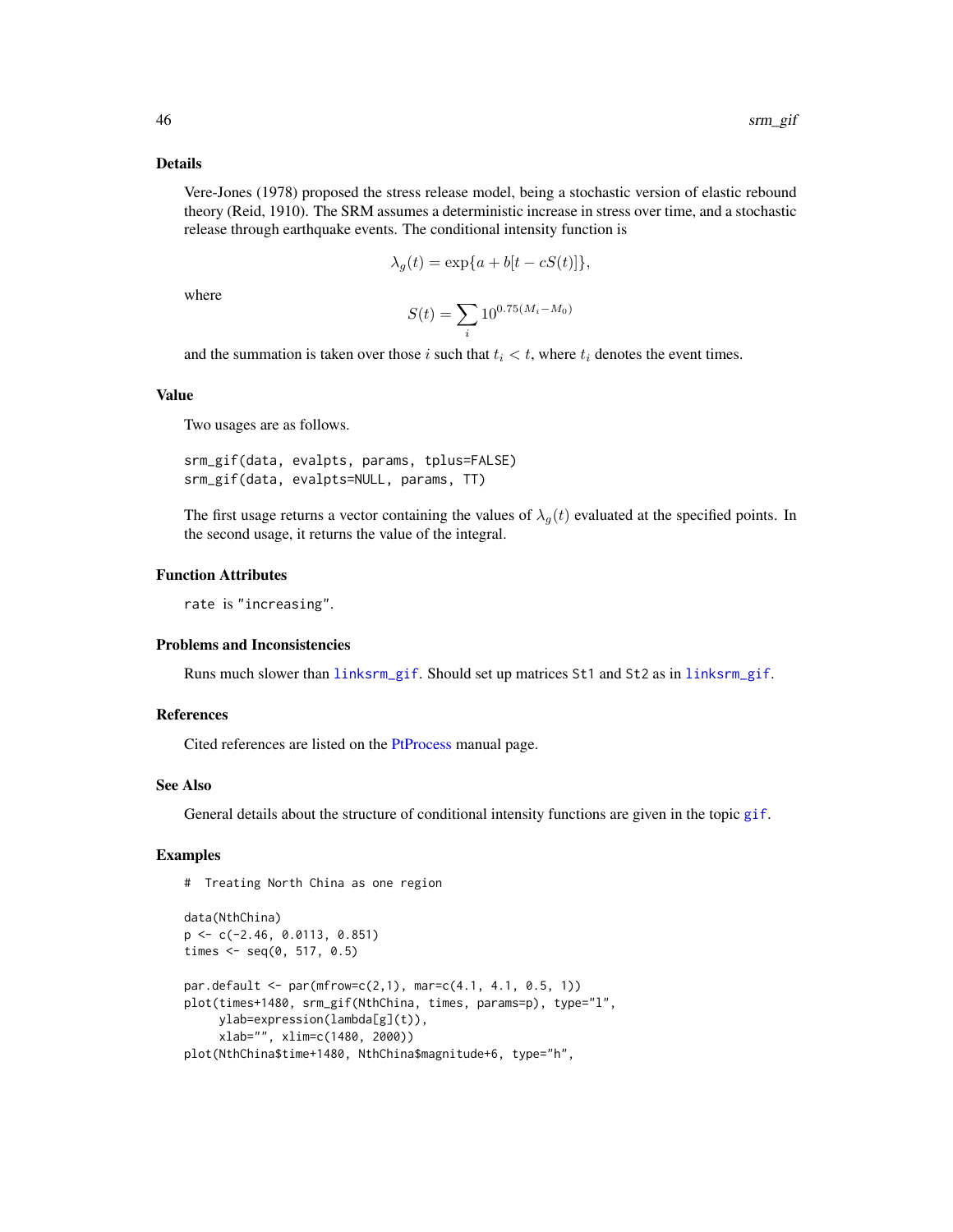#### <span id="page-46-0"></span>summary and the state of the state of the state of the state of the state of the state of the state of the state of the state of the state of the state of the state of the state of the state of the state of the state of th

```
xlim=c(1480, 2000), ylim=c(5.8, 8.6),
     xlab="Year", ylab="Magnitude")
par(par.default)
```
### <span id="page-46-1"></span>summary *Summary of a Point Process Model*

# <span id="page-46-2"></span>**Description**

Provides methods for the generic function [summary](#page-46-1).

# Usage

```
## S3 method for class 'mpp'
summary(object, ...)
## S3 method for class 'linksrm'
summary(object, ...)
```
# Arguments

| object   | an object with class "mpp" or "linksrm". |
|----------|------------------------------------------|
| $\cdots$ | other arguments.                         |

#### Value

A list object with a reduced number of components, mainly the parameter values.

# Examples

```
TT < -c(0, 1000)bvalue <- 1
params <- c(-2.5, 0.01, 0.8, bvalue*log(10))
x <- mpp(data=NULL,
         gif=srm_gif,
         marks=list(NULL, rexp_mark),
         params=params,
         gmap=expression(params[1:3]),
         mmap=expression(params[4]),
         TT=TT)
x <- simulate(x, seed=5)
print(summary(x))
```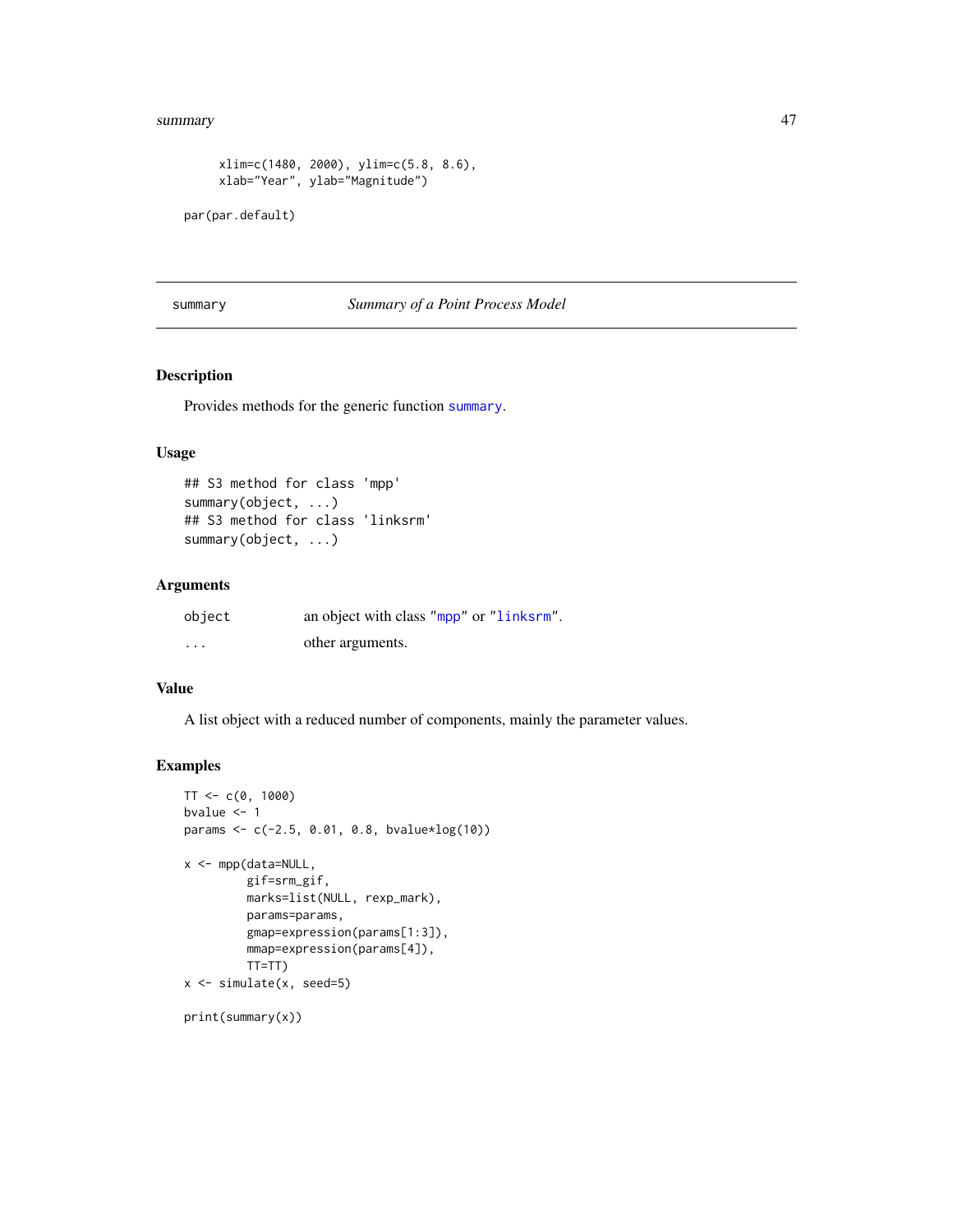<span id="page-47-0"></span>

#### Description

The Tangshan earthquake occurred on 28 July 1976 at 03:42:53, with a magnitude of 7.9. The Tangshan data frame contains those events (455) from the Beijing Catalogue, within 100 km of the epicentre and with magnitude 4 or greater, from the beginning of 1974 to the end of 1984.

# Usage

data(Tangshan)

# Format

This data frame contains the following columns:

latitude number of degrees north. longitude number of degrees east. magnitude number of magnitude units *above* 4. year year of event (numeric vector). month month of event, 1 . . . 12 (numeric vector). day day of event, 1 . . . 31 (numeric vector). hour hour of event,  $0 \ldots 23$  (numeric vector). minute minute of event,  $0 \dots 59$  (numeric vector). second second of event,  $0 \dots 59$  (numeric vector). time number of days (and fractions) from the beginning of 1974.

# Source

These data originate from the Beijing Catalogue which is administered by the China Seismological Bureau, Beijing.

# Examples

data(Tangshan) print(Tangshan[1:10,])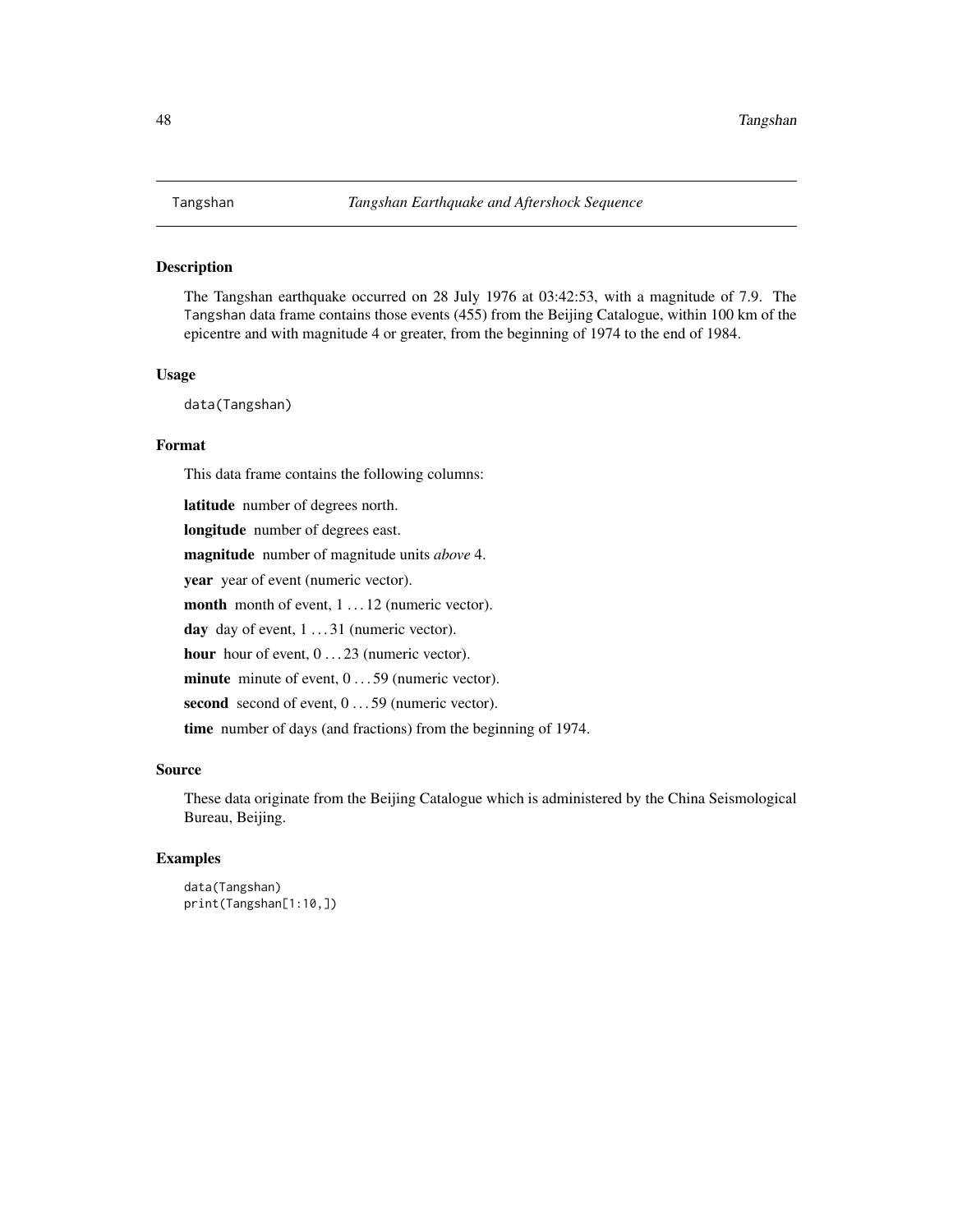# <span id="page-48-0"></span>**Index**

∗Topic classes linksrm , [21](#page-20-0) mpp , [32](#page-31-0) ∗Topic datagen simulate , [43](#page-42-0) ∗Topic datasets NthChina, [36](#page-35-0) 0gata, [37](#page-36-0) Phuket, [38](#page-37-0) Tangshan , [48](#page-47-0) ∗Topic distribution dpareto , [13](#page-12-0) marks , [30](#page-29-0) ∗Topic documentation Change Log, [5](#page-4-0) distribution , [9](#page-8-0) gif , [19](#page-18-0) PtProcess-package, [2](#page-1-0) ∗Topic iteration makeSOCKcluster, [30](#page-29-0) ∗Topic methods logLik , [27](#page-26-0) plot , [39](#page-38-0) residuals , [40](#page-39-0) simulate , [43](#page-42-0) summary , [47](#page-46-0) ∗Topic models etas\_gif , [17](#page-16-0) linksrm\_convert , [23](#page-22-0) linksrm\_gif , [25](#page-24-0) simple\_gif , [41](#page-40-0) srm\_gif , [45](#page-44-0) ∗Topic optimize neglogLik , [34](#page-33-0) ∗Topic programming makeSOCKcluster , [30](#page-29-0)

c , *[33](#page-32-0)*

Change Log, [5](#page-4-0) Changes , *[2](#page-1-0)*

Changes *(*Change Log *)* , [5](#page-4-0) data.frame , *[18](#page-17-0)* , *[21](#page-20-0)* , *[25](#page-24-0)* , *[31](#page-30-0) , [32](#page-31-0)* , *[41](#page-40-0)* , *[45](#page-44-0)* deparse , *[26](#page-25-0)* dexp , *[16](#page-15-0)* dexp\_mark *(*marks *)* , [30](#page-29-0) dgamma , *[16](#page-15-0)* distribution , [9](#page-8-0) , *[16](#page-15-0)* , *[35](#page-34-0)* dpareto, *[6](#page-5-0)*, [13](#page-12-0) dtappareto , *[6](#page-5-0)* dtappareto *(*dpareto *)* , [13](#page-12-0) dweibull , *[16](#page-15-0)* etas\_gif, [6](#page-5-0), [17](#page-16-0), [20](#page-19-0), [21](#page-20-0) expfourier\_gif , *[21](#page-20-0)* expfourier\_gif *(*simple\_gif *)* , [41](#page-40-0)

exppoly\_gif , *[21](#page-20-0)* exppoly\_gif *(*simple\_gif *)* , [41](#page-40-0) expression , *[22](#page-21-0)* , *[33](#page-32-0)*

fourier\_gif , *[21](#page-20-0)* fourier\_gif *(*simple\_gif *)* , [41](#page-40-0)

GammaDist , *[31](#page-30-0)* gif , *[6](#page-5-0)* , *[19](#page-18-0)* , [19](#page-18-0) , *[27](#page-26-0)* , *[32](#page-31-0)* , *[41](#page-40-0)* , *[43](#page-42-0)* , *[46](#page-45-0)*

inherits , *[6](#page-5-0)* integrate , *[42](#page-41-0)*

linksrm , *[2](#page-1-0)* , *[6](#page-5-0)* , [21](#page-20-0) , *[28](#page-27-0)* , *[39](#page-38-0) , [40](#page-39-0)* , *[43](#page-42-0)* , *[47](#page-46-0)* linksrm\_convert , *[7](#page-6-0)* , [23](#page-22-0) linksrm\_gif , *[5](#page-4-0) – [7](#page-6-0)* , *[20](#page-19-0)[–22](#page-21-0)* , *[24](#page-23-0)* , [25](#page-24-0) , *[44](#page-43-0)* , *[46](#page-45-0)* list , *[31](#page-30-0)* , *[33](#page-32-0)* logLik , *[3](#page-2-0)* , *[5](#page-4-0) , [6](#page-5-0)* , *[27](#page-26-0)* , [27](#page-26-0) , *[35](#page-34-0)* logLik.mpp , *[6,](#page-5-0) [7](#page-6-0)* ltappareto , *[6](#page-5-0)* ltappareto *(*dpareto *)* , [13](#page-12-0)

makeCluster , *[29](#page-28-0)* makePSOCKcluster , *[7](#page-6-0)* , *[30](#page-29-0)* makeSOCKcluster , *[7](#page-6-0)* , *[30](#page-29-0)* , [30](#page-29-0)